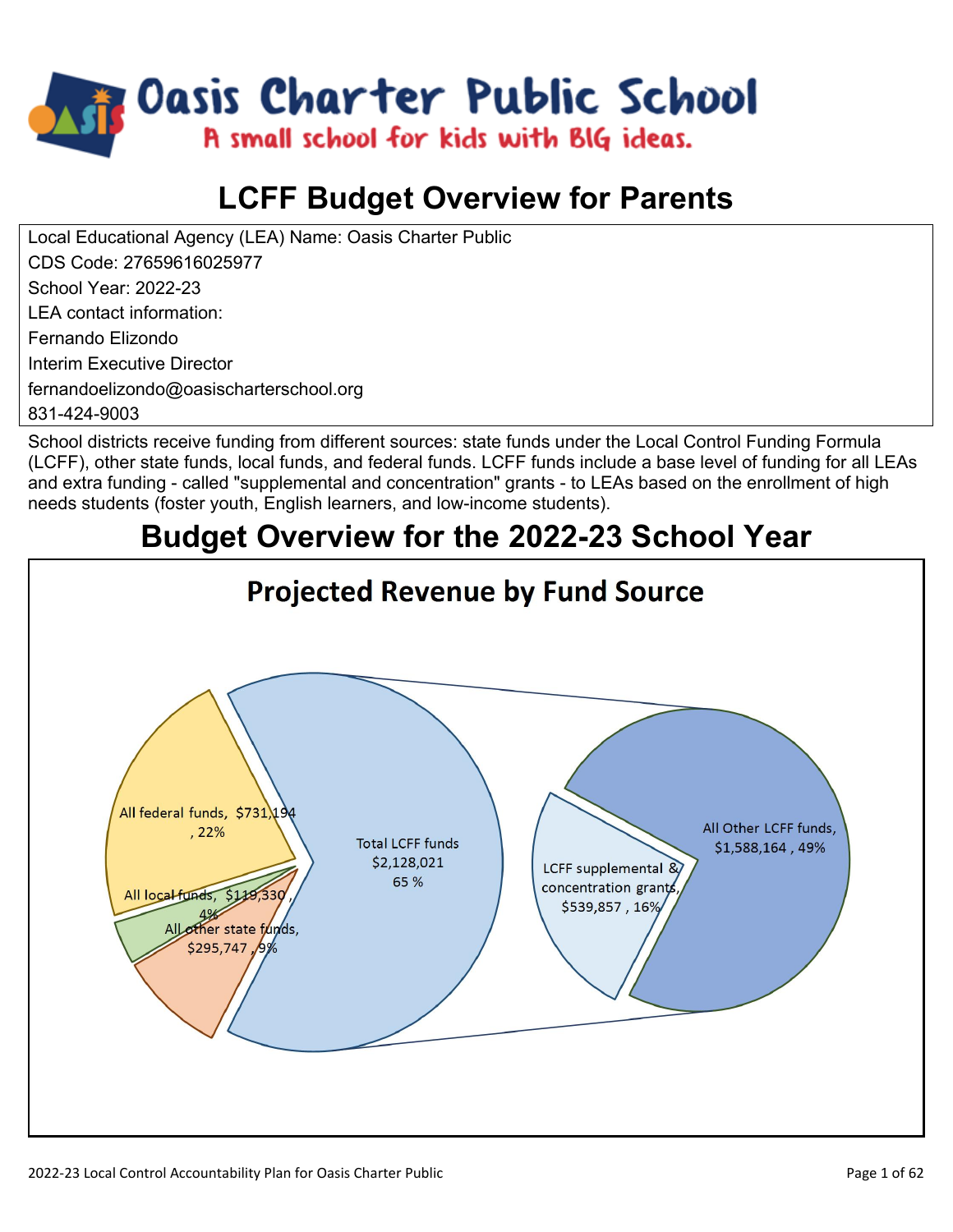#### This chart shows the total general purpose revenue Oasis Charter Public expects to receive in the coming year from all sources.

The text description for the above chart is as follows: The total revenue projected for Oasis Charter Public is \$3274292, of which \$2,128,021 is Local Control Funding Formula (LCFF), \$295,747 is other state funds, \$119,330 is local funds, and \$731,194 is federal funds. Of the \$2,128,021 in LCFF Funds, \$539,857 is generated based on the enrollment of high needs students (foster youth, English learner, and low-income students).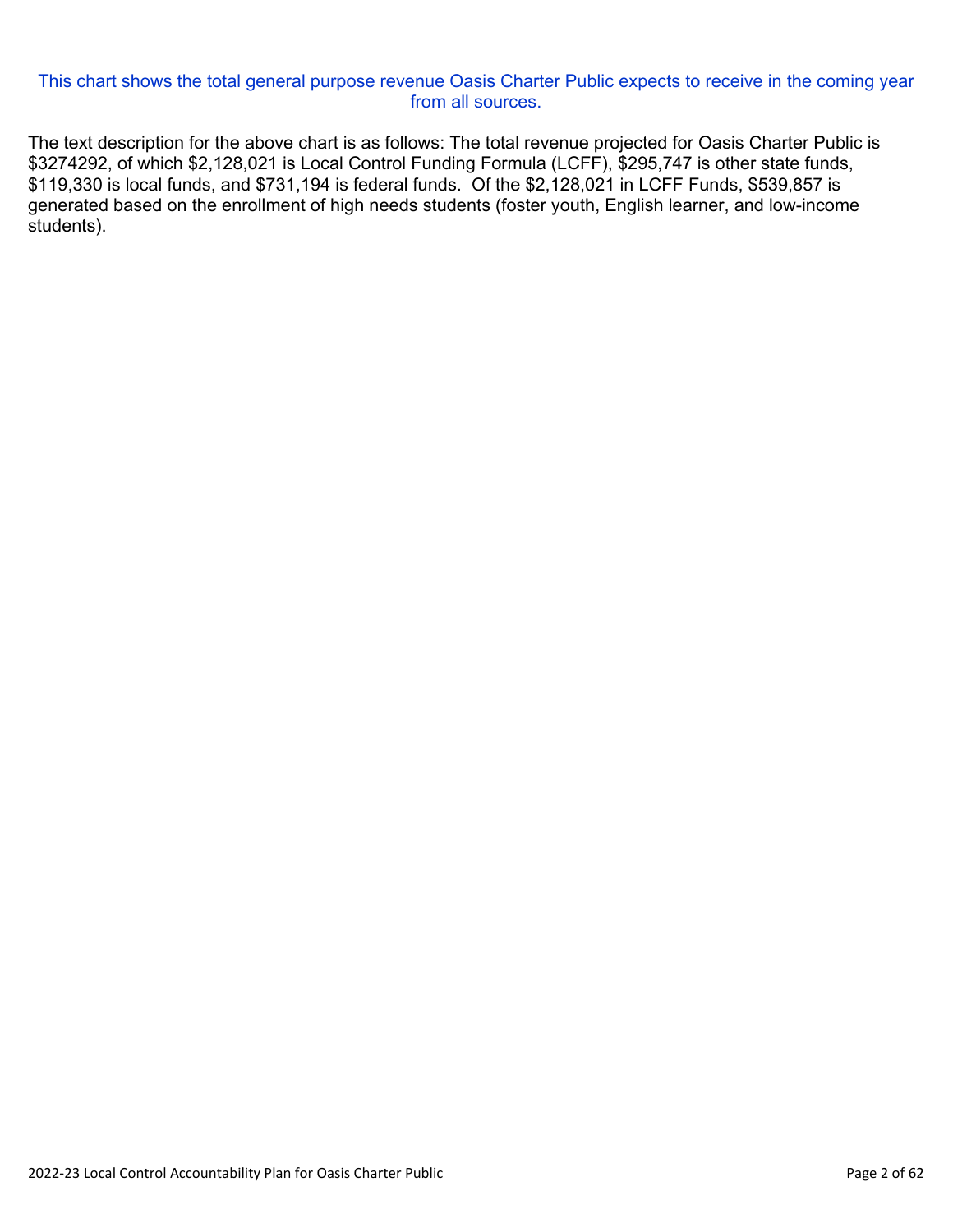## **LCFF Budget Overview for Parents**

The LCFF gives school districts more flexibility in deciding how to use state funds. In exchange, school districts must work with parents, educators, students, and the community to develop a Local Control and Accountability Plan (LCAP) that shows how they will use these funds to serve students.



This chart provides a quick summary of how much Oasis Charter Public plans to spend for 2022-23. It shows how much of the total is tied to planned actions and services in the LCAP.

The text description of the above chart is as follows: Oasis Charter Public plans to spend \$3,294,059 for the 2022-23 school year. Of that amount, \$539,857 is tied to actions/services in the LCAP and \$2,754,202 is not included in the LCAP. The budgeted expenditures that are not included in the LCAP will be used for the following:

All budget expenditures are included in the budgeted expenditures.

### **Increased or Improved Services for High Needs Students in the LCAP for the 2022-23 School Year**

In 2022-23, Oasis Charter Public is projecting it will receive \$539,857 based on the enrollment of foster youth, English learner, and low-income students. Oasis Charter Public must describe how it intends to increase or improve services for high needs students in the LCAP. Oasis Charter Public plans to spend \$539,857 towards meeting this requirement, as described in the LCAP.

Oasis Charter Public intends to improve students services for high needs students identified in the LCAP by offering intervention for students in ELA and math during the school day. This intervention will be targeting student who are in one of the identified subgroups. Oasis will hire staff specifically to assist in intervention. Additionally, Oasis will offer tutoring opportunities for students after school and virtually. Scheduling this time for students will increase the success rate. Parent workshops and training is also a need to support our identified foster, EL, and low-income student population. Working with the families empowers students to feel supported at home as well as school.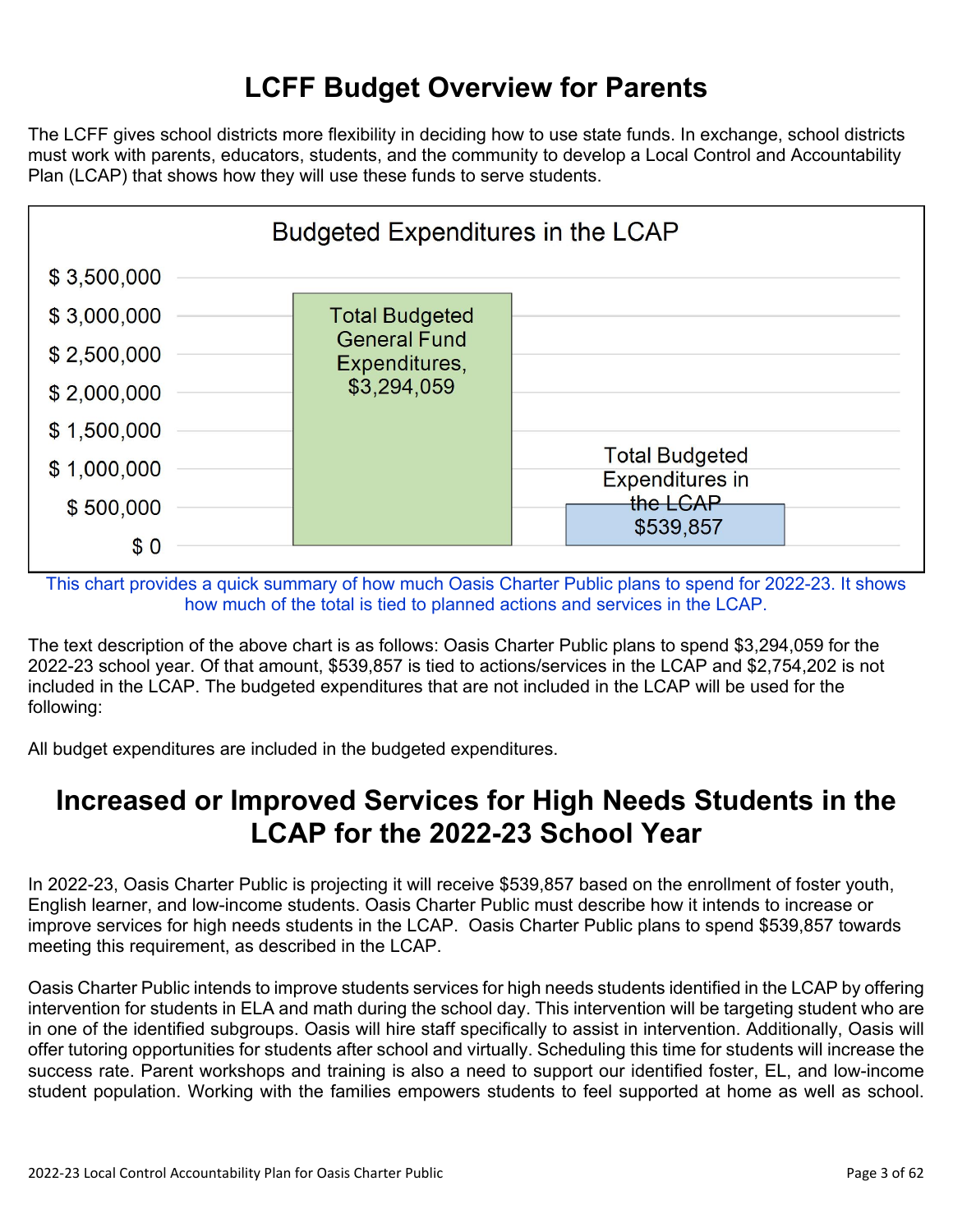# **LCFF Budget Overview for Parents**

# **Update on Increased or Improved Services for High Needs Students in 2021-22**



This chart compares what Oasis Charter Public budgeted last year in the LCAP for actions and services that contribute to increasing or improving services for high needs students with what Oasis Charter Public estimates it has spent on actions and services that contribute to increasing or improving services for high needs students in the current year.

The text description of the above chart is as follows: In 2021-22, Oasis Charter Public's LCAP budgeted \$314080 for planned actions to increase or improve services for high needs students. Oasis Charter Public actually spent \$314080 for actions to increase or improve services for high needs students in 2021-22.

The difference between the budgeted and actual expenditures of \$0 had the following impact on Oasis Charter Public's ability to increase or improve services for high needs students:

N/A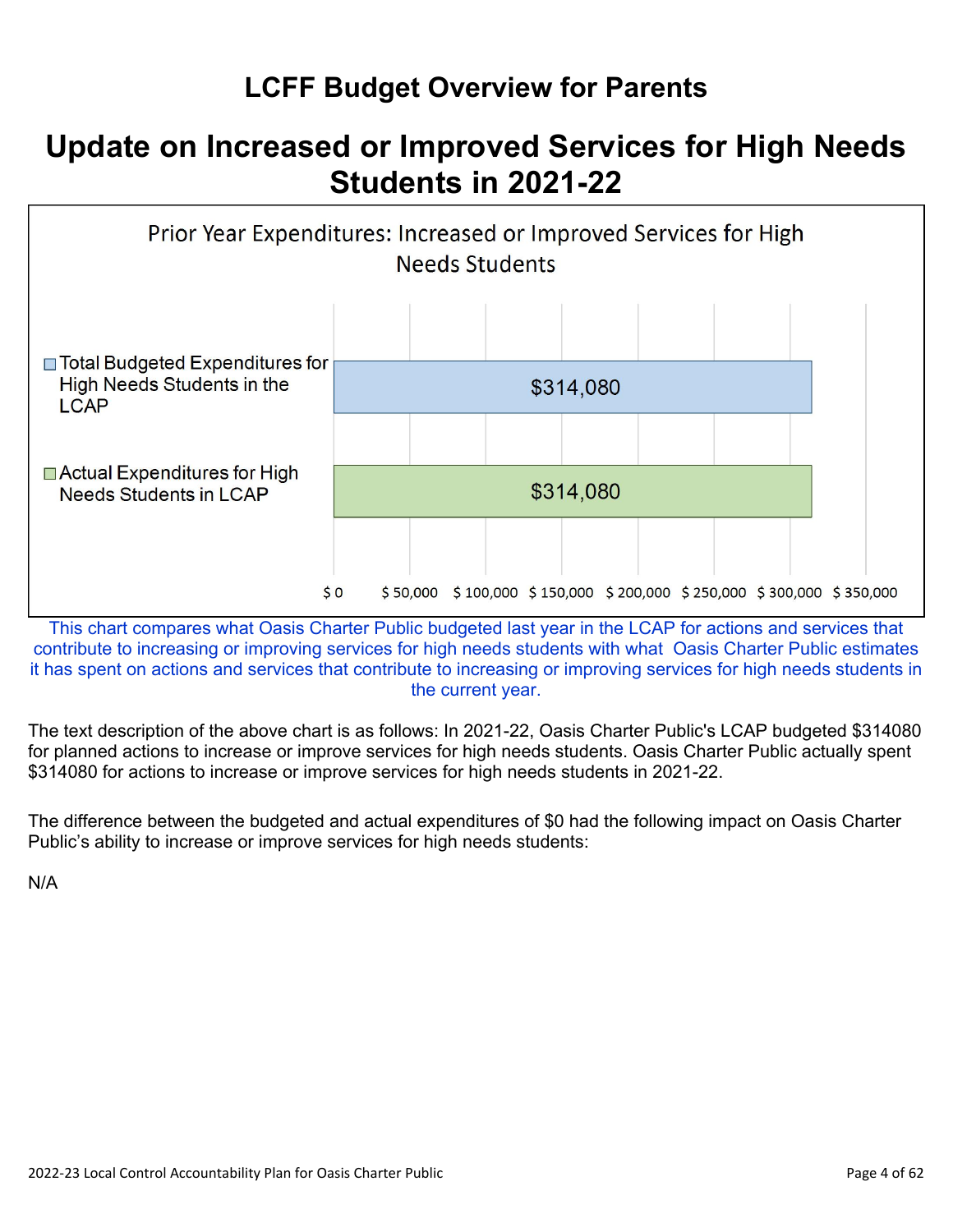

# **Supplement to the Annual Update to the 2021–22 Local Control and Accountability Plan**

| <b>Local Educational Agency (LEA) Name</b> | <b>Contact Name and Title</b> | <b>Email and Phone</b>                 |
|--------------------------------------------|-------------------------------|----------------------------------------|
| Oasis Charter Public                       | Fernando Elizondo             | fernandoelizondo@oasischarterschoo.org |
|                                            | Interim Executive Director    | $ (831)424-9003$                       |

California's 2021–22 Budget Act, the federal American Rescue Plan Act of 2021, and other state and federal relief acts have provided local educational agencies (LEAs) with a significant increase in funding to support students, teachers, staff, and their communities in recovering from the COVID-19 pandemic and to address the impacts of distance learning on students. The following is a one-time mid-year report to the local governing board or body and educational partners related to engagement on, and implementation of, these Acts.

A description of how and when the LEA engaged, or plans to engage, its educational partners on the use of funds provided through the Budget Act of 2021 that were not included in the 2020–21 Local Control and Accountability Plan (LCAP).

Educational partners were involved (or will be involved) in the development of the funds provided through the Budget Act of 2021 (Educator Effectiveness Grant, Additional 15% Concentration Add On) through the following ways:

- \* Family Meetings, such as OCC
- \* UCEN School Board Meeting in December 2021
- \* Staff Meetings
- \*School events
- \* Google Surveys
- \* Future LCAP Meetings

A description of how the LEA used, or plans to use, the additional concentration grant add-on funding it received to increase the number of staff who provide direct services to students on school campuses with an enrollment of students who are low-income, English learners, and/or foster youth that is greater than 55 percent.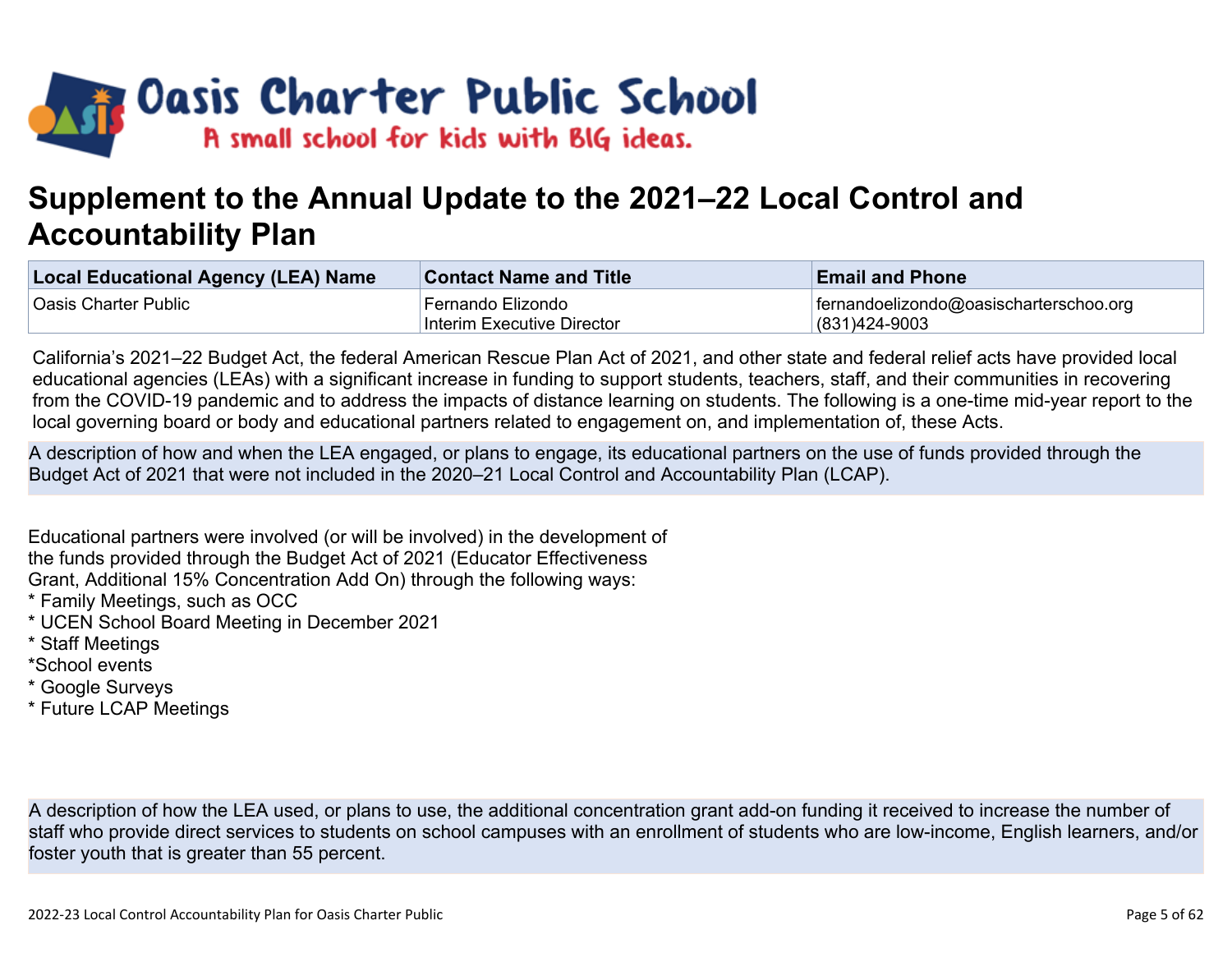A description of how and when the LEA engaged its educational partners on the use of one-time federal funds received that are intended to support recovery from the COVID-19 pandemic and the impacts of distance learning on pupils.

Oasis engaged educational partners on the use of one-time federal funds, SPECIFICALLY ESSER III FUNDS, received that are intended to support recovery from the COVID-19 pandemic and the impacts of distance learning on students in the following ways:

- \* Parent/family meetings
- \* UCEN board meetings
- \* Google Surveys
- \* Staff meetings

A description of how the LEA is implementing the federal American Rescue Plan Act and federal Elementary and Secondary School Emergency Relief expenditure plan, and the successes and challenges experienced during implementation.

Oasis has made it a priority to keep the Oasis community safe. The ESSER III Expenditure Plan includes PPE, Counseling & Mental Health Services for both staff & students, and Social-Emotional learning. THE CHALLENGES WE HAVE EXPERIENCED IN IMPLEMENTATION ARE:

- Supply chain shortages and shipping delays
- Hiring of administrative, certificated and classified staff
- Behavioral Issues increase

THE SUCCESSES WE HAVE EXPERIENCED DURING IMPLEMENTATION ARE:

- Positive outcomes with behavioral interventions via Love and Logic
- Staff team building at mental health retreat
- Counseling services helping both students and staff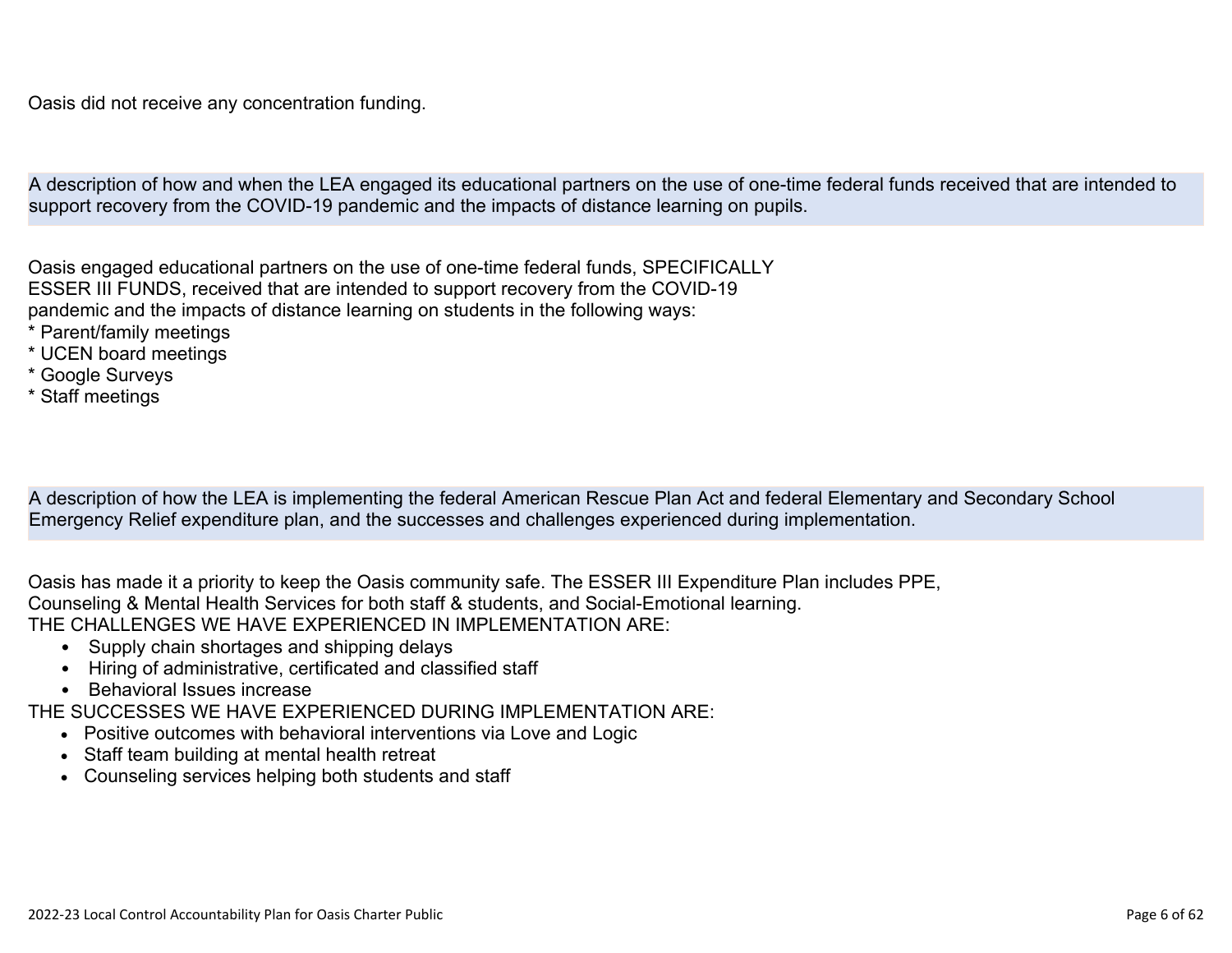A description of how the LEA is using its fiscal resources received for the 2021–22 school year in a manner that is consistent with the applicable plans and is aligned with the LEA's 2021–22 LCAP and Annual Update.

Oasis WILL CONTINUE TO ENSURE CONTINUITY OF SERVICES, ENSURE SAFETY OF IN-PERSON INSTRUCTION, ADDRESS LOSS OF INSTRUCTIONAL TIME (ESSER III Expenditure Plan), align with the 2021/22 LCAP and Annual Update in the following ways:

- Providing mental health services and social-emotional learning
- Intervention, targeted support, and extended learning
- Family workshops for community engagement and support
- Benchmark Assessments via NWEA MAP Growth

# **Instructions for the Supplement to the Annual Update for the 2021–22 Local Control and Accountability Plan Year**

*For additional questions or technical assistance related to the completion of the Supplement to the Annual Update to the 2021–22 Local Control and Accountability Plan (LCAP), please contact the local county office of education (COE), or the California Department of Education's (CDE's)* Local Agency Systems Support Office, by phone at 916-319-0809 or by email at *[lcff@cde.ca.gov](mailto:lcff@cde.ca.gov)*.

## **Introduction**

California's 2021–22 Budget Act, the federal American Rescue Plan Act of 2021, and other state and federal relief acts have provided local educational agencies (LEAs) with a significant increase in funding to support students, teachers, staff, and their communities in recovering from the COVID-19 pandemic and to address the impacts of distance learning on students. Section 124(e) of Assembly Bill 130 requires LEAs to present an update on the Annual Update to the 2021–22 LCAP and Budget Overview for Parents on or before February 28, 2022, at a regularly scheduled meeting of the governing board or body of the LEA. At this meeting, the LEA must include all of the following:

- The Supplement to the Annual Update for the 2021–22 LCAP (2021–22 Supplement);
- All available mid-year outcome data related to metrics identified in the 2021–22 LCAP; and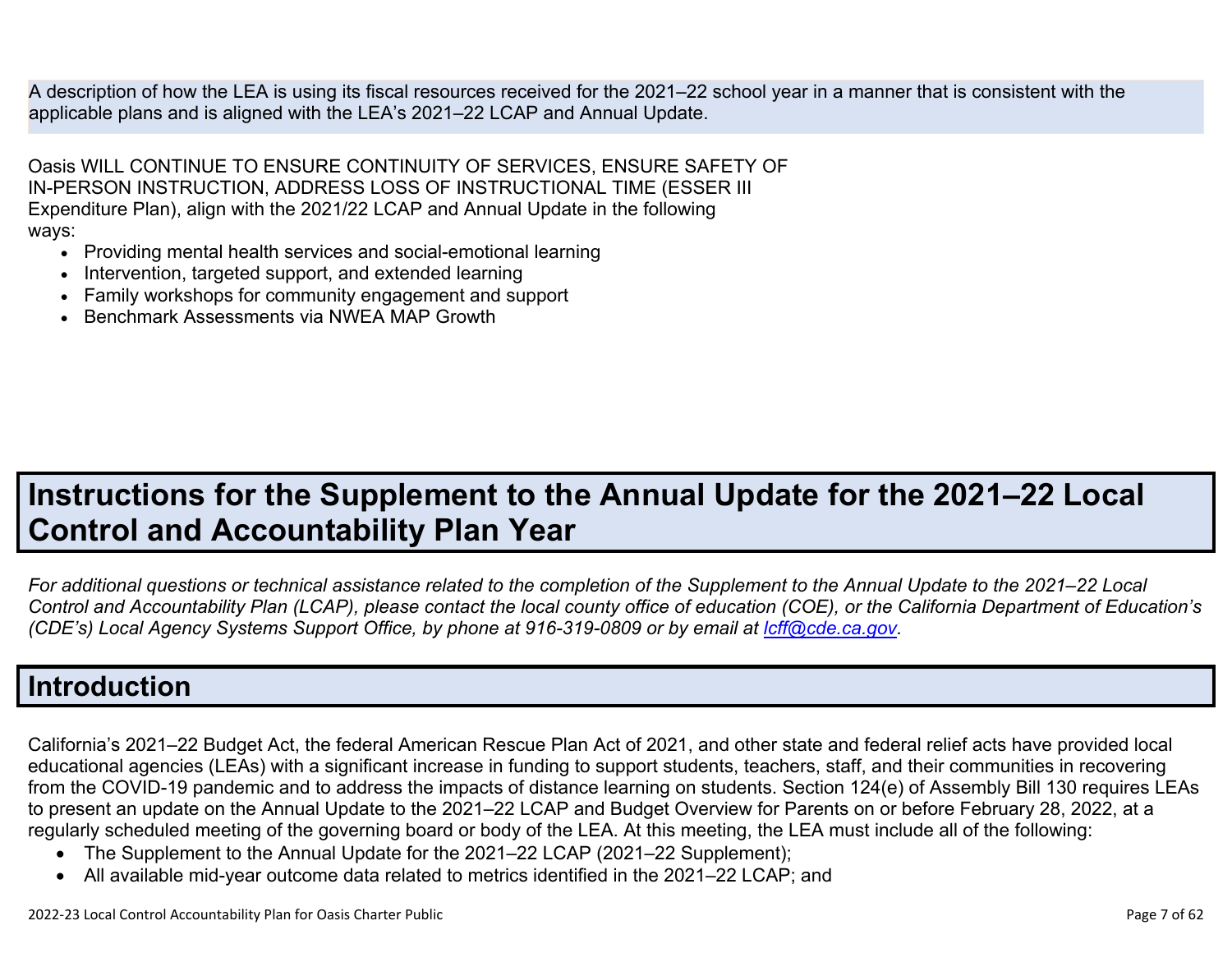• Mid-year expenditure and implementation data on all actions identified in the 2021–22 LCAP.

When reporting available mid-year outcome, expenditure, and implementation data, LEAs have flexibility to provide this information as best suits the local context, provided that it is succinct and contains a level of detail that is meaningful and accessible for the LEA's educational partners.

The 2021–22 Supplement is considered part of the 2022–23 LCAP for the purposes of adoption, review, and approval, and must be included with the LCAP as follows:

- The 2022–23 Budget Overview for Parents
- The 2021–22 Supplement
- The 2022-23 LCAP
- The Action Tables for the 2022–23 LCAP
- The Instructions for the LCAP Template

As such, the 2021–22 Supplement will be submitted for review and approval as part of the LEA's 2022–23 LCAP.

### **Instructions**

Respond to the following prompts, as required. In responding to these prompts, LEAs must, to the greatest extent practicable, provide succinct responses that contain a level of detail that will be meaningful and accessible for the LEA's educational partners and the broader public and must, to the greatest extent practicable, use language that is understandable and accessible to parents.

In responding to these prompts, the LEA has flexibility to reference information provided in other planning documents. An LEA that chooses to reference information provided in other planning documents must identify the plan(s) being referenced, where the plan(s) are located (such as a link to a web page), and where in the plan the information being referenced may be found.

**Prompt 1:** "*A description of how and when the LEA engaged, or plans to engage, its* educational partners *on the use of funds provided through the Budget Act of 2021 that were not included in the 2020–21 Local Control and Accountability Plan (LCAP).*"

In general, LEAs have flexibility in deciding what funds are included in the LCAP and to what extent those funds are included. If the LEA received funding through the Budget Act of 2021 that it would have typically included within its LCAP, identify the funds provided in the Budget Act of 2021 that were not included in the LCAP and provide a description of how the LEA has engaged its educational partners on the use of funds. If an LEA included the applicable funds in its adopted 2021–22 LCAP, provide this explanation.

**Prompt 2:** "*A description of how LEA used, or plans to use, the concentration grant add-on funding it received to increase the number of staff who provide direct services to students on school campuses with an enrollment of students who are low-income, English learners, and/or foster youth that is greater than 55 percent.*"

If LEA does not receive a concentration grant or the concentration grant add-on, provide this explanation.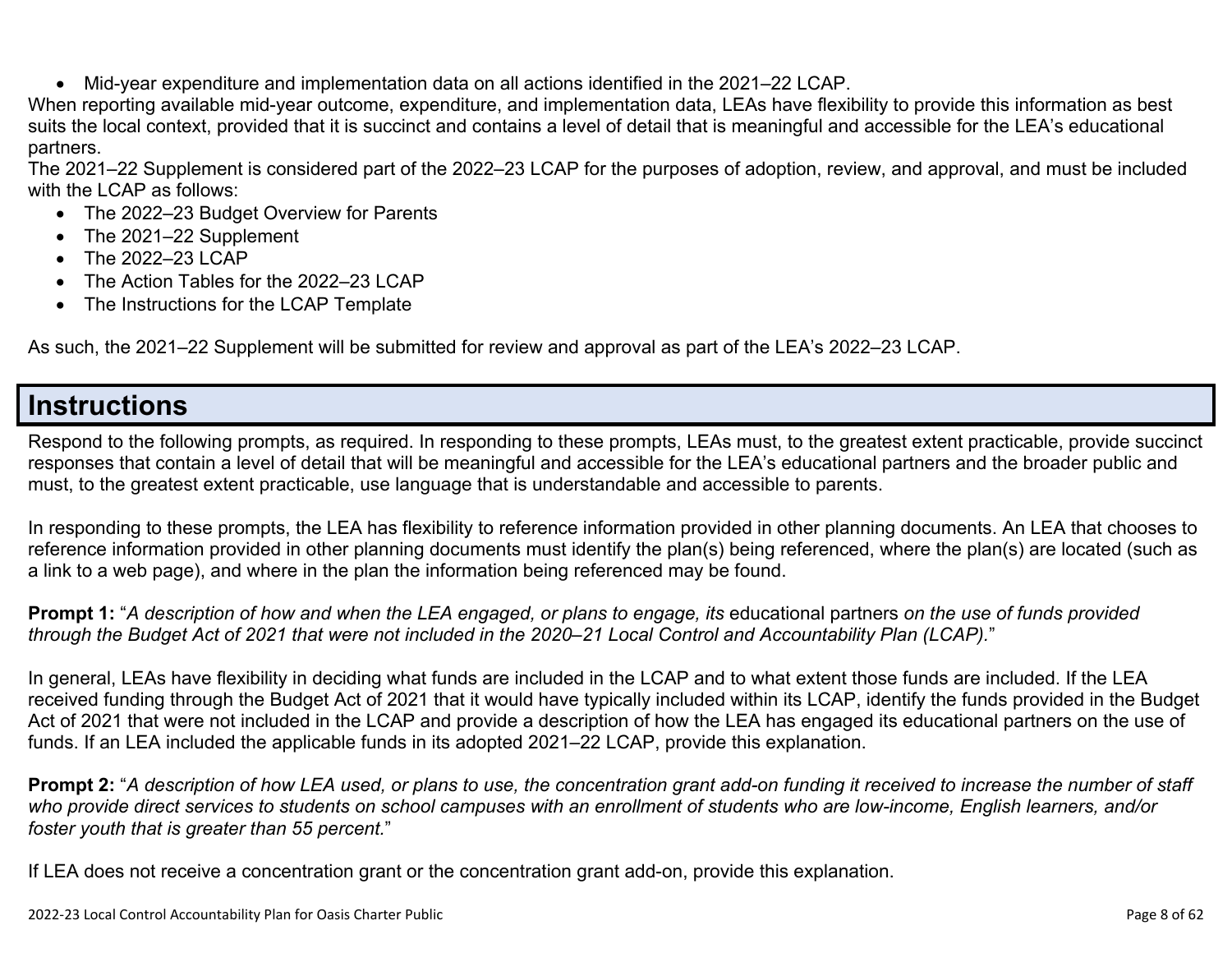Describe how the LEA is using, or plans to use, the concentration grant add-on funds received consistent with California *Education Code* Section 42238.02, as amended, to increase the number of certificated staff, classified staff, or both, including custodial staff, who provide direct services to students on school campuses with greater than 55 percent unduplicated pupil enrollment, as compared to schools with an enrollment of unduplicated students that is equal to or less than 55 percent.

In the event that the additional concentration grant add-on is not sufficient to increase the number of staff providing direct services to students at a school with an enrollment of unduplicated students that is greater than 55 percent, describe how the LEA is using the funds to retain staff providing direct services to students at a school with an enrollment of unduplicated students that is greater than 55 percent.

**Prompt 3:** "*A description of how and when the LEA engaged its educational partners on the use of one-time federal funds received that are intended to support recovery from the COVID-19 pandemic and the impacts of distance learning on pupils.*"

If the LEA did not receive one-time federal funding to support recovery from the COVID-19 pandemic and the impacts of distance learning on students, provide this explanation.

Describe how and when the LEA engaged its educational partners on the use of one-time federal funds it received that are intended to support recovery from the COVID-19 pandemic and the impacts of distance learning on students. See the COVID-19 Relief Funding Summary Sheet web page [\(https://www.cde.ca.gov/fg/cr/relieffunds.asp\)](https://www.cde.ca.gov/fg/cr/relieffunds.asp) for a listing of COVID-19 relief funding and the Federal Stimulus Funding web page (<https://www.cde.ca.gov/fg/cr/>) for additional information on these funds. The LEA is not required to describe engagement that has taken place related to state funds.

**Prompt 4:** "A description of how the LEA is implementing the federal American Rescue Plan Act and federal Elementary and Secondary School Emergency Relief expenditure plan, and the successes and challenges experienced during implementation."

If an LEA does not receive ESSER III funding, provide this explanation.

Describe the LEA's implementation of its efforts to maintain the health and safety of students, educators, and other staff and ensure the continuity of services, as required by the federal American Rescue Plan Act of 2021, and its implementation of the federal Elementary and Secondary School Emergency Relief (ESSER) expenditure plan to date, including successes and challenges.

**Prompt 5:** "A description of how the LEA is using its fiscal resources received for the 2021–22 school year in a manner that is consistent with the applicable plans and is aligned with the LEA's 2021–22 LCAP and Annual Update."

Summarize how the LEA is using its fiscal resources received for the 2021–22 school year to implement the requirements of applicable plans in a manner that is aligned with the LEA's 2021–22 LCAP. For purposes of responding to this prompt, "applicable plans" include the Safe Return to In-Person Instruction and Continuity of Services Plan and the ESSER III Expenditure Plan.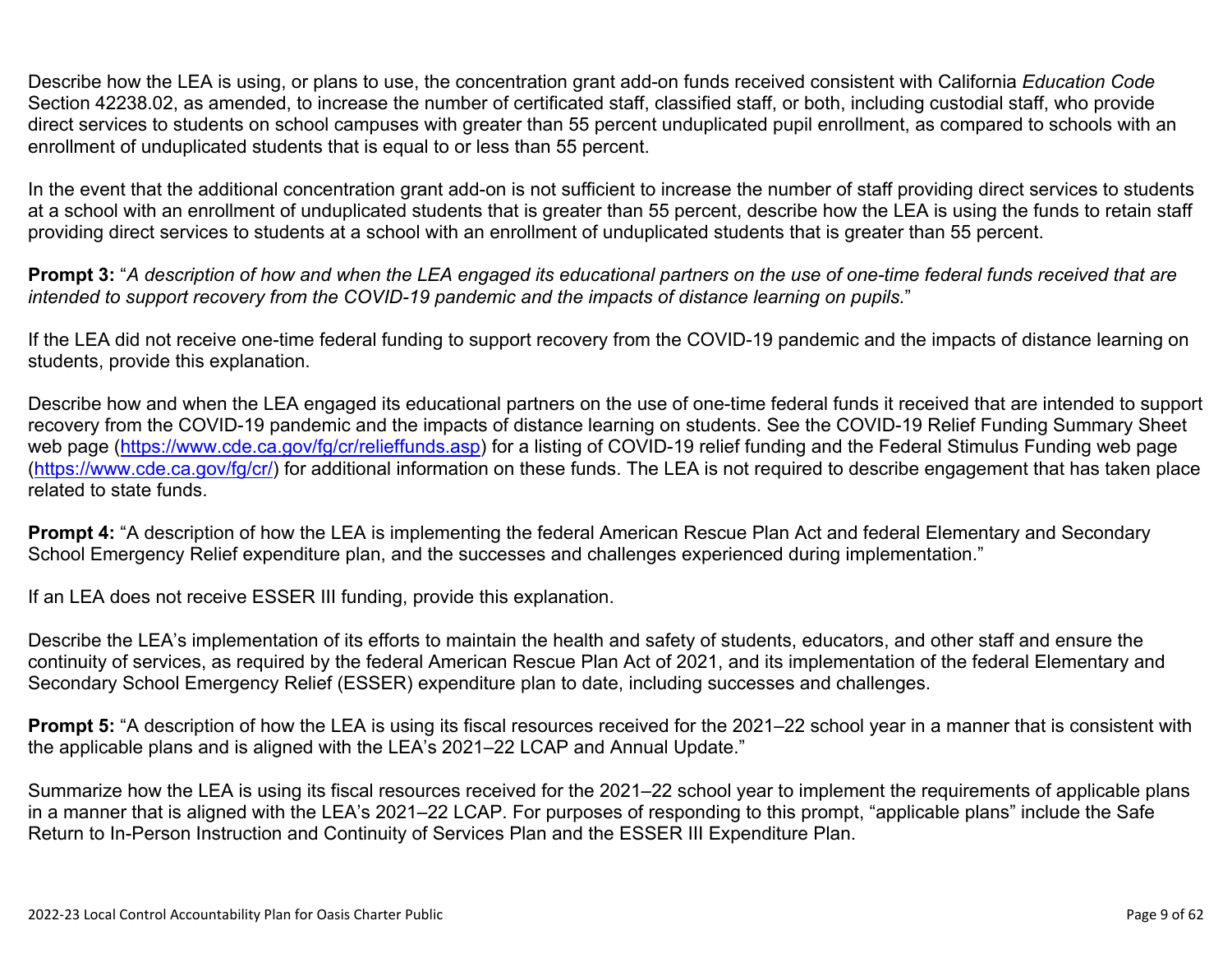California Department of Education November 2021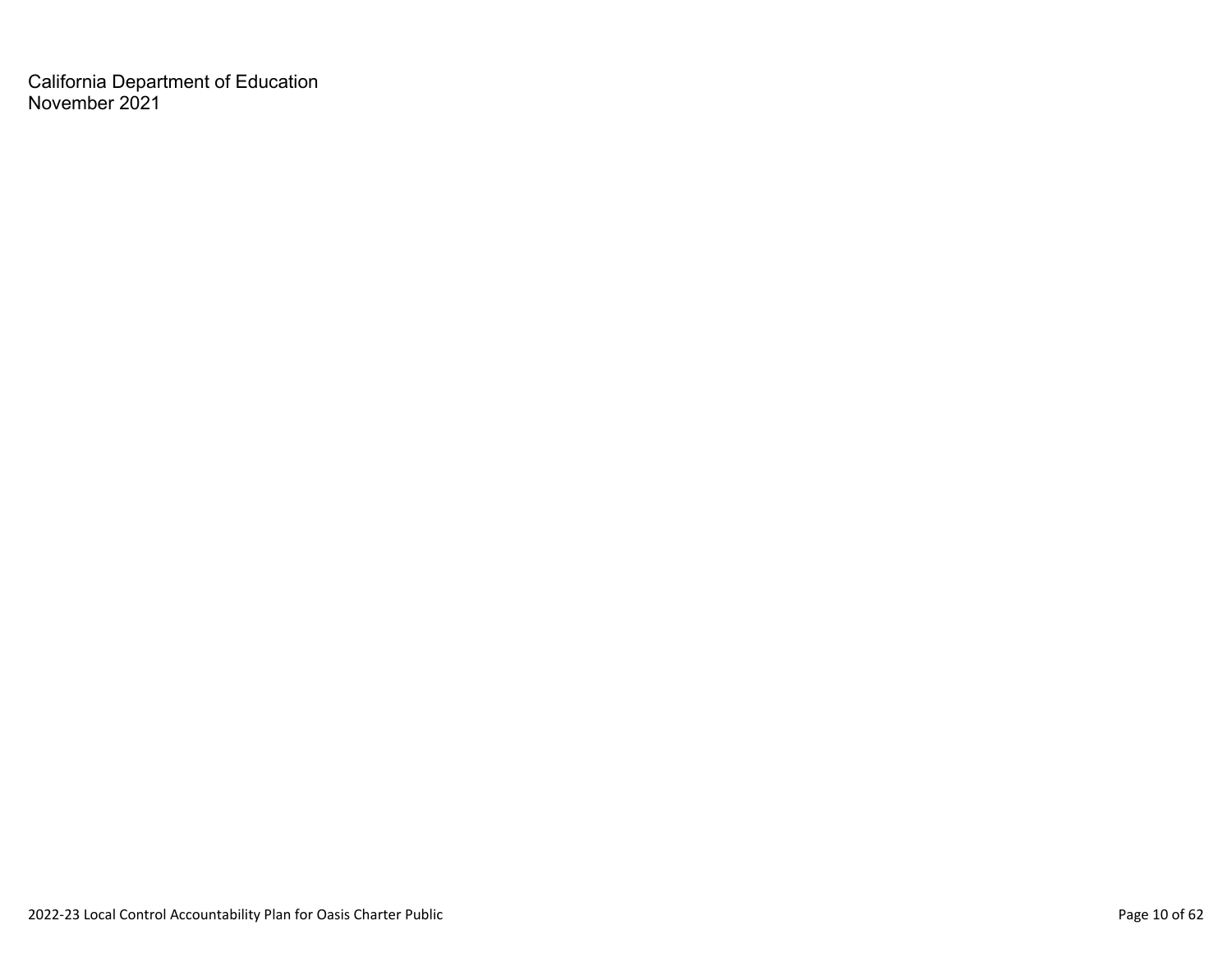

# **Local Control Accountability Plan**

**The instructions for completing the Local Control and Accountability Plan (LCAP) follow the template.**

| Local Educational Agency (LEA) Name | <b>Contact Name and Title</b>                   | <b>Email and Phone</b>                                  |
|-------------------------------------|-------------------------------------------------|---------------------------------------------------------|
| Oasis Charter Public                | Fernando Elizondo<br>Interim Executive Director | FernandoElizondo@oasischarterschool.org<br>831-424-9003 |

# **[Plan Summary \[2022-23\]](http://www.doc-tracking.com/screenshots/22LCAP/Instructions/22LCAPInstructions.htm#PlanSummary)**

## **[General Information](http://www.doc-tracking.com/screenshots/22LCAP/Instructions/22LCAPInstructions.htm#generalinformation)**

A description of the LEA, its schools, and its students in grades transitional kindergarten–12, as applicable to the LEA.

Founded in 2001, Oasis Charter Public School is an elementary school located in Salinas, California. Since its inception, Oasis is authorized by the Monterey County Office of Education. Oasis' constructivist philosophy and pedagogy emphasize authentic and collaborative learning experiences and opportunities for students in grades kindergarten through six. In a partnership among teachers, staff, and parents, the school is fulfilling its mission to educate responsible citizens for a democracy.

Oasis scholars develop both academically and socially as they are allowed to construct their own knowledge and understanding. Oasis scholars learn how to think critically, analyze situations, problem solve, and collaborate with peers and adults to come to a consensus of their own. In the context of an integrated, project-based, multicultural, and community-rich curriculum, our students will develop their strengths, interests, curiosity, and ultimately- the love of learning. Oasis offers a twenty-first-century Science, Technology, Engineering, Arts, and Mathematics (STEAM) focus and approach for all students. Our students in grades third through sixth grade have a one-to-one device that remains at school for their use in research and assignments aligned to STEAM and NGSS. Additionally, Oasis offers the entire spectrum of academic and social/emotional services to students, from Mental Health services such as counseling to Specialized Education. Oasis serves a student population of two hundred and fifty students from surrounding local school districts in Salinas, CA.

#### Student Demographics

Oasis Charter Public School serves approximately 220 students in grades kindergarten through six. Its small-school environment supports personalized learning and positive student-family-school relations.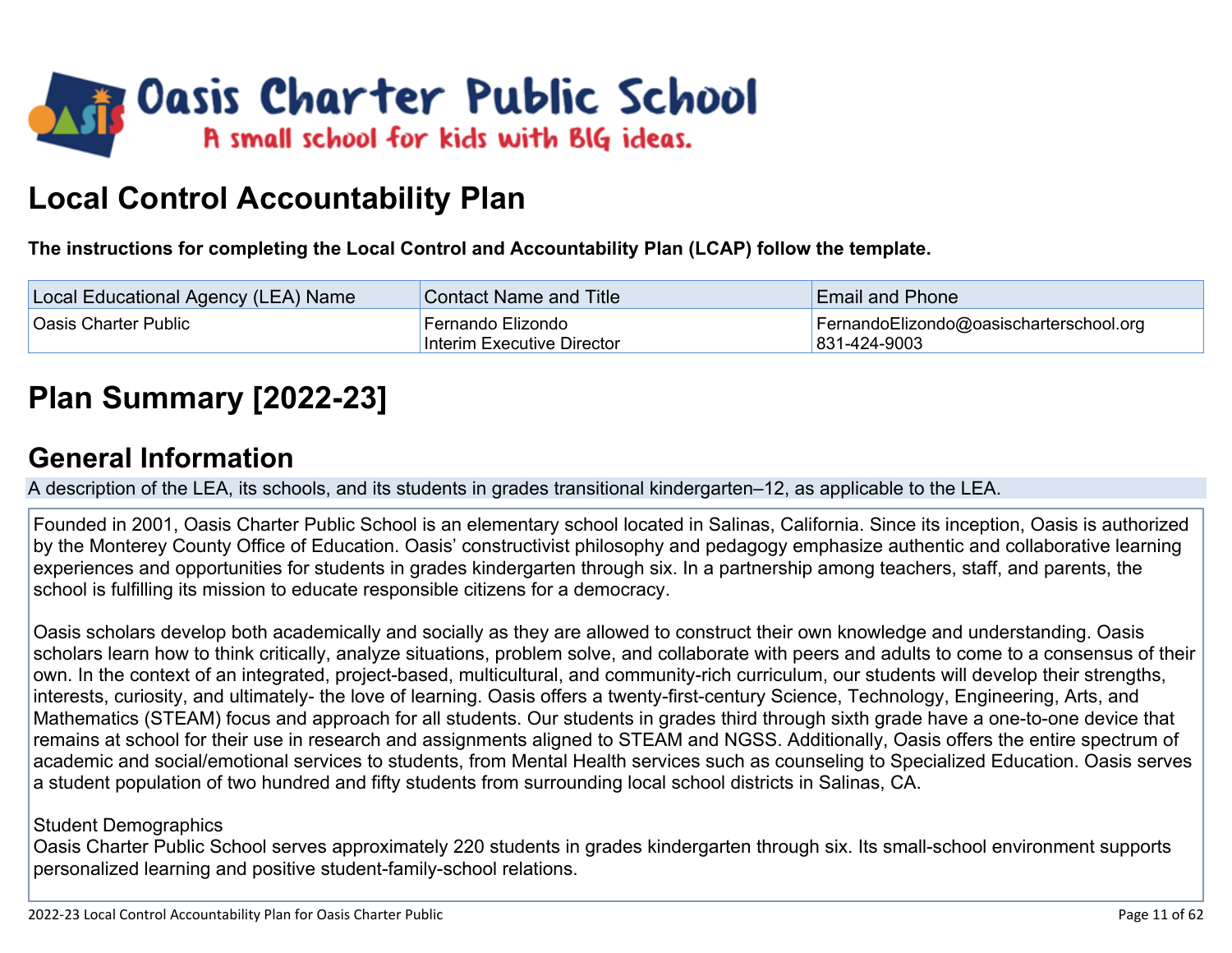The school's student body was as follows: Latino: 78.8% White 9% African American 3.5% Filipino: 3.1% English Learner: 31.4% Students with disabilities: 7.9% Socioeconomically disadvantaged students: 65% Currently, 95% of Oasis students live within the Salinas City zip codes of 93901, 93905, 93906, 93907, and 93908. The following statistics for race and ethnicity, home language, poverty levels, and educational attainment are from the U.S. Census Bureau.

Community Survey:

Race and Ethnicity: The racial and ethnic demographics of this area are 76.1% Hispanic or Latino, 14.6% White, 6.7% Asian, and 1.3% African American.

Home Language: Within this area, 68.5% of individuals aged five years and older speak a language other than English, with 63.9% speaking Spanish or Spanish Creole. Of those who speak Spanish or Spanish Creole, 58.3% speak English "less than very well".

Poverty Levels: In this area, 29.6% of related children under 18 years of age live below the poverty line.

Educational Attainment: In Salinas City, 28.4% of persons aged 18 to 24 years have attained less than a high school diploma or equivalent. For persons aged 25 years and older, 22.6% are high school graduates (or equivalent), 18.5% report some college (non- degree), and 19.4% report an associate's degree or higher.

Oasis began the 2021-22 academic year with a full in-person learning program. The teachers are provided training and preparation at the beginning of the school year and throughout the academic year to provide staff sufficient time to adapt to our new and revised learning program post-pandemic. This program was comprehensive and aligned to our school's philosophy. Oasis ensured that all students continued to have 1:1 devices to continue the 21st century learning with technology being a major role. The campus remained open with to all students and staff. The COVID-19 pandemic affected everyone in our school. The transition for being home and learning from a screen, to relearning the basics of in-person interaction was a rigorous and challenging task for all. One of the priorities and challenge was going to be for students to readapt to being at school with all the new safety regulations and protocols after being home for close to a year. The lack of opportunities to provide in-person learning experiences affected our student's social emotional and academic learning and Oasis was aware of that. Oasis continued to foster student relationships and interactions regularly. Staff provided as much support as possible to the student, however, it was evident to all that the pandemic had a tremendous impact behaviorally and academically. The school focused on providing opportunities for students to relearn social skills and coping skills via social emotional learning classes to all of the student population.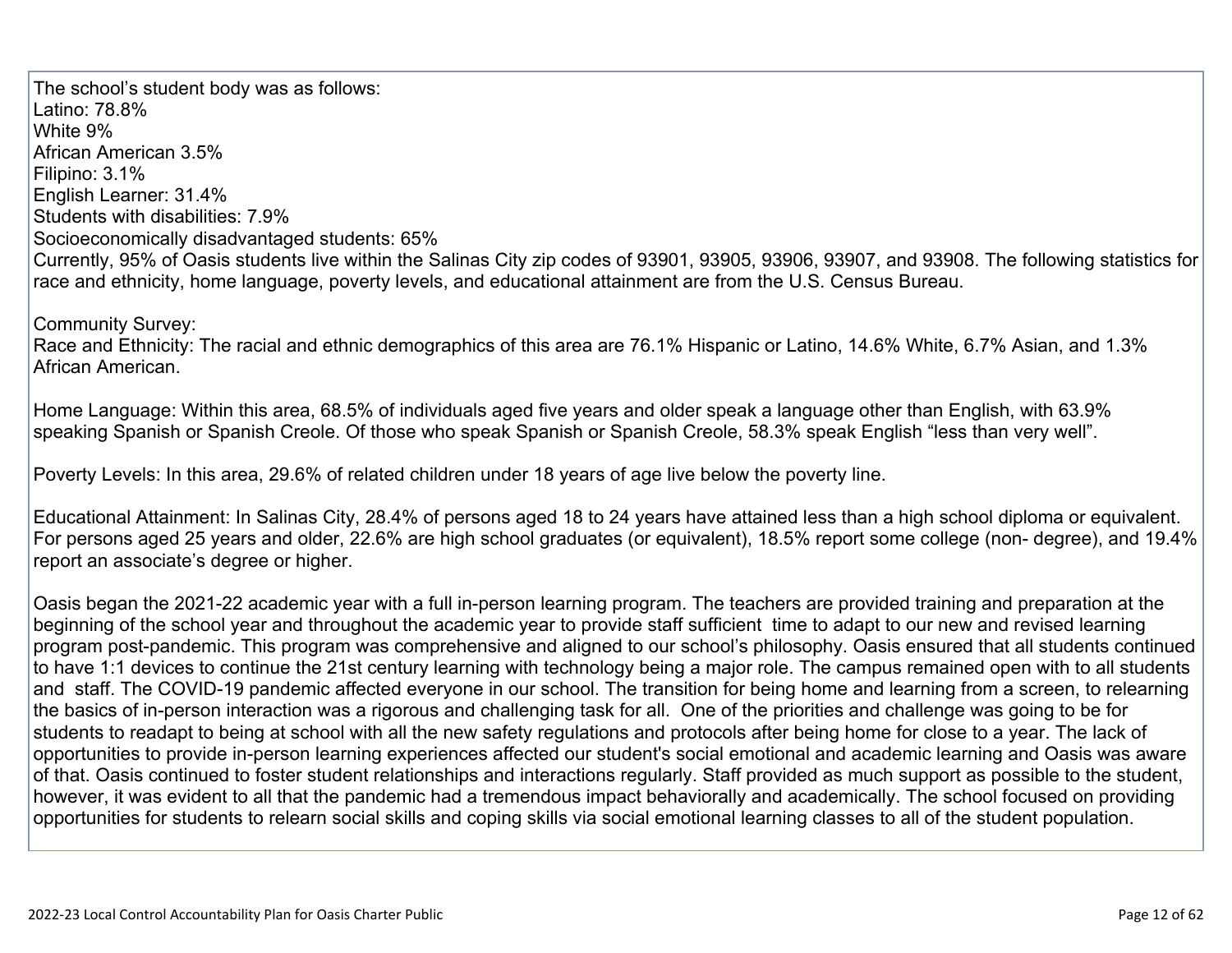## **[Reflections: Successes](http://www.doc-tracking.com/screenshots/22LCAP/Instructions/22LCAPInstructions.htm#ReflectionsSuccesses)**

A description of successes and/or progress based on a review of the California School Dashboard (Dashboard) and local data.

Due to the COVID-19 pandemic, state law has suspended the reporting of state indicators on the 2021 Dashboard. Based on a review of performance on all available state indicators [\(https://www.cde.ca.gov/ds/ad/coviddatareporting.asp](https://www.cde.ca.gov/ds/ad/coviddatareporting.asp)) and local performance indicators including those on the Dashboard, progress towards LCAP goals, local self-assessment tools, input from educational partners, District is most proud of the following:

On the English Language Art Smarter Balanced assessment, the School made strong academic growth between 2018 and 2019 as evidenced by a 30-40 point increase toward "standard met" overall and in each subgroup--Latinx, Socioeconomically Disadvantaged, and English learners. We are anticipating that our students demonstrate growth in the current 2022 SBAC assessments administered.

The NWEA Map Growth data from beginning, middle, and end of the year 21-22 school benchmarks indicate that every single grade level made growth throughout the school year. Although not every grade level reached the average national comparison growth, it is a tremendous success that academic improvement was achieved.

RTI Total Point Growth Math RTI Total Point Growth ELA 9/16 10/16 4/14 5/14 9/13 9/11 5/5 8/8 4/8 3/7 5/8 5/5

During this next year, the LEA plans to build upon this success by analyzing student performance data, develop goals and actions since the start of the school year that include addressing the identified areas of need .

Specifically, the improvements principally directed towards foster youth, English learners, and low-income students have led to the following improved performance for these students, as demonstrated by the NWEA Mag Growth data and the school's internal formative assessment data.

## **[Reflections: Identified Need](http://www.doc-tracking.com/screenshots/22LCAP/Instructions/22LCAPInstructions.htm#ReflectionsIdentifiedNeed)**

A description of any areas that need significant improvement based on a review of Dashboard and local data, including any areas of low performance and significant performance gaps among student groups on Dashboard indicators, and any steps taken to address those areas.

Due to the COVID-19 pandemic, state law has suspended the reporting of state indicators on the 2021 Dashboard.

In analyzing the data and information that we've gathered, we've identified the following areas of growth: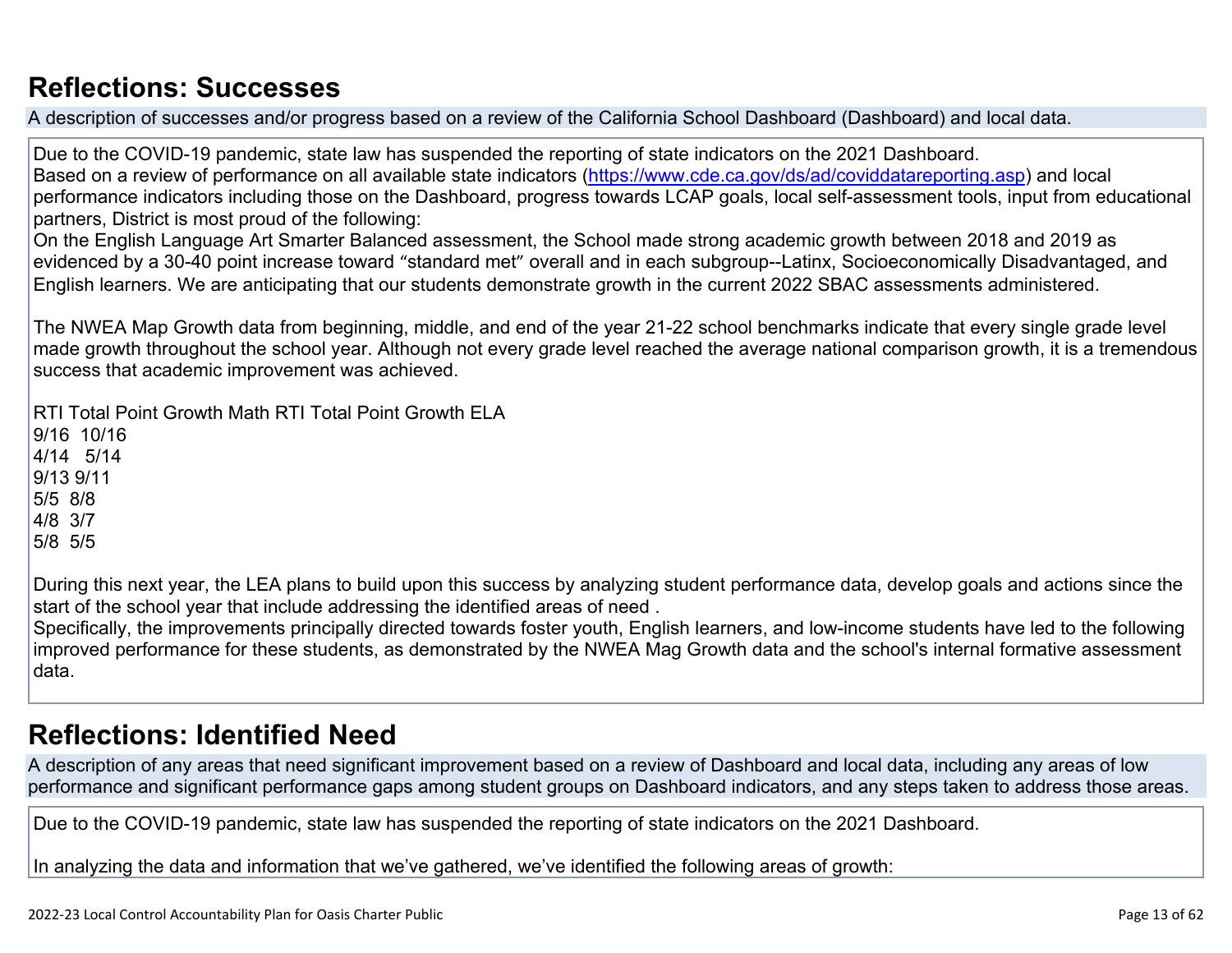Increase Proficiency in mathematics. The school has not made sufficient progress in this area. Although we do not have state assessment data for 2022. Math has been an area of focus for the last 2 school years since our internal data has demonstrated that this is a continuous area of need.

Increase Performance in standardized testing, especially for English language learners subgroups. Although the school provided designated and integrated ELD for all English learners, we have not seen students progress as rapidly as we would like. Therefore, the school is focusing on a multi-tiered support program for our English language learners.

Consistent Data Tracking. This is the second school year the school implemented the use of NWEA Map Growth assessments as a benchmark tracking system, and the school is committed to using this system consistently for school years. This school year was the first year that the school was able to compare growth throughout the year based on the fact that the benchmark assessments were administered three times a year.

Continued Professional Development and Training for all staff is a continuous area of need since we as a school, always strive to support teachers in improving their teaching practices to support student achievement.

Continued need for social-emotional support programs is an area of need now more than ever due to the COVID- 19 pandemic.

Increasing parental involvement to broaden the group of parents who participate is also an area of need. Due to the restrictions due to COVID, increasing parent participation was a challenge. Although some meetings and events were held remotely., and others in-person, the school did not notice an increase in participation overall in the number of families in attendance.

The school is also a need of a consistent school leader. This school year, the challenge was to retain the administrative staff. The school's culture notably declined amongst the staff. The Oasis staff however was resilient and determined to to their best for the students. Students at Oasis are always a priority.

# **[LCAP Highlights](http://www.doc-tracking.com/screenshots/22LCAP/Instructions/22LCAPInstructions.htm#LCAPHighlights)**

A brief overview of the LCAP, including any key features that should be emphasized.

Our learning program post-pandemic was definitely a highlight this year. Seeing the student in-person for the entire school day was the highlight of the year for the school community. The school developed a robust learning program that strategically encompassed many valuable essential elements since the beginning of school closure and relevant to the transition back to in-person instruction. Without a doubt, the school needed to increase the budget for classrooms and student materials in order for our students to continue to have hands-on experiences that are the foundation of our school; and we did just that. Moreover, with the use of our local in-house benchmark assessments, we were able to provide individualized support to our students at their instructional level to support their overall growth. Taking measures to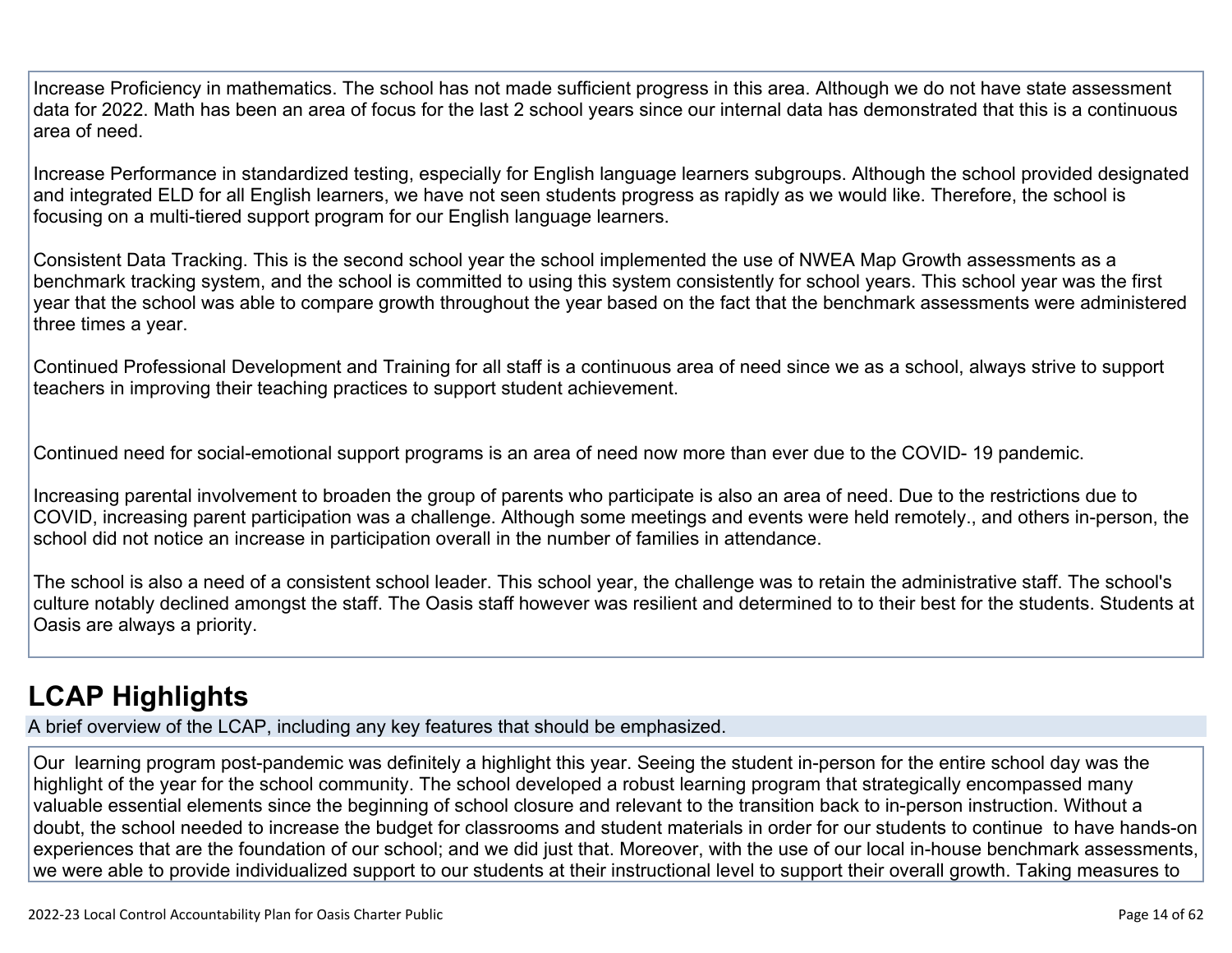offer a rich and complete in-person instruction was an upmost priority. This was key in progressing towards academic success and socialemotional growth for all students.

A large success for the planned actions and services was beginning the year with full staffing. Oasis started the school year with a full-time Director and Assistant Director, a full-time ELD teacher and ELD Aide, 11 certificated teachers including the Resource specialist and Special Education case manager, and 7 instructional aides. Oasis implemented the actions planned to reach grade level proficiency in core academic subjects and alignment with project-based learning since the start of the school year. The school continued to use PowerSchool and NWEA Map Growth reports to analyze data and create reports to inform all stakeholder groups. These reports were scheduled and presented at various meetings throughout the year ranging from Staff Meetings, to UCEN Board Meetings. Furthermore, the students of Oasis become very familiar and consistently used the digital standards based program to improve their grade level performance. The greatest challenge is navigating through the extensive range of learning loss that students experienced from being home for an entire school year. That affected the school's actions and services planned for this goal slightly in the sense that things moved slower than anticipated. Oasis ensured the implementation of the actions and services as much as possible since it was necessary to achieve the goals planned.

Professional development was highlight for Oasis Charter School. Oasis provided CCSA, NGSS, and Project-Based Learning training this school year to the entire staff. This was feasible since Oasis recruited teachers that met the qualifications to teach in a public elementary school. Planning a robust professional development plan in alignment with our school action plan and goals was key and having HQT's enabled Oasis to implement its' plan. Classroom teachers had 14 full days and 12 half days of professional development during the school year. Additionally, teachers collaborated and had team planning meetings on a bi-weekly basis. The school Action Plan and Professional Development plan helped achieve the articulated goal because through those plans, the school was able to monitor and track the actions and initiatives taken. Oasis was able to achieve a 80% teacher retention rate for the 2021-2022 school year which demonstrates that the services provided to hire and maintain highly qualified teachers consecutively. A key to this success is attributed to the excessive focus on collaboration and transparency with the teachers in addition to building a strong school culture and community. The teachers were aware of the school Action Plan and goals set forth this school year and planned instruction accordingly. In turn, we were effective with our goal since the Action Plan and PD Plan included CCSS and NGSS training in-house and off-site for our staff. Our staff regularly came together and collaboratively created a lesson plans and units that aligned with the actions and services planned as well as with the implementation of CCSS and NGSS throughout the school year.

Mental health services for our students was also a notable highlight. Oasis had significant success in monitoring and supporting the mental health and social well-being of our students. Oasis has and will continue to monitor and support mental health and social and emotional wellbeing of pupils and staff during the school year. Oasis developed and implemented a comprehensive counseling program for all our students to receive remote counseling support. Oasis also has a Social- Emotional Coordinator to provide social and emotional learning for all students and parents in-person, at least two times per week. A success that our school achieved was to ensure that Mental Health Services were provided to students who were referred to the counseling and support program either from home or by our school staff. Additionally, students with a pattern in behavioral issues were also recommended for counseling services to support their social skills and development. Students in the program received at least a twenty minute group session once a week. Students who were identified as higher needs had one on one support or more than one session per week were offered. The counselor hired provided small group and classroom support directly related to social skills to support the social emotional development of all students. The school's Administrative Assistant received in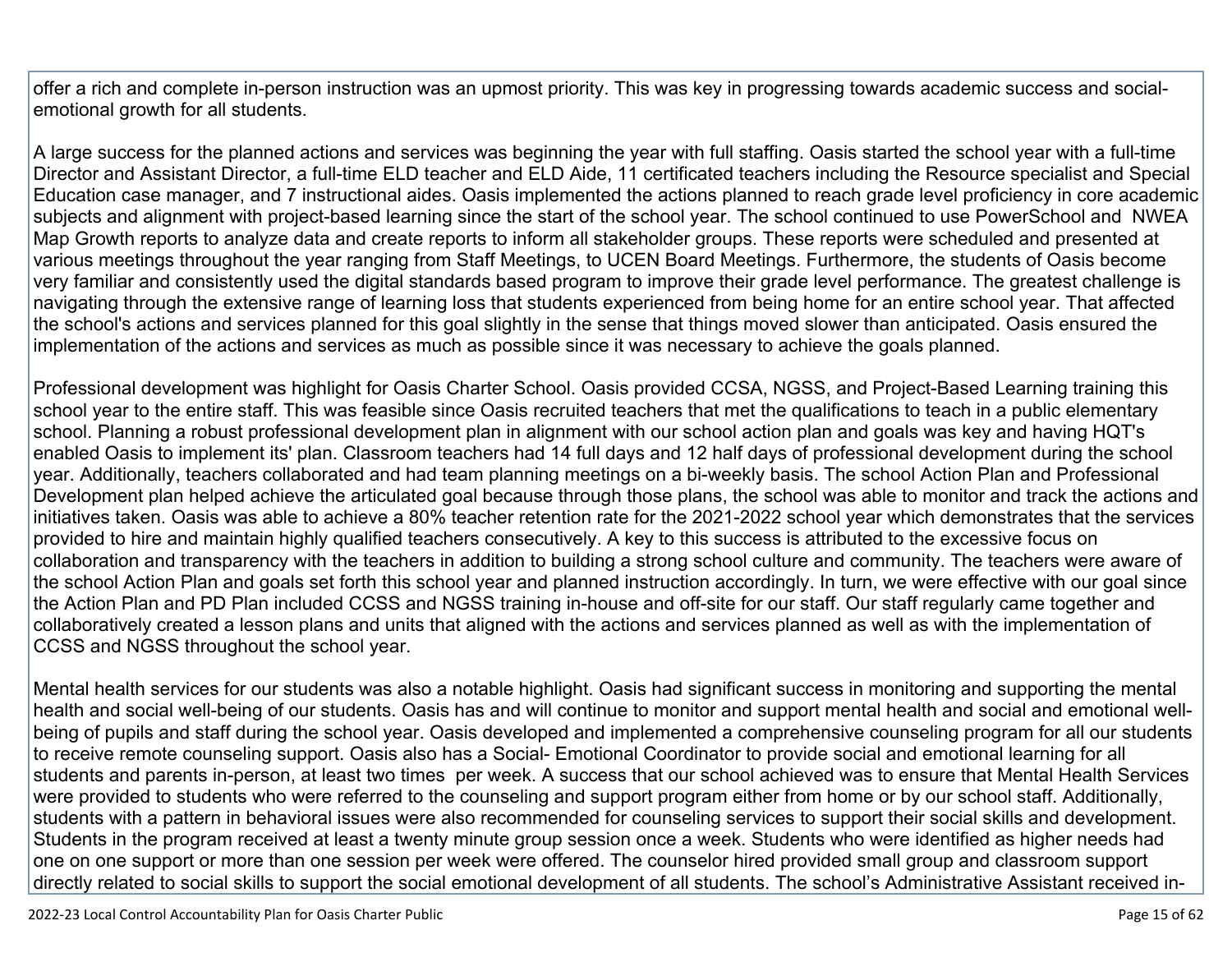house training and training with our local county office of education to enhance her skills on how to administer and complete all school attendance reports and the school was able to maintain accurate records.

A success in regards to the actions and services planned to achieve the goal of increasing family participation and connection to support student academic achievement and solidify the students' learning environment was to hire a part-time family liaison, offer family workshops, and use effective communication tools with our families. Oasis took the initiative to communicate to families. The main source of communication was "Parent Square"; a credible online platform that provides information electronically to all families in multiple ways . Teachers and administration communicated information necessary for parents using this social portal. The feedback given from parents and staff was very positive. Parents liked to receive frequent reminders of things that were going on in school from classroom homework and newsletters, to school-wide events. The school used "Google Forms'' to conduct family surveys in efforts to gather stakeholder input to gather data. Our school staff designee ensured that all document and information was translated in Spanish for parents during the school year. This was a great success and highlight for this school year since it had been a challenge to do so in previous years.

## **Comprehensive Support and Improvement**

An LEA with a school or schools eligible for comprehensive support and improvement must respond to the following prompts.

#### *[Schools Identified](http://www.doc-tracking.com/screenshots/22LCAP/Instructions/22LCAPInstructions.htm#SchoolsIdentified)*

A list of the schools in the LEA that are eligible for comprehensive support and improvement.

**NA** 

#### *[Support for Identified Schools](http://www.doc-tracking.com/screenshots/22LCAP/Instructions/22LCAPInstructions.htm#SupportforIdentifiedSchools)*

A description of how the LEA has or will support its eligible schools in developing comprehensive support and improvement plans.

**NA** 

#### *[Monitoring and Evaluating Effectiveness](http://www.doc-tracking.com/screenshots/22LCAP/Instructions/22LCAPInstructions.htm#MonitoringandEvaluatingEffectiveness)*

A description of how the LEA will monitor and evaluate the plan to support student and school improvement.

**NA**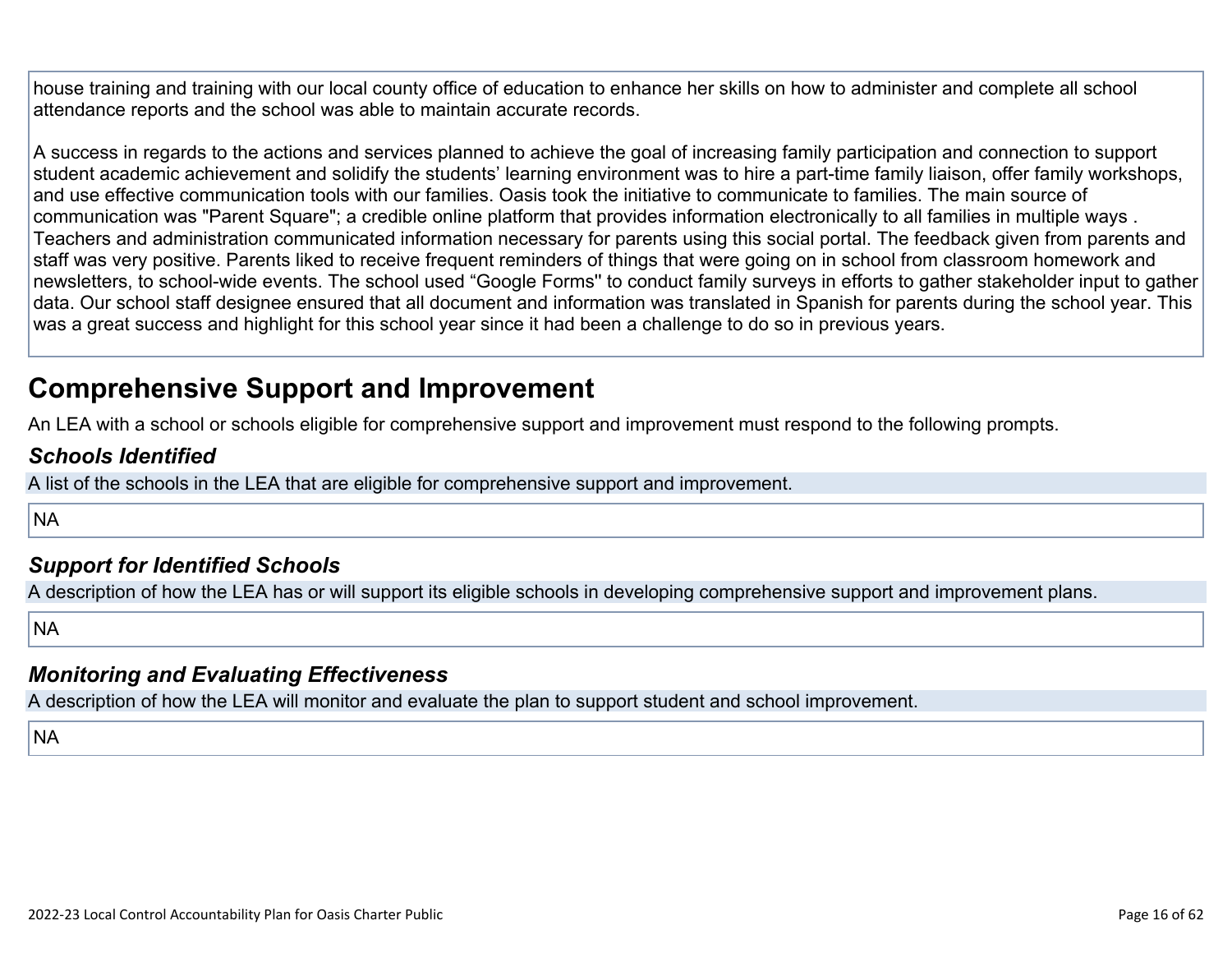# **Engaging Educational Partners**

A summary of the process used to engage educational partners and how this engagement was considered before finalizing the LCAP.

Oasis Charter believes in involving educational partners in the development of this LCAP through meaningful and significant engagement. The LCAP development process should result in an LCAP that reflects decisions made in collaboration with parents, students, educators, and other educational partners, including those representing the student groups identified by LCFF. Each educational partner possesses valuable perspectives and insights about an LEA's programs and services and is critical to the development of the LCAP and the budget process.

The engagement process used by Oasis Charter involved: meetings, phone calls, surveys, conversations, and information data gathering. Meetings were held with teachers, principal/administrators, other school personnel, parents, and students. SELPA consultation was obtained by Kenyon Hopkins from Monterey SELPA.

The timeline of the process and/or meeting timeline is as follows: UCEN Board Meetings: August 31, 2021 September 28, 2021 October 26, 2021 November 30, 2021 January 25, 2022 February 22, 2022 March 29, 2022 April 26, 2022 May 31, 2022 June 28, 2022 Oasis Community Council (OCC) Parent Meetings: August 19, 2021 September 1, 2021 October 12, 2021 December 17. 2021 January 5, 2022 February 8, 2022 April 5, 2022 May 4, 2022 June 1, 2022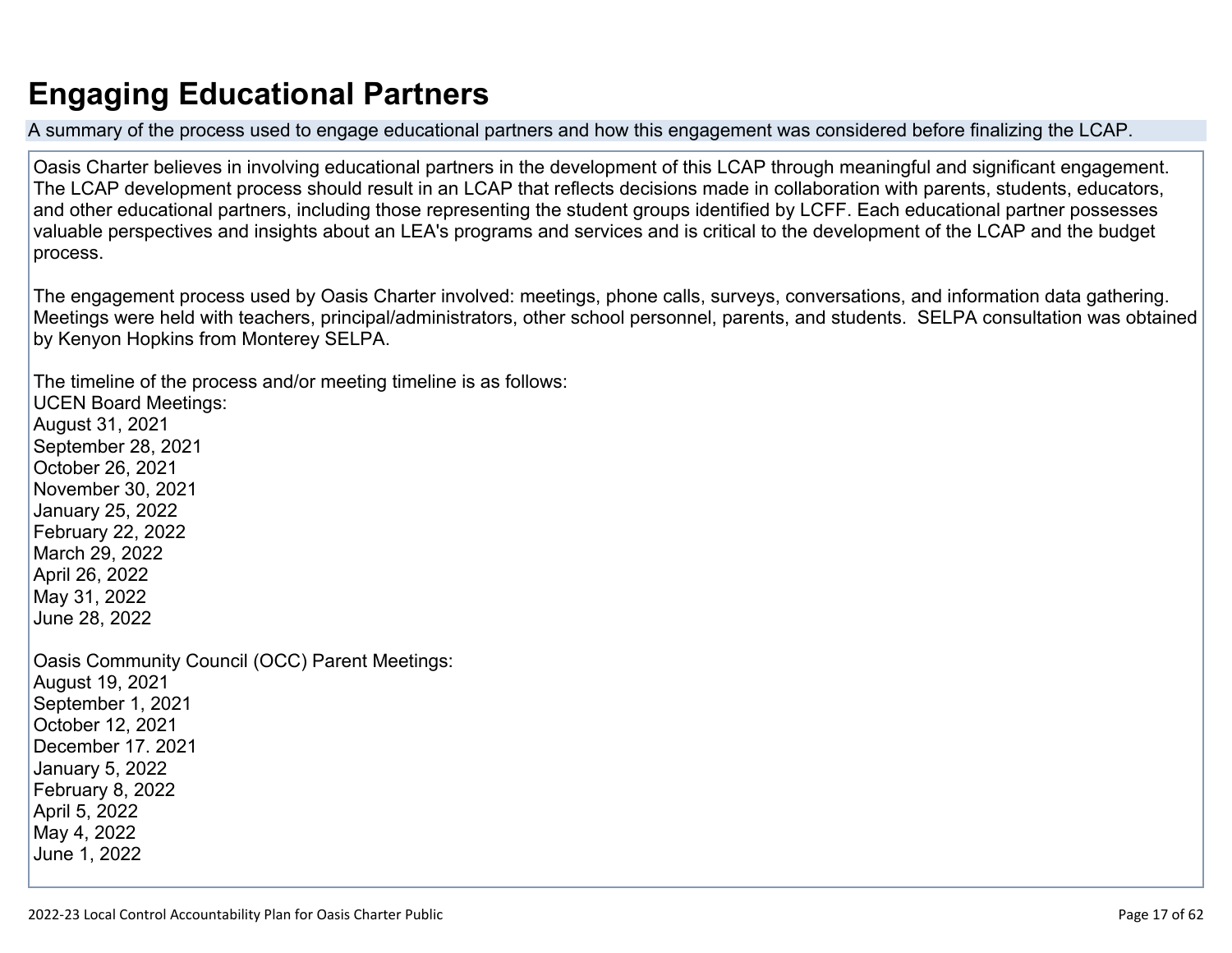Teacher/Staff Meetings: Bi-monthly starting August 11, 2021 to June 2, 2022

Oasis Student Council: Monthly starting October 1, 2021 to June 1, 2022

Stakeholder Survey: March 21, 2022

Student Survey: March 21, 2022

A summary of the feedback provided by specific educational partners.

After engaging District educational partners, the ideas/trends/inputs that emerged from an analysis of the feedback received is as follows: Based on the identified trends, and the results from the data collected, it is evident that the school community is a safe and welcoming environment for all. Parent, staff, and students look forward to being at Oasis. The majority of the stakeholders reported that they feel that Oasis challenges students academically, communicates goals and performance, administration is supportive, and that the teaching staff and support staff care about their child. Moreover, coming back this school year to a full in-person learning program amid a pandemic was a challenge for all. Oasis took extreme safety measures to mitigate the risk of COVID-19. All that information was shared with parents and all stakeholder groups, Feedback was taken and considered to make adjustments and improvements throughout the school year. Stakeholders reported that specific areas of need for the school are additional reading and math academic support and intervention, extended learning programs, and more hands-on learning experiences such as school field trips.

#### A description of the aspects of the LCAP that were influenced by specific input from educational partners.

The 2022-23 LCAP was directly influenced by input from our educational partners. Specifically, the aspects of the LCAP that were directly influenced by the engagement process and subsequent feedback (as described above), include: \*Hire highly qualified teachers to implement standard aligned instruction that is engaging and rigorous for students \* Academic Intervention in reading and math \*Multi-tiered support system \*Classroom aides/Paraprofessionals \*Professional Development \*Hired a full-time intervention coordinator to support student academic achievement \*Curriculum and Instructional materials \*Student Data Information Systems and assessment resources such as Powerschool, Freckle and Reading A-Z, NWEA Map Growth \*Academies and additional interventions outside school hours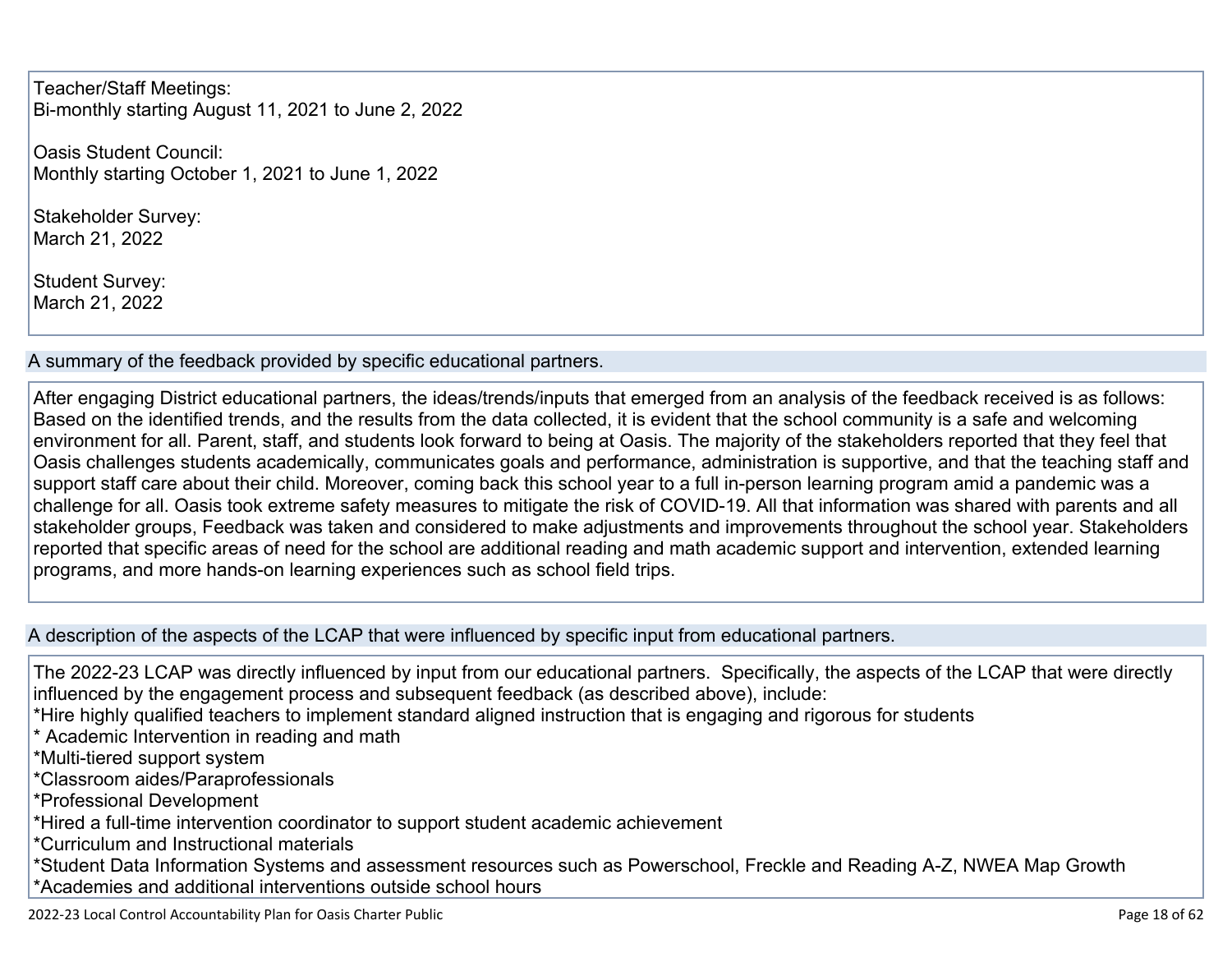\*Academic Field Trips \*Hands-on materials and classroom supplies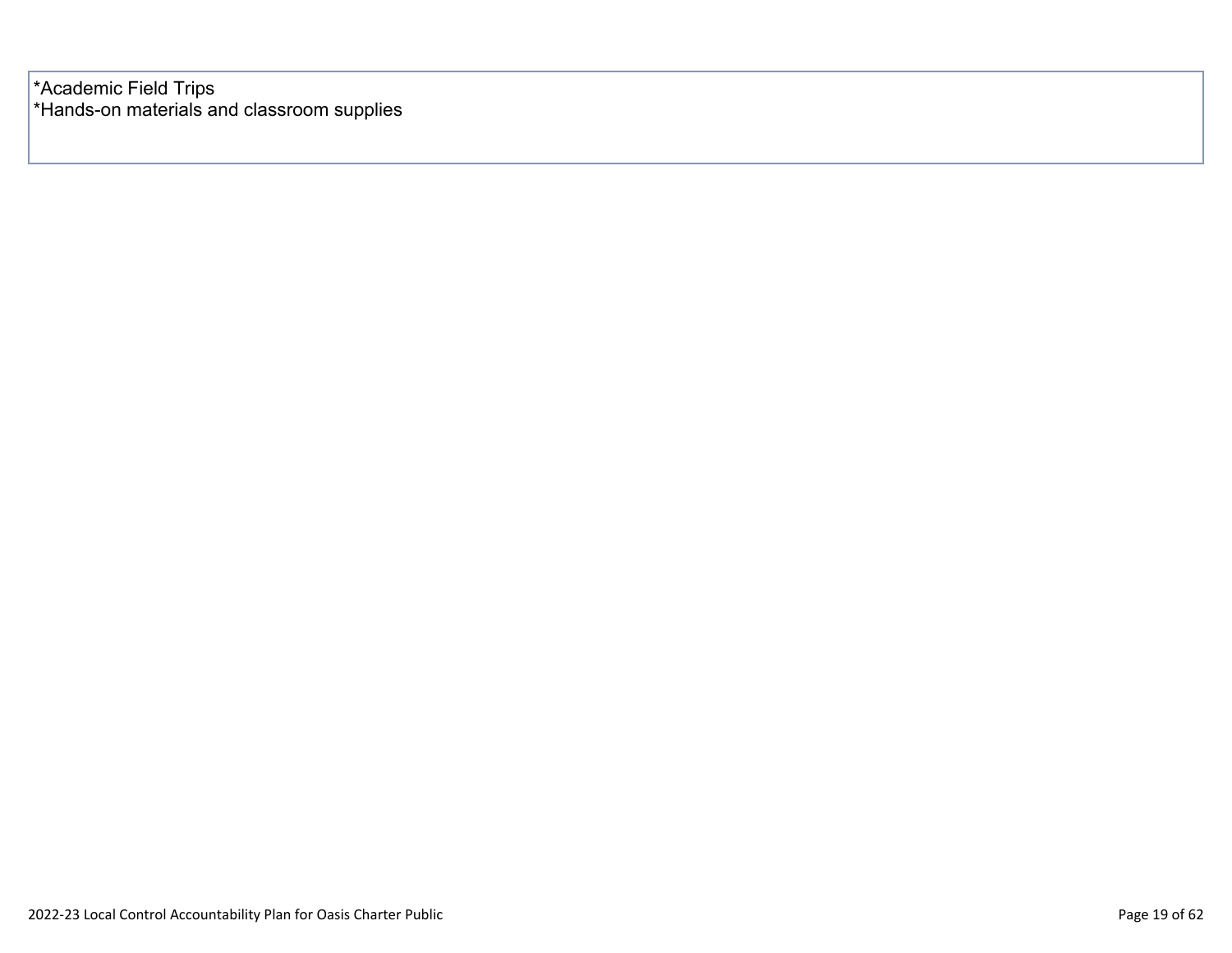# **[Goals and Actions](http://www.doc-tracking.com/screenshots/22LCAP/Instructions/22LCAPInstructions.htm#GoalsandActions)**

## **[Goal](http://www.doc-tracking.com/screenshots/22LCAP/Instructions/22LCAPInstructions.htm#goalDescription)**

| Goal # | <b>Description</b>                                                                               |
|--------|--------------------------------------------------------------------------------------------------|
|        | All students will achieve academic growth towards grade level proficiency in ELA and Mathematics |

An explanation of why the LEA has developed this goal.

This goal was developed due to the analysis conducted in identifying the areas of needs per the CA Dashboard, and the internal benchmarks for this school year. Additionally, based on the stakeholder input, there has been slight improvement over the last year, nonetheless, it is evident in the numbers, that the majority of our students are working towards achieving grade level proficiency. As an educational institution, it is our responsibility and priority to ensure that our students are always working towards achieving academic success.

### **[Measuring and Reporting Results](http://www.doc-tracking.com/screenshots/22LCAP/Instructions/22LCAPInstructions.htm#MeasuringandReportingResults)**

| <b>Metric</b>                              | <b>Baseline</b>                                                                            | Year 1 Outcome                                                   | Year 2 Outcome | Year 3 Outcome | Desired Outcome for<br>$2023 - 24$                                                         |
|--------------------------------------------|--------------------------------------------------------------------------------------------|------------------------------------------------------------------|----------------|----------------|--------------------------------------------------------------------------------------------|
| # of Teachers<br># PD Sessions             | 12 out of 12 teachers<br>6 out of 10 Sessions                                              | 12 out of 12 teachers<br>6 out of 10 Sessions                    |                |                | 12 out of 12 teachers<br>10 out of 10 Sessions                                             |
| <b>Student Benchmark</b><br>Reports        | 3 out of 3 NWEA<br>assessments                                                             | 3 out of 3 NWEA<br>assessments                                   |                |                | 3 out of 3 NWEA<br>assessments                                                             |
| Standard-Based<br><b>Lesson Plans</b>      | 10 out of 10 Weekly<br>lesson plans aligned<br>with CCSS and PBL                           | 21 out of 10 Weekly<br>lesson plans aligned<br>with CCSS and PBL |                |                | 10 out of 10 Weekly<br>lesson plans aligned<br>with CCSS and PBL                           |
| Instructional<br><b>Assistants</b>         | 7 out of 10<br>Instructional<br>Assistants                                                 | 7 Instructional<br>Assistants                                    |                |                | 9 out of 10<br>Instructional<br><b>Assistants</b>                                          |
| <b>State Testing</b><br><b>CAASPP</b> Data | 4% out of 10%<br>percentage points<br>increase in students<br>meeting proficiency<br>level | Not available                                                    |                |                | 8% out of<br>10% percentage points<br>increase in students<br>meeting proficiency<br>level |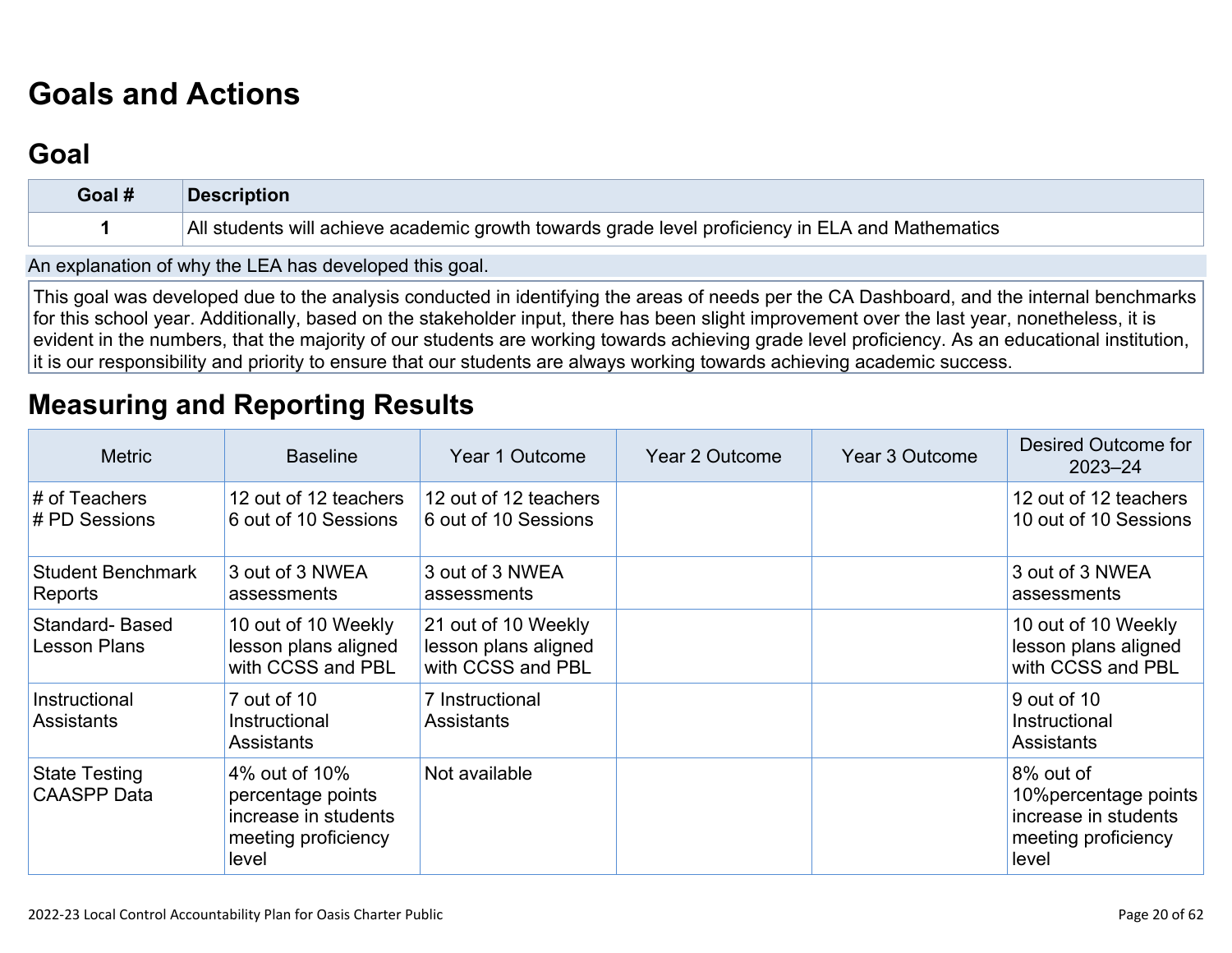# **[Actions](http://www.doc-tracking.com/screenshots/22LCAP/Instructions/22LCAPInstructions.htm#actions)**

| Action # | <b>Title</b>                                 | Description                                                                                                            | <b>Total Funds</b> | Contributing |
|----------|----------------------------------------------|------------------------------------------------------------------------------------------------------------------------|--------------------|--------------|
| $1.1$    | HQT's                                        | Hire highly qualified teachers to implement standard aligned<br>instruction that is engaging and rigorous for students | \$635,739.00       | <b>No</b>    |
| 1.2      | Intervention                                 | Multi-tiered support system for all students and Interventions early on                                                | \$120,779.00       | <b>No</b>    |
| 1.3      | Classroom aides                              | Instructional aides to support students in the classroom                                                               | \$293,692.00       | Yes          |
| 1.4      | <b>Academic Coach</b>                        | Support teacher development to increase performance                                                                    | \$65,000.00        | <b>No</b>    |
| 1.5      | Professional<br>Development                  | Strategic Action plan with professional development for all staff                                                      | \$40,000.00        | <b>No</b>    |
| 1.6      | <b>Vice Principal</b>                        | Hired a full-time Vice Principal to monitor student academic progress                                                  | \$68,399.00        | <b>No</b>    |
| 1.7      | Instructional<br>Coordinator                 | Hired a full-time academic coach and intervention coordinator to<br>support student academic achievement               | \$107,401.00       | <b>No</b>    |
| 1.8      | <b>ELD</b>                                   | Hire 2 ELD staff, teacher and aide                                                                                     | \$78,378.00        | Yes          |
| 1.9      | Curriculum and<br>Instructional<br>materials | Student Data Information Systems and assessment resources such as<br>Powerschool, Freckle, Edulastic, and Reading A-Z  | \$33,740.00        | <b>No</b>    |
| 1.10     | <b>NWEA Map Growth</b>                       | Benchmark data and student achievement reports for stakeholder<br>groups                                               | \$2,820.00         | <b>No</b>    |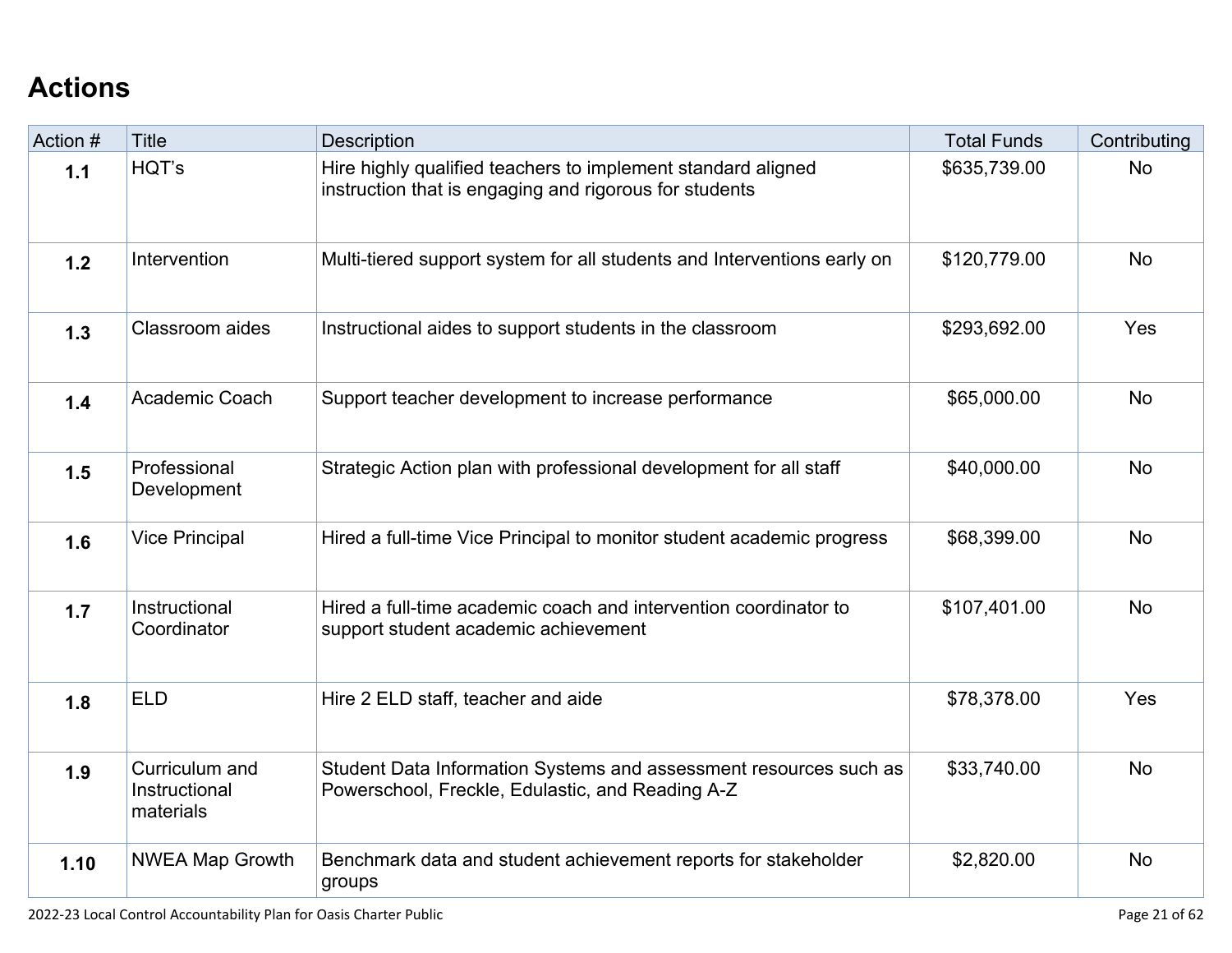| Action # | <b>Title</b>        | Description                                                 | <b>Total Funds</b> | Contributing |
|----------|---------------------|-------------------------------------------------------------|--------------------|--------------|
|          |                     |                                                             |                    |              |
|          |                     |                                                             |                    |              |
| 1.11     | Specialized support | Academies and additional interventions outside school hours | \$10,000.00        | No           |
|          |                     |                                                             |                    |              |
|          |                     |                                                             |                    |              |

## **[Goal Analysis \[2021-22\]](http://www.doc-tracking.com/screenshots/22LCAP/Instructions/22LCAPInstructions.htm#GoalAnalysis)**

An analysis of how this goal was carried out in the previous year. A description of any substantive differences in planned actions and actual implementation of these actions.

Oasis ensured the implementation of the actions and services necessary to achieve the goal of hiring highly qualified teachers and provide CCSA, NGSS, and Project-Based Learning training this school year by recruiting teachers that met the qualifications to teach in a public elementary school and planning a robust professional development plan in alignment with our school action plan and goals. Classroom teachers had 14 full days and 12 half days of professional development during the school year. Additionally, teachers collaborated and had team planning meetings on a bi-weekly basis. The school Action Plan and Professional Development plan helped achieve the articulated goal because through those plans, the school was able to monitor and track the actions and initiatives taken. Oasis was able to achieve a 80% teacher retention rate which demonstrates that the services provided to hire and maintain highly qualified teachers consecutively. A key to this success is attributed to the excessive focus on collaboration and transparency with the teachers in addition to building a strong school culture and community. The teachers were aware of the school Action Plan and goals set forth this school year and planned instruction accordingly. In turn, we were effective with our goal since the Action Plan and PD Plan included CCSS and NGSS trainings in-house and offsite for our staff.

In regards to the actions and services planned for Goal 1, our school was fortunately able to implement the majority of the actions and services planned to achieve our goal of hiring highly qualified teachers to implement the state standards for all subjects. The actions and services shifted slightly when our school had to create, plan and implement a learning program considering all the additional factors that played a key role in COVID safety measures. In order to continue to achieve this, our school had to use school funding to purchase PPO including but not limited to, hand washing stations, water filling station, face mask, disinfecting materials, plexi-glass among more. Additionally, we had to purchase online platforms and memberships to enable our teachers to continue teaching and connecting with our students to deliver high quality instruction aligned with the state standards. This provided a consistent and smooth transition from our online program to in-person instruction. Once students resumed in-person learning, we are able to apply many of our actions and plans. Reflecting on this school year, we learned a lot from our the transition back from our distance learning, and hybrid learning program, and thanks to the feedback from all stakeholders, and our own analysis, we were able to prioritize, develop, and make adjustments to the actions that will support our students in making growth towards grade level proficiency this upcoming school year.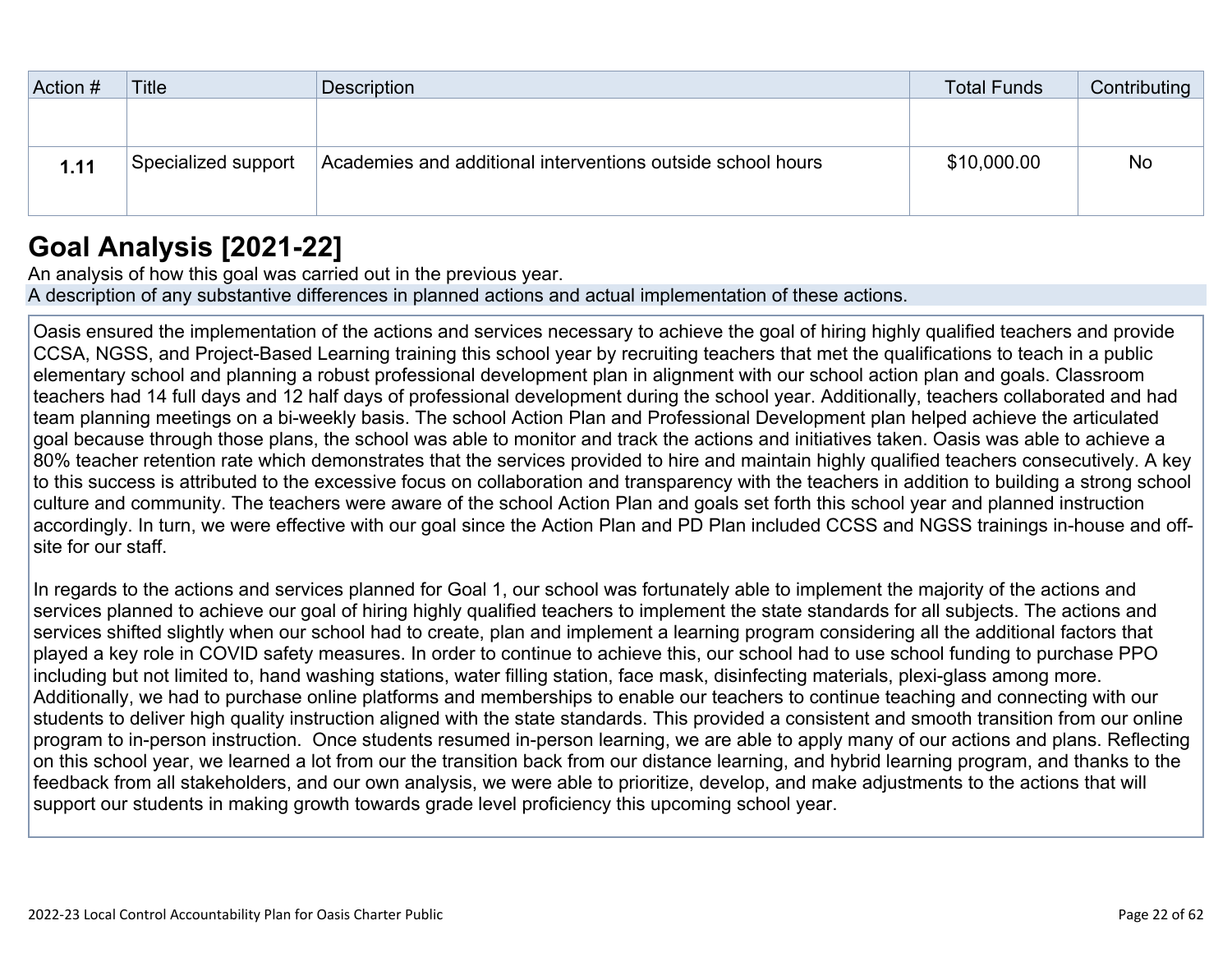An explanation of material differences between Budgeted Expenditures and Estimated Actual Expenditures and/or Planned Percentages of Improved Services and Estimated Actual Percentages of Improved Services.

The material differences between the budgeted expenditures and the estimated actuals this school year were specifically in the \$68,500.00 that were budgeted for the school to hire an academic coach to support teaching practices and performances. Although the school made efforts in recruiting a coach throughout the year, it was unsuccessful in being able to hire someone. The school was able to hire an instructional coordinator via consulting services that was able to provide support to the LEA. This was a difference in the budgeted expenditures that was more than the estimated expenditures for the beginning of the school year.

An explanation of how effective the specific actions were in making progress toward the goal.

In analyzing the actions related to specific actions from the previous LCAP and it's effectiveness in making progress toward the goal, it is certain that the actions such as having highly qualified teachers, classroom aides, an academic coach and training that is aligned with the standards is all effective based on our observational data and in our NWEA Map Growth Benchmark Assessment data.

NWEA Map Growth Performance Date SY 21-22

|                | Grade BOY Math BOY ELA |         |         | MOY MATH MOY ELA EOY Math | EOY ELA |         | <b>RTI Total Point Growth Math</b> | <b>RTI Total Point Growth ELA</b> |
|----------------|------------------------|---------|---------|---------------------------|---------|---------|------------------------------------|-----------------------------------|
|                | 156/160                | 150/155 | 159/170 | 156/165                   | 165/176 | 160/171 | 9/16                               | 10/16                             |
| $\overline{2}$ | 167/175                | 163/172 | 167/184 | 162/181                   | 171/189 | 168/185 | 4/14                               | 5/14                              |
| 3              | 178/188                | 170/186 | 186/196 | 177/193                   | 187/201 | 179/197 | 9/13                               | 9/11                              |
| 4              | 192/199                | 187/196 | 196/206 | 195/202                   | 197/210 | 194/204 | 5/5                                | 8/8                               |
| 5              | 199/209                | 200/204 | 201/214 | 203/209                   | 203/218 | 201/211 | 4/8                                | 3/7                               |
| 6              | 208/214                | 204/210 | 211/219 | 208/213                   | 213/222 | 209/215 | 5/8                                | 5/5                               |

\*Oasis Mean Score/Average National Mean Score

Although the growth points reflected are not as high as we would like to see them, the data show that our students made growth in both mathematics and English Language Arts (ELA). Some grade levels compared closely to the national point growth average, while other grades were up to par. For example, fourth grade in mathematics performance grew by 5 points in a school year, which was the average national mean score. Sixth grade's ELA performance also grew by 5 points which was the average national mean score. Third grade ELA came very close to the national mean growth scored comparing at 9 points growth to the 11 points growth average. The emphasis for this data is growth. This was a challenge since we know that there was significant learning loss due to remote learning the previous school year, and the adjustment and transition made back to in-person instruction.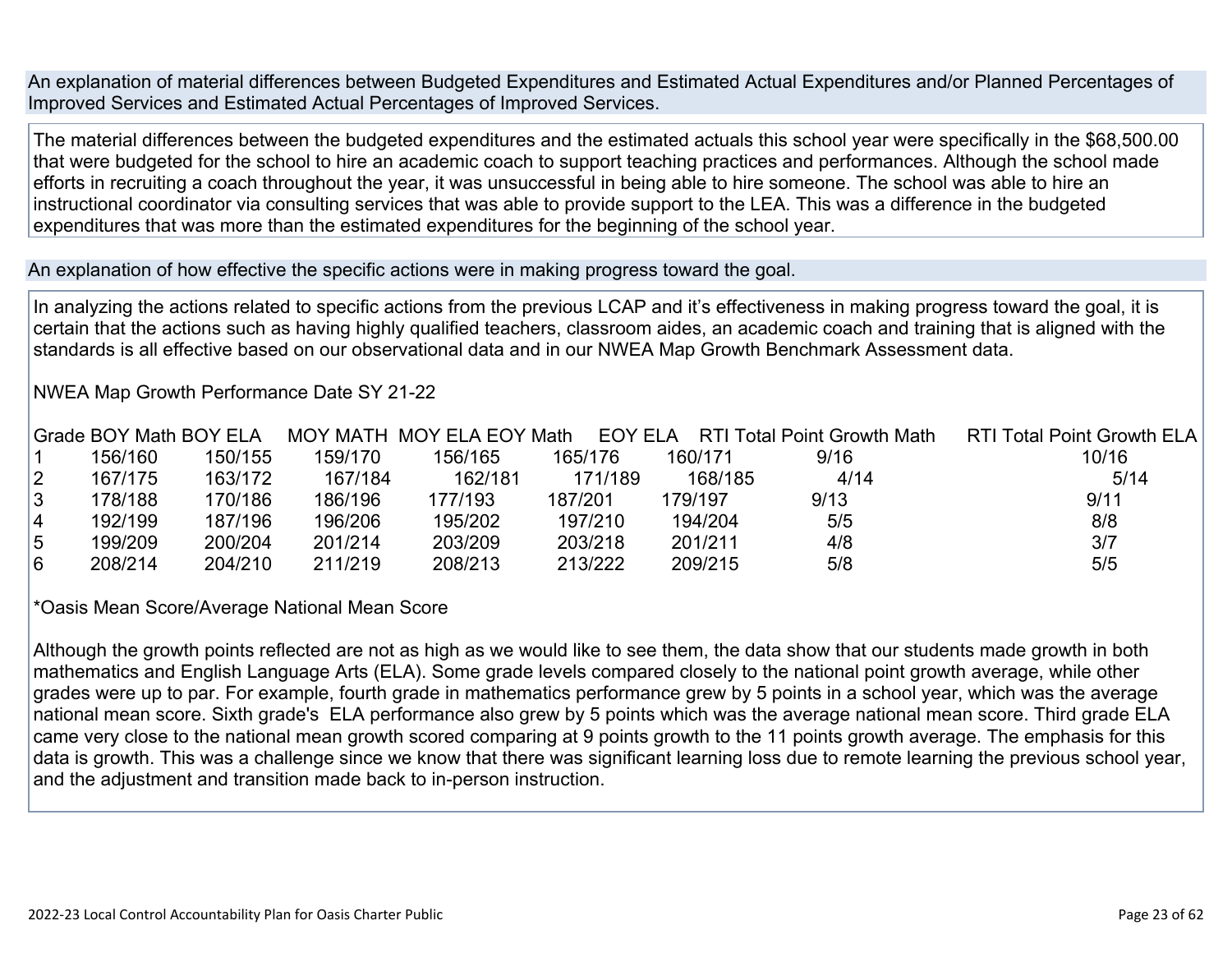A description of any changes made to the planned goal, metrics, desired outcomes, or actions for the coming year that resulted from reflections on prior practice.

The goal changed from "Hire qualified teachers (HQT's) to implement the Common Core State Standards (CCSS) ,New Generation Science Standards (NGSS),and History Social Science (HSS) Framework" to "All students will achieve academic growth towards grade level proficiency in ELA and Mathematics". This was changed because the in order achieve academic growth towards grade level proficiency, the school must hire HQT's to effectively do that. Additionally, we added more actions and desired outcomes as part of the goal. This is the plan that is going to drive our school year and we wanted to make sure that all the actions set in place were articulated as part of the plan.

**A report of the Total Estimated Actual Expenditures for last year's actions may be found in the Annual Update Table. A report of the Estimated Actual Percentages of Improved Services for last year's actions may be found in the Contributing Actions Annual Update Table.**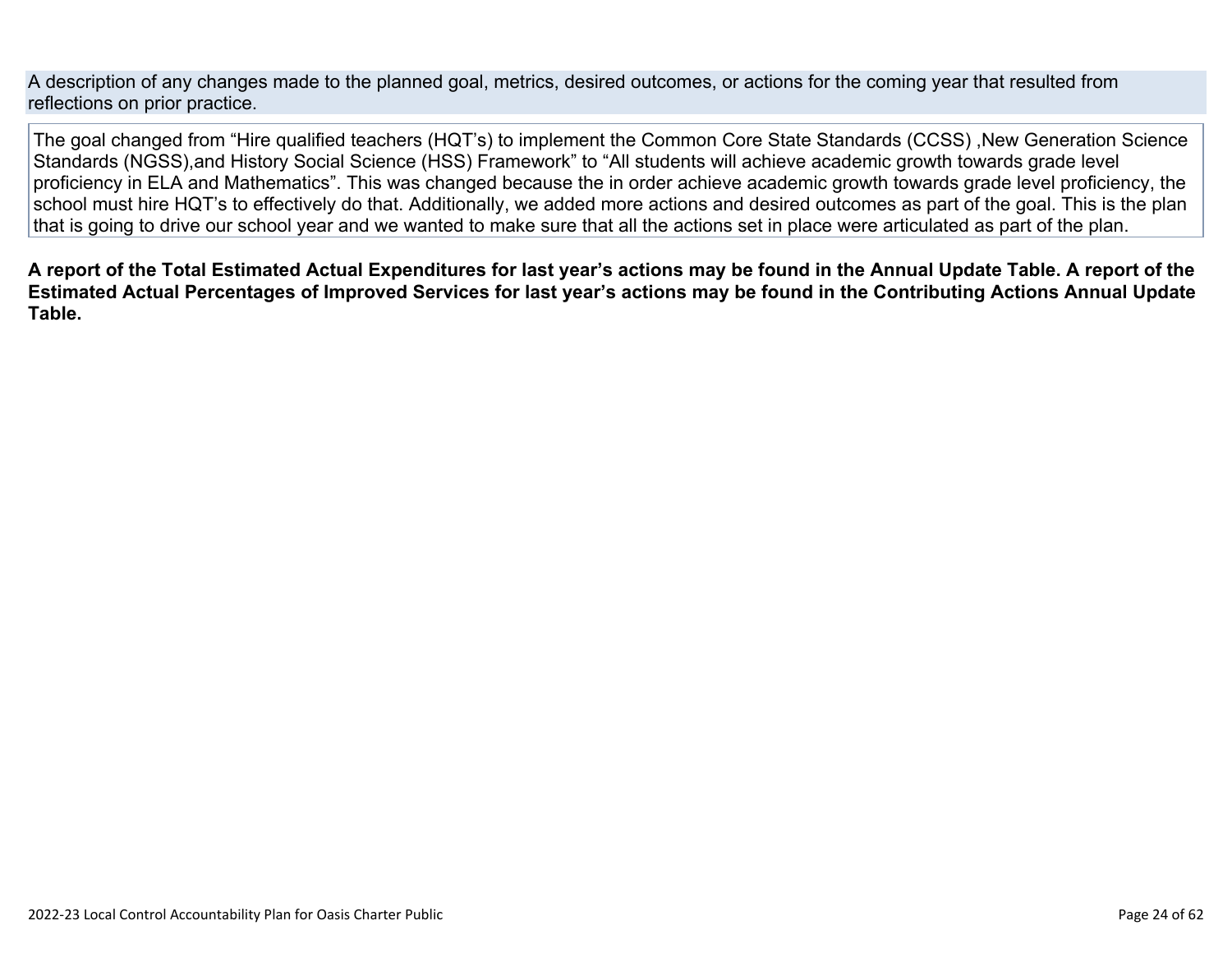# **[Goals and Actions](http://www.doc-tracking.com/screenshots/22LCAP/Instructions/22LCAPInstructions.htm#GoalsandActions)**

## **[Goal](http://www.doc-tracking.com/screenshots/22LCAP/Instructions/22LCAPInstructions.htm#goalDescription)**

| Goal # | Description                                                                                                                               |
|--------|-------------------------------------------------------------------------------------------------------------------------------------------|
|        | Provide social-emotional and mental health services to all students to support their growth and development socially and<br>⊧academically |

An explanation of why the LEA has developed this goal.

This goal was developed in efforts to continue to provide socio-emotional support for all our students. It is evident that in order for students to achieve academic success, they must have stability in their socio-emotional development too. At Oasis, we implement a whole-child approach to our learning program. Now more than ever, after readjusting from distance learning almost the entire school, it is crucial that we continue to offer this to our students.

## **[Measuring and Reporting Results](http://www.doc-tracking.com/screenshots/22LCAP/Instructions/22LCAPInstructions.htm#MeasuringandReportingResults)**

| <b>Metric</b>              | <b>Baseline</b>                                            | Year 1 Outcome                                             | Year 2 Outcome | Year 3 Outcome | Desired Outcome for<br>$2023 - 24$                         |
|----------------------------|------------------------------------------------------------|------------------------------------------------------------|----------------|----------------|------------------------------------------------------------|
| <b>SEL Instruction</b>     | 90% students receive<br>90 minutes per week<br>of SEL      | 90% students receive<br>60 minutes per week<br>of SEL      |                |                | 90% students receive<br>90 minutes per week<br>of SEL      |
| <b>Counseling Sessions</b> | 85% of students<br>referred receive<br>counseling sessions | 75% of students<br>referred receive<br>counseling sessions |                |                | 85% of students<br>referred receive<br>counseling sessions |
| Workshop and<br>Trainings  | 3 out of 6 SEL<br>Workshops offered                        | 2 out of 6 SEL<br>Workshops offered                        |                |                | 5 out of 6 SEL<br>Workshops offered                        |

# **[Actions](http://www.doc-tracking.com/screenshots/22LCAP/Instructions/22LCAPInstructions.htm#actions)**

| Action # | Title     | Description                                                      | Total Funds | <b>Contributing</b> |
|----------|-----------|------------------------------------------------------------------|-------------|---------------------|
|          | Counselor | Student counselor on-site to provide support to students in need | \$34,000.00 | <b>No</b>           |
|          |           |                                                                  |             |                     |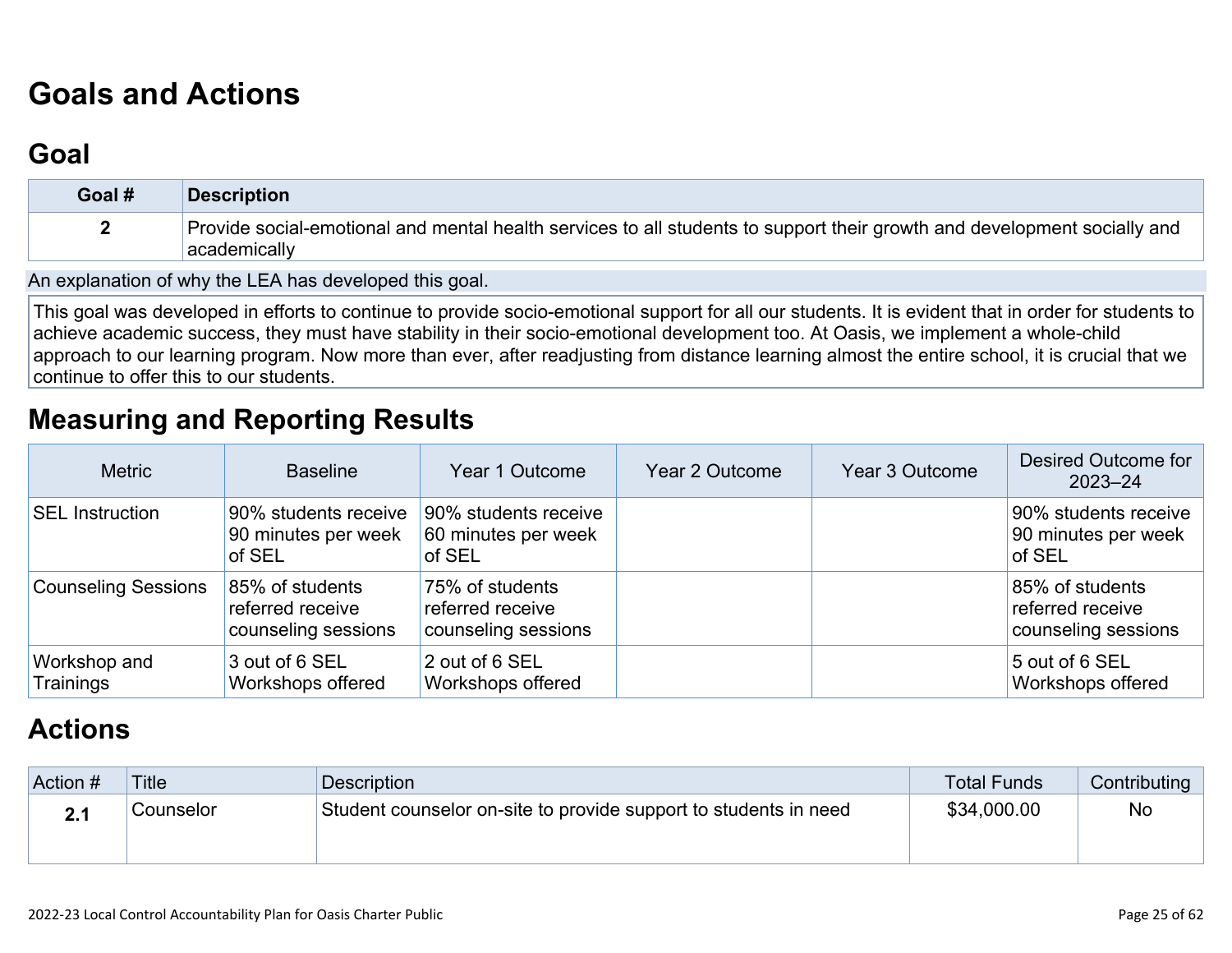| Action # | Title                                  | Description                                                                          | <b>Total Funds</b> | Contributing |
|----------|----------------------------------------|--------------------------------------------------------------------------------------|--------------------|--------------|
| 2.2      | <b>Social Emotional</b><br>Coordinator | Social Emotional Coordinator to provide Social Emotional classes for<br>all students | \$42,401.00        | No           |
| 2.3      | <b>SEL Materials</b>                   | Student Materials to support mental health and SEL                                   | \$2,000.00         | <b>No</b>    |
| 2.4      | <b>Staff Training</b>                  | Professional development and trainings for staff on mental health and<br><b>SEL</b>  | \$2,000.00         | <b>No</b>    |
| 2.5      | <b>Parent Training</b>                 | Workshops and seminars for parents                                                   | \$1,500.00         | <b>No</b>    |
| 2.6      | <b>Vice Principal</b>                  | Hire a full-time Vice Principal to oversee SEL and Mental Health<br><b>Services</b>  | \$63,899.00        | <b>No</b>    |

# **[Goal Analysis \[2021-22\]](http://www.doc-tracking.com/screenshots/22LCAP/Instructions/22LCAPInstructions.htm#GoalAnalysis)**

An analysis of how this goal was carried out in the previous year. A description of any substantive differences in planned actions and actual implementation of these actions.

The school was able to implement the actions and services planned in order to provide mental health services that build social-emotional skills to increase positive behavior and student attendance since the beginning of the school year. We also included the Social Emotional Coordinator to provide classes for that specific school year so we adjusted that for this past school year and embedded it to the LCAP for the upcoming school year due to the high demand after school closure and distance learning and the transition back to in-person instruction. Many students were experiencing anxiety, lack of engagement and depression among other things. Oasis had significant success in monitoring and supporting the mental health and social well-being of our students. Oasis will continue to monitor and support mental health and social and emotional well-being of pupils and staff during the school year as follows: Oasis staff and administration provided professional development to support students with social and emotional well-being whole-class an in small groups. Oasis developed and implemented a comprehensive counseling program for all our students to receive in-person counseling support. Oasis has a designated staff member to provide social and emotional learning for all students in-person, and virtual opportunities for parents.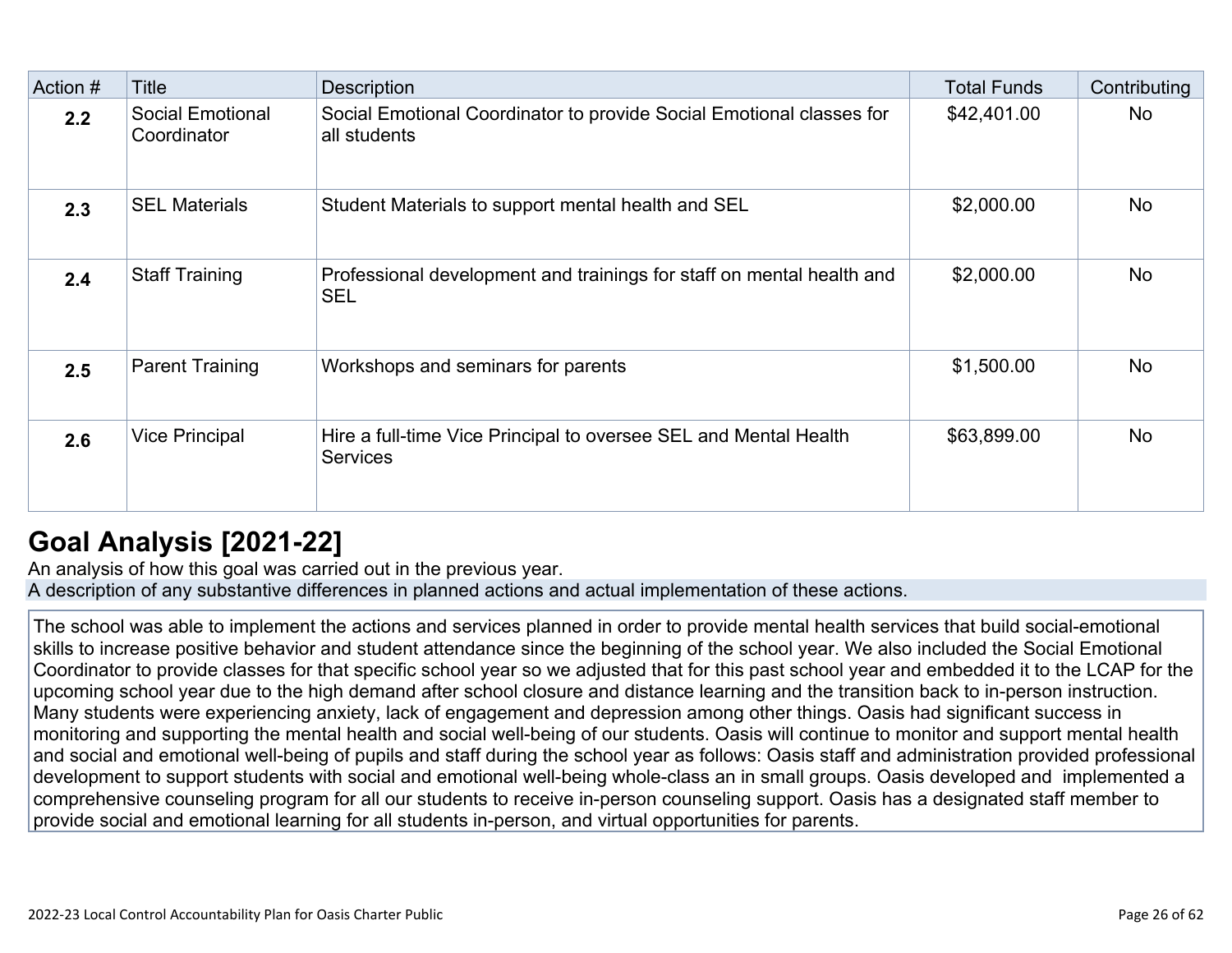An explanation of material differences between Budgeted Expenditures and Estimated Actual Expenditures and/or Planned Percentages of Improved Services and Estimated Actual Percentages of Improved Services.

A material difference between a budgeted expenditure versus an actual expenditure for this goal is the development of our Social and Emotional Learning Program at our school. Following our school closure due to the pandemic and the demands of the transition back to inperson instruction, Oasis found the need to develop and implement a Social and Emotional learning curriculum for the new school year. Undoubtedly, not having in-person instruction the previous school year, and lack of in-person interactions largely affected our students transition back to school. Although it was not projected in the previous LCAP, it was essential that we provide this necessary service to our students. More importantly, students lost the opportunity to experience social development interacting, problem solving, and collaborating with peers in their continuous social emotional development and growth and it was critical we guided students to adapt to the unprecedented and drastic changes that were occurring for a full year prior to their return August 2021.

#### An explanation of how effective the specific actions were in making progress toward the goal.

The specific actions on the previous LCAP had to be adjusted to be provided and were effective. Students in the school's counseling program received at least a twenty minute group session once a week. Students who were identified as higher needs had one on one support or more than one session per week were offered. The school counselor provided small group and classroom support directly related to social skills to support social emotional development. The school's Administrative Assistant received in-house training and training with our local county office of education to enhance her skills on how to administer and complete all school attendance reports and the school was able to maintain accurate records. The instructional coordinator of the school successfully developed and led the school's counseling program. In addition, the school developed and implemented the SEL program for all students. This had a very positive impact on our students. Based on the survey conducted on March 2022, the data indicated that students felt their teacher cared about them, feeling happy and safe at school, and feeling like they had support from all school personnel, including administration.

A description of any changes made to the planned goal, metrics, desired outcomes, or actions for the coming year that resulted from reflections on prior practice.

There were changes made to the previously planned goal, actions and outcomes. Specifically, the goal changed by adding the academic growth component in alignment with the social growth as well. Additionally, we added the Social and Emotional learning coordinator and curriculum to this goal because after receiving the feedback, and making our on analysis and observations, we concluded that the social and emotional well being of all the students is a priority and essential in order for our students to grow both academically and and emotionally.

**A report of the Total Estimated Actual Expenditures for last year's actions may be found in the Annual Update Table. A report of the Estimated Actual Percentages of Improved Services for last year's actions may be found in the Contributing Actions Annual Update Table.**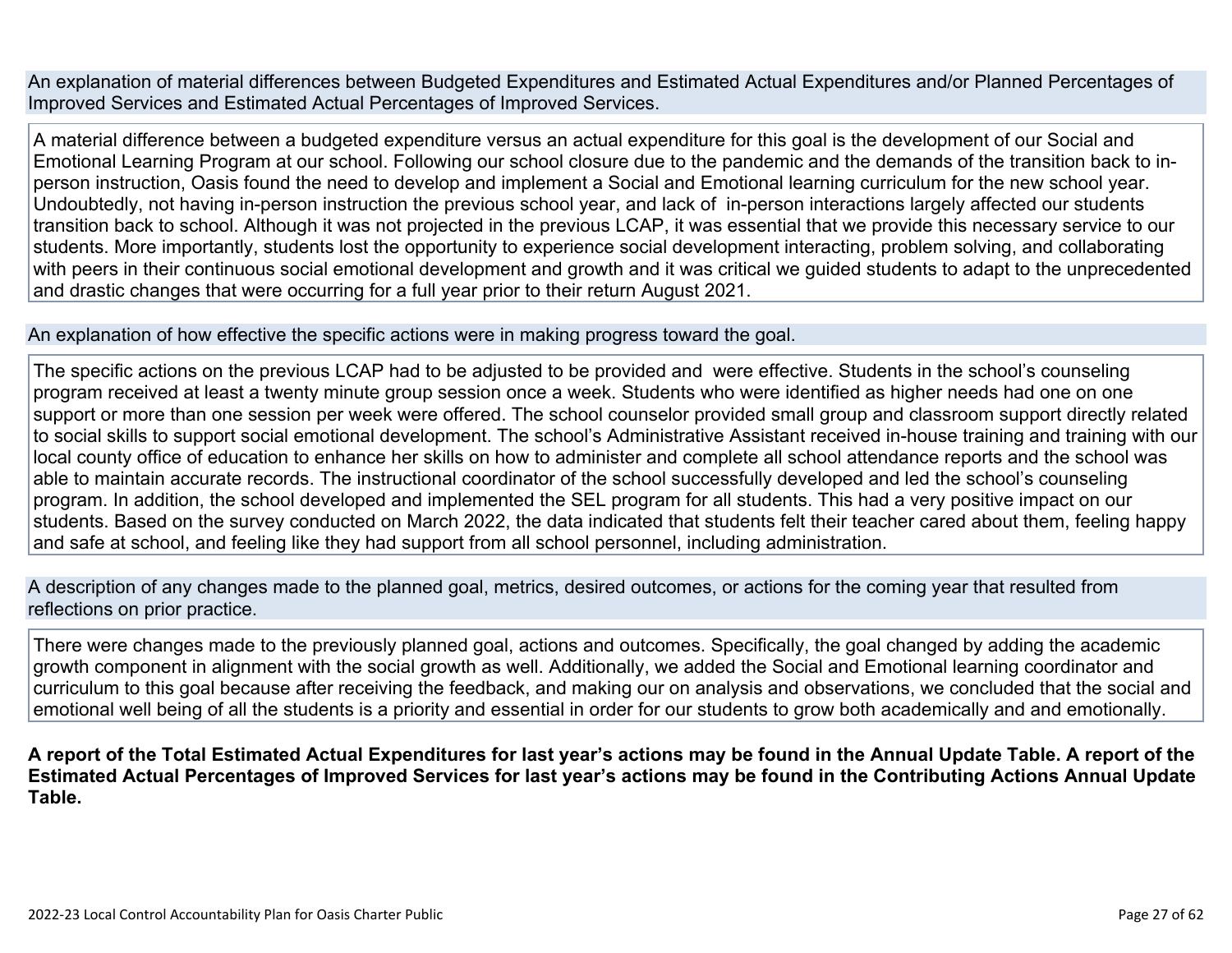# **[Goals and Actions](http://www.doc-tracking.com/screenshots/22LCAP/Instructions/22LCAPInstructions.htm#GoalsandActions)**

## **[Goal](http://www.doc-tracking.com/screenshots/22LCAP/Instructions/22LCAPInstructions.htm#goalDescription)**

| Goal # | <b>Description</b>                                                                          |
|--------|---------------------------------------------------------------------------------------------|
|        | Our family engagement will overall increase to support the academic achievement of students |

An explanation of why the LEA has developed this goal.

This goal to increase family engagement was developed because the school understands the value of parent involvement in their child's education. Oasis believes that in order to achieve academic success, we must work together as a team and share the responsibility. Over the years, despite the school's effort to increase family engagement, we have had minimal gains. The school would like to continue to focus on this goal and achieve it in the near future.

### **[Measuring and Reporting Results](http://www.doc-tracking.com/screenshots/22LCAP/Instructions/22LCAPInstructions.htm#MeasuringandReportingResults)**

| <b>Metric</b>                                                         | <b>Baseline</b>                                            | Year 1 Outcome                                             | Year 2 Outcome | Year 3 Outcome | Desired Outcome for<br>$2023 - 24$                         |
|-----------------------------------------------------------------------|------------------------------------------------------------|------------------------------------------------------------|----------------|----------------|------------------------------------------------------------|
| School Events Sign-In<br>Sheets (Meetings,<br><b>Academic Nights)</b> | 20-105 people in<br>attendance                             | 20-70 people in<br>attendance                              |                |                | $60-105$ people in<br>attendance                           |
| Visitor/Volunteer Sign-<br>In Sheets                                  | 8-40 people<br>volunteering                                | $8-15$ people<br>volunteering                              |                |                | 10-40 people<br>volunteering                               |
| <b>Family Workshops</b><br>and Trainings                              | 8-45 people in<br>attendance                               | 8-20 people in<br>attendance                               |                |                | $20-45$ people in<br>attendance                            |
| Communication<br>Tracking                                             | 50-150 people view<br>postings                             | 50-80 people view<br>postings                              |                |                | 90-140 people view<br>postings                             |
| <b>Specialty Classes</b>                                              | 2 out of 5 specialty<br>classes offered to all<br>students | 2 out of 5 specialty<br>classes offered to all<br>students |                |                | 4 out of 5 specialty<br>classes offered to all<br>students |

## **[Actions](http://www.doc-tracking.com/screenshots/22LCAP/Instructions/22LCAPInstructions.htm#actions)**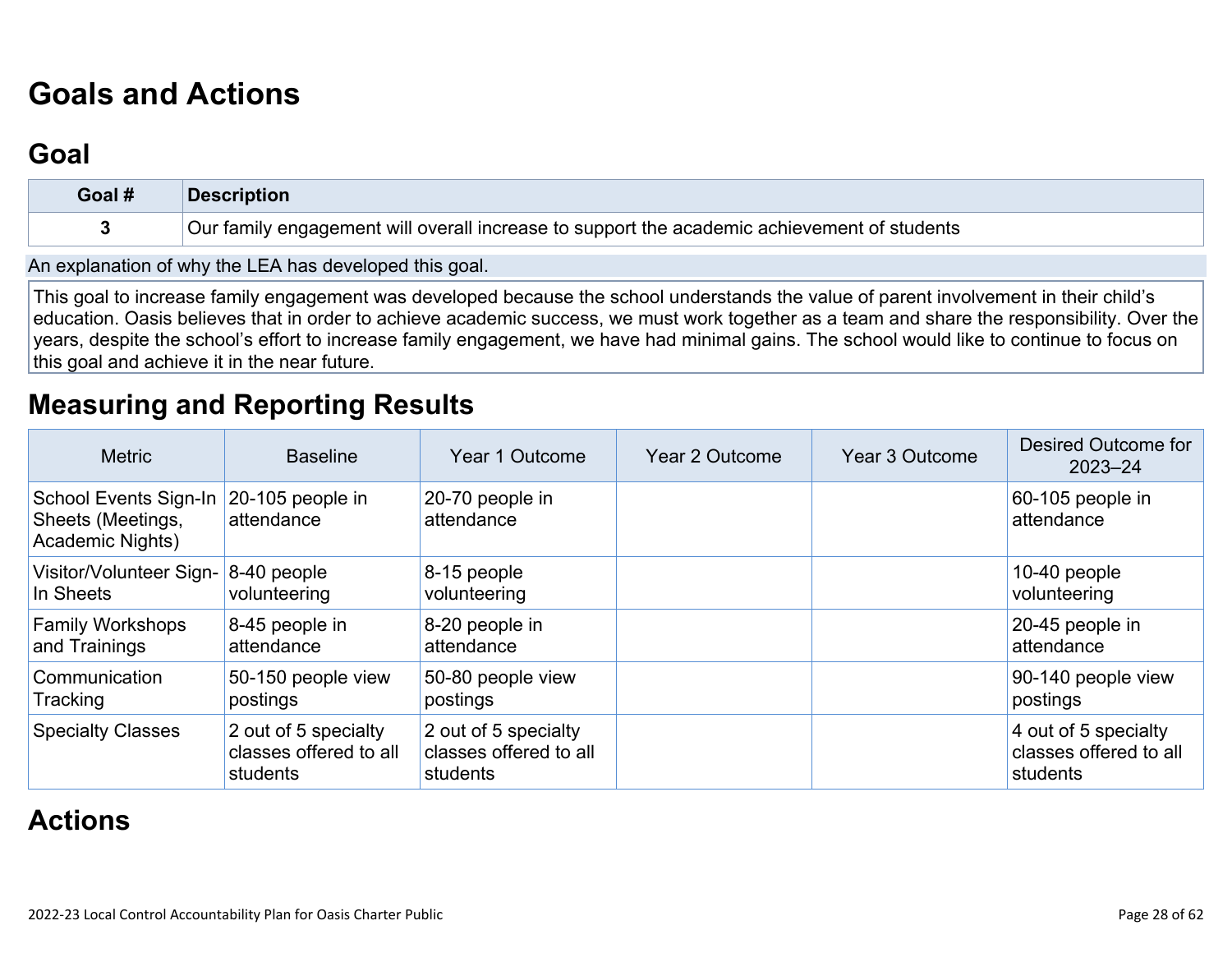| Action # | <b>Title</b>                          | <b>Description</b>                                                                                                                                             | <b>Total Funds</b> | Contributing |
|----------|---------------------------------------|----------------------------------------------------------------------------------------------------------------------------------------------------------------|--------------------|--------------|
| 3.1      | School and<br><b>Community Events</b> | School events planned to foster and increase family engagement                                                                                                 | \$5,000.00         | <b>No</b>    |
| 3.2      | Family liaison                        | Hire a part-time Family Liaison to support connecting with families<br>regularly                                                                               | \$29,842.00        | <b>No</b>    |
| 3.3      | <b>Parent Workshops</b>               | Family Workshops and seminars offered throughout the year                                                                                                      | \$1,500.00         | <b>No</b>    |
| 3.4      | Communication                         | Parent Square, Google Drive, Social media, and other means of<br>communication such as phone calls and paper notices to inform<br>families about school events | \$1,500.00         | <b>No</b>    |
| 3.5      | Communication<br>tracking             | Staff designee to maintain participation data on Sign-In Sheets, zoom<br>recording, etc. for school events and volunteer tracking purposes                     | \$0.00             | <b>No</b>    |
| 3.6      | <b>Translating Services</b>           | <b>Translation services for families</b>                                                                                                                       | \$0.00             | <b>No</b>    |
| 3.7      | <b>Community Events</b>               | Community Events Outreach for student recruitment, community<br>engagement opportunities for students                                                          | \$1,500.00         | <b>No</b>    |
| 3.8      | <b>Specialty Classes</b>              | Enrichment opportunities to increase parent and student engagement                                                                                             | \$60,000.00        | <b>No</b>    |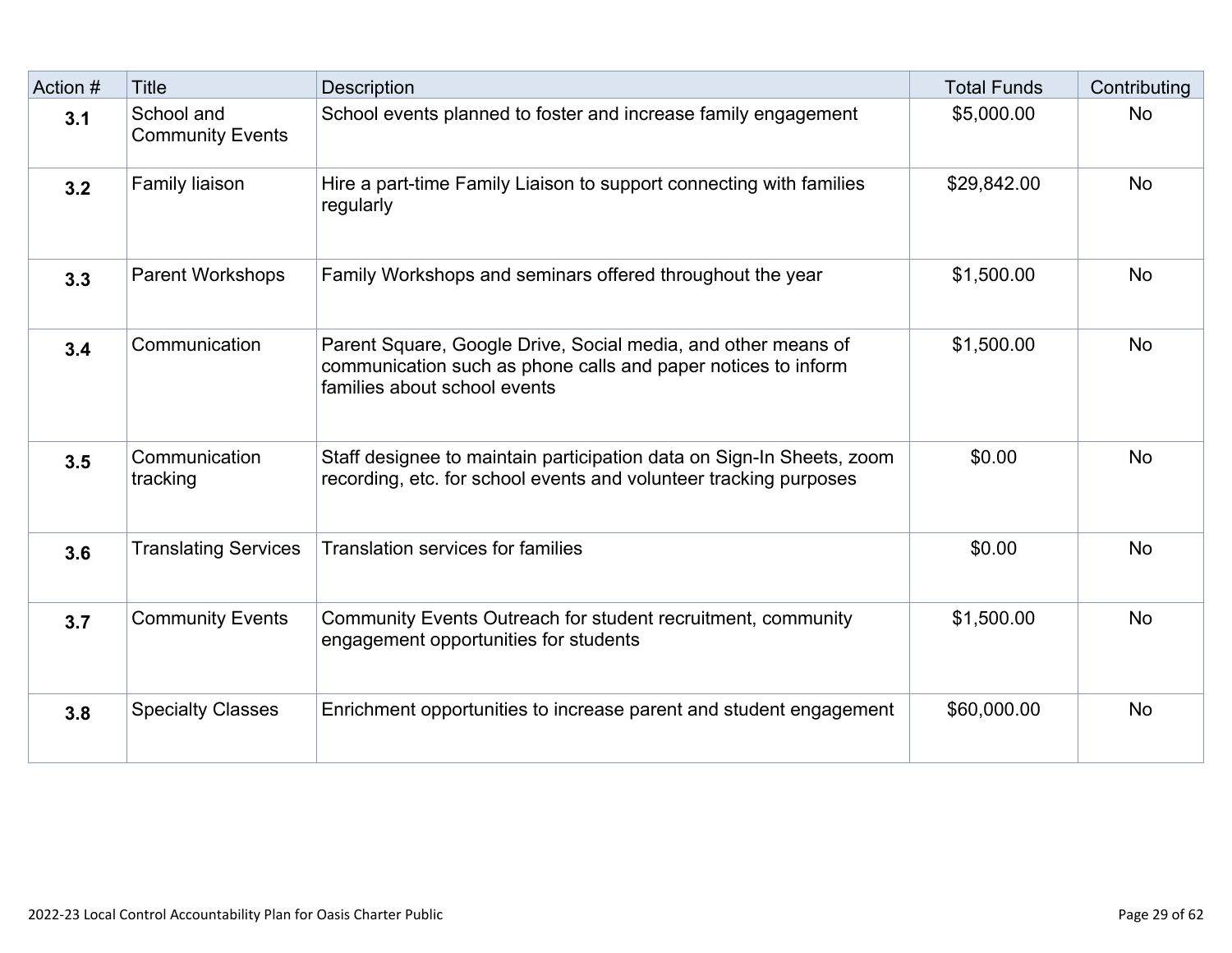# **[Goal Analysis \[2021-22\]](http://www.doc-tracking.com/screenshots/22LCAP/Instructions/22LCAPInstructions.htm#GoalAnalysis)**

An analysis of how this goal was carried out in the previous year. A description of any substantive differences in planned actions and actual implementation of these actions.

Oasis was able to implement some of the actions and services planned to increase parent participation and to support student academic achievement and solidify the students' learning environment since the beginning of the school year. Many, if not most of the services were offered virtually for families and volunteers, however towards the end of the school year, some school events were held in-person. The school was unable to implement our actions in person since due to the COVID-19 pandemic guidelines and restrictions for school volunteers and visitors, we were unable to have families come in-person the majority of the school year. Since the start of 2022, the school was able to allow some visitors on campus so long as all the guidelines necessary were followed. This enabled parents to be able to volunteer in-person at times. Naturally, all communication and connection with parents was via telephone or video conference. Communication became more regular and consistent via Parent Square. Additionally, the school was able to begin the school year with a family liaison who assisted families and communicated regularly with staff and parents. Also, the school was able to host all family meetings remotely in efforts to increase student engagement and family participation. During the middle of the school year, we did notice an increase in family participation due to the demand of parent chaperones and volunteers for field trips. Although there were set limits of allowed chaperones, it was evident that parents were eager to participate and volunteer when given this specific opportunity once again.

An explanation of material differences between Budgeted Expenditures and Estimated Actual Expenditures and/or Planned Percentages of Improved Services and Estimated Actual Percentages of Improved Services.

There was not a significant difference between budgeted and actual expenditures. School closure had the biggest impact in our efforts to increase our parent participation this school year. When students were on-site, we strived to increase parent involvement and it was a challenge to do. Given that our communication and meetings were exclusively virtual after due to the restrictions and limitations around COVID-19, our school did not use the budgeted expenses for in-person school wide events. Instead, the school purchased materials for students to support their learning and participation across the board. Teachers and administration communicated all information necessary for parents using this social portal. Additionally, the school's focus was to invest in attractive incentives to increase parent participation.

An explanation of how effective the specific actions were in making progress toward the goal.

Given that our communication and meetings were exclusively virtual due to the restrictions for COVID-19, our school had a decline in participation. Parent Square. Teachers and administration communicated all information necessary for parents using this social portal. Our school staff designee was able to translate for parents during school events and also assisted with the translating of documents. The school used "Google Forms'' to conduct family surveys in efforts to gather stakeholder input as well as to gather data. The feedback given from parents and staff was very positive. Oasis staff sent frequent reminders of things that were going on in school from classroom homework and newsletters, and information on school-wide virtual events her support student academic achievement and solidify the students' learning environment was to hire a part-time family liaisons, offer family workshops, and use effective communication tools with our families. Oasis took the initiative to communicate to families that the main source of communication was going to be Parent Square. Teachers and administration communicated all information necessary for parents using this social portal. The feedback given from parents and staff was very positive. Additionally, Oasis was able to translate for parents and assisted with the translating of documents schoolwide.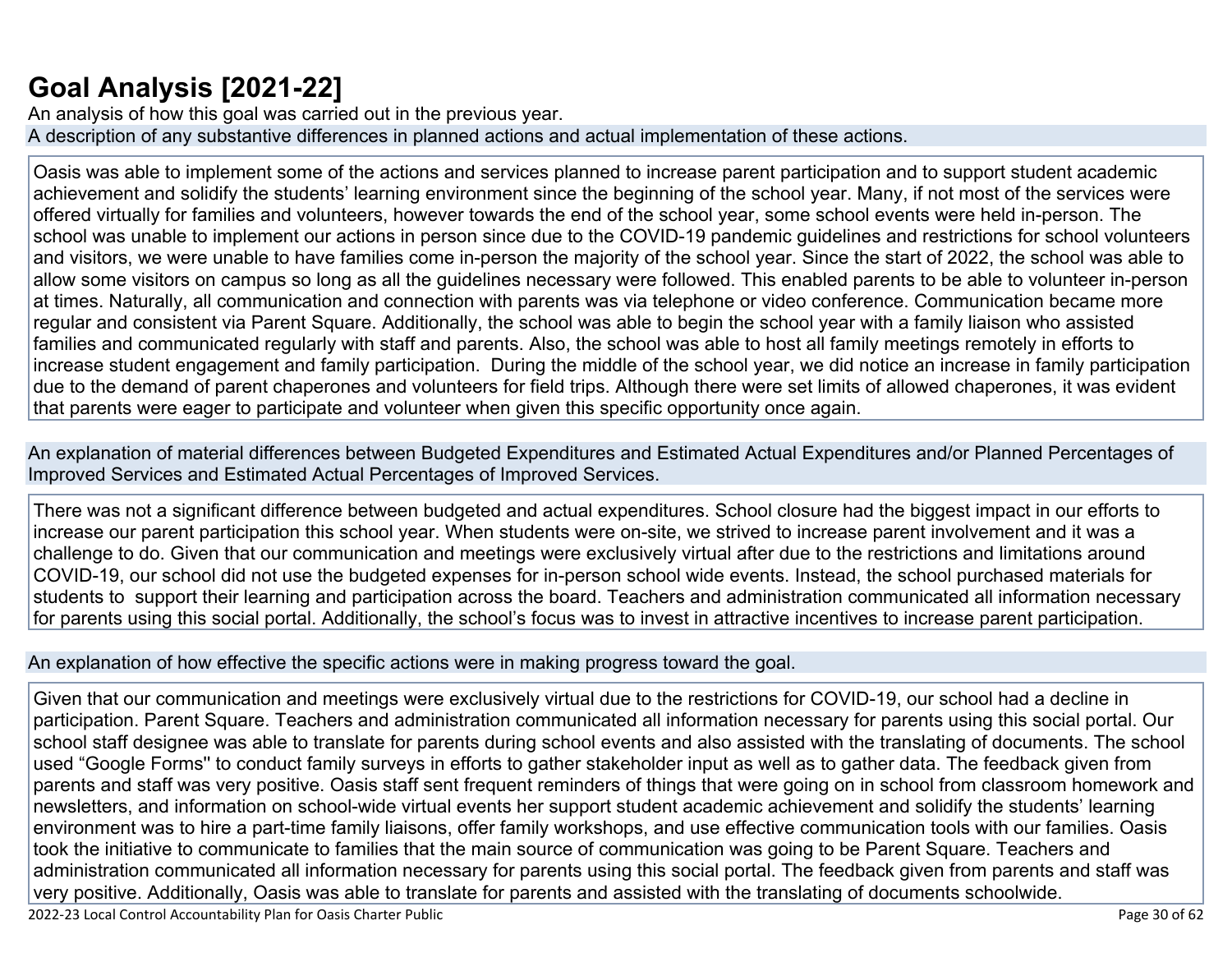A description of any changes made to the planned goal, metrics, desired outcomes, or actions for the coming year that resulted from reflections on prior practice.

Based on the reflections made and the feedback received, the goal, desired outcomes, and actions that changed or were adjusted were increasing the community and school events, increasing and offering parent workshops, and adding specialty and enrichment opportunities for our students. It was evident from last school year and from the input of the stakeholders that what sets us apart and makes us attractive as a school is the continuous offerings of enrichments and specialties classes. We, as a school, want to ensure that we embed this as part of the LCAP plan to ensure that funds are allocated to this specific area. Moreover, we want to ensure that the school provides information and trainings for parents on how they can support their child with academic success. Although we have some events throughout the year to provide some training for parents, we are hoping to really focus on strategic parent workshops to foster academic growth at school and at home.

**A report of the Total Estimated Actual Expenditures for last year's actions may be found in the Annual Update Table. A report of the Estimated Actual Percentages of Improved Services for last year's actions may be found in the Contributing Actions Annual Update Table.**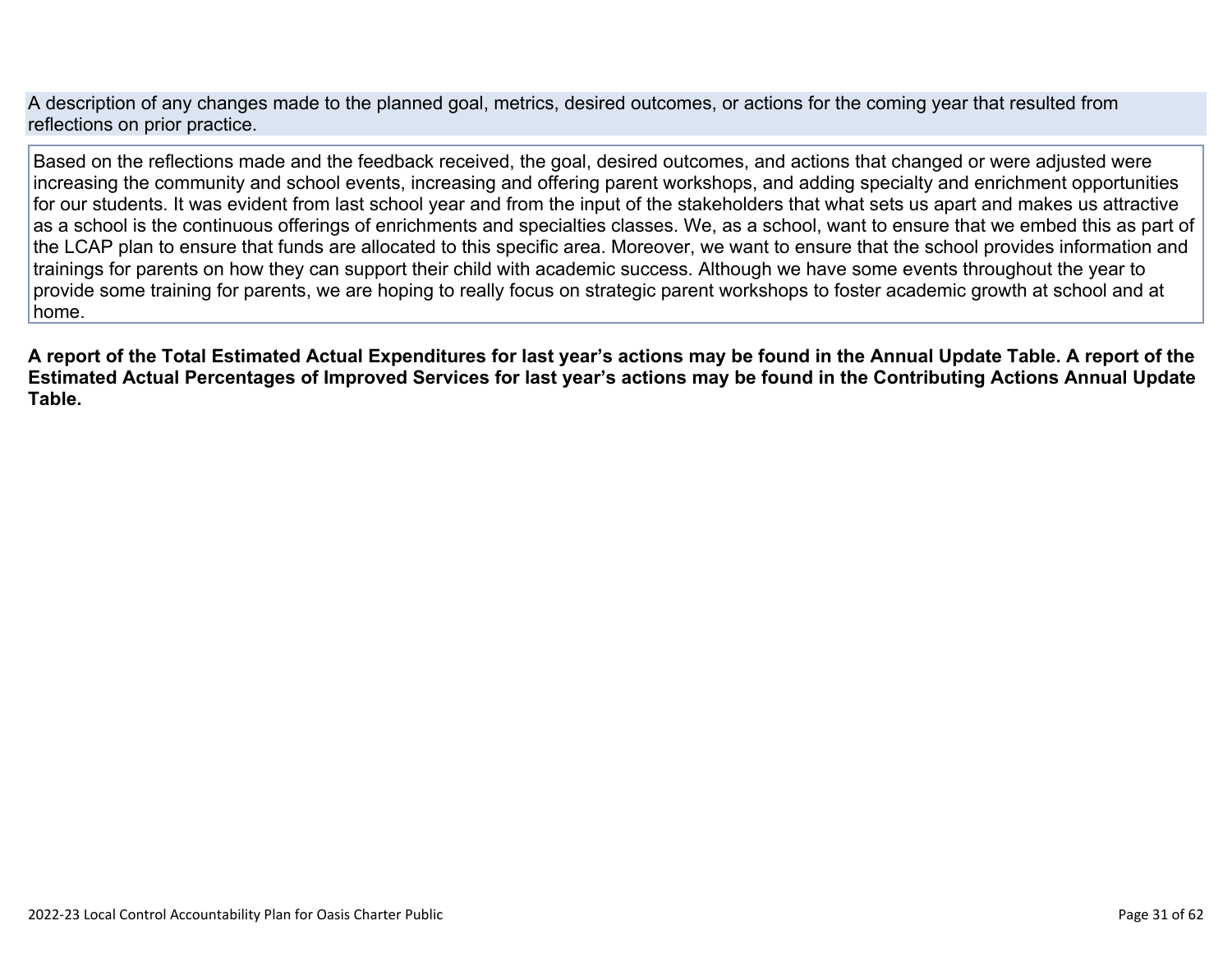# **[Increased or Improved Services for Foster Youth, English Learners, and Low-](http://www.doc-tracking.com/screenshots/22LCAP/Instructions/22LCAPInstructions.htm#IncreasedImprovedServices)[Income Students \[2022-23\]](http://www.doc-tracking.com/screenshots/22LCAP/Instructions/22LCAPInstructions.htm#IncreasedImprovedServices)**

| Projected LCFF Supplemental and/or Concentration Grants | Projected Additional LCFF Concentration Grant (15 percent) |
|---------------------------------------------------------|------------------------------------------------------------|
| \$233,701.00                                            | \$75,725.00                                                |

#### **Required Percentage to Increase or Improve Services for the LCAP Year**

| Projected Percentage to Increase<br>or Improve Services for the<br>Coming School Year | <b>LCFF Carryover — Percentage</b> | <b>ILCFF Carryover — Dollar</b> | Total Percentage to Increase or<br>Improve Services for the Coming<br>School Year |
|---------------------------------------------------------------------------------------|------------------------------------|---------------------------------|-----------------------------------------------------------------------------------|
|                                                                                       | $0.00\%$                           | \$0.00                          |                                                                                   |

#### **The Budgeted Expenditures for Actions identified as Contributing may be found in the Contributing Actions Table.**

### **[Required Descriptions](http://www.doc-tracking.com/screenshots/22LCAP/Instructions/22LCAPInstructions.htm#RequiredDescriptions)**

For each action being provided to an entire school, or across the entire school district or county office of education (COE), an explanation of (1) how the needs of foster youth, English learners, and low-income students were considered first, and (2) how these actions are effective in meeting the goals for these students.

At Oasis Charter School, foster youth is less than 1%, 31% of our students are English learners, and 46% of our students are lowincome/socio-economically disadvantaged. The needs of these students were considered by identifying who they are and under what groups they are identified in. Oasis found that a lot of the students were part of at least two groups. For example, we had students that were both English learners and low-income students. After identifying the students, we gathered information to determine their needs. This ranged anywhere from socioeconomic to social and emotional to academic needs.

In order to determine if Oasis is effective in meeting the goals for these student groups, the school monitors and keeps record of the communication and interactions with our foster youth, English learners, and low-income students and families. If students are participating regularly synchronously and asynchronously and making progress towards their goals, Oasis has been effective in meeting the needs of these students. If that is not the case, Oasis teachers and the family liaison will reach out to families to determine what support systems are necessary for our foster youth, English learners, and low-income students to be successful in reaching their goals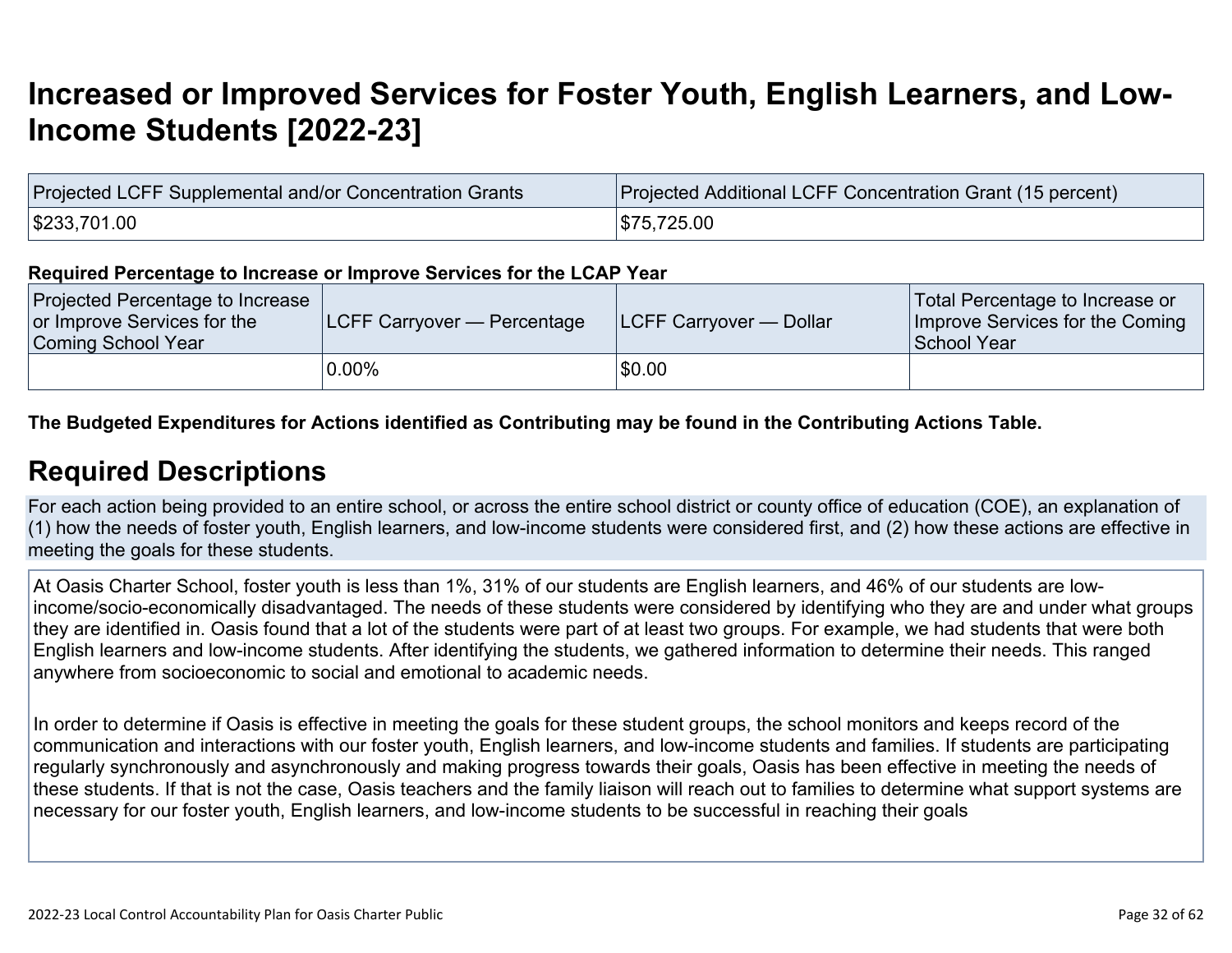Additional support was and will continue to be provided to assist pupils with unique needs, including English learners, pupils with exceptional needs served across the full continuum of placements, pupils in foster care, and pupils who are experiencing homelessness. The additional support will be provided as follows:

English learners will receive additional designated instructional sessions.

English learners will receive integrated ELD sessions in the general education classroom via Project GLAD strategies, units and curriculum.

Students with exceptional needs will receive additional instruction sessions before or after school.

Pupils in foster care and/or who are experiencing homelessness will receive l counseling as well as additional support and instruction in Social Emotional learning.

Pupils with unique needs will receive additional materials necessary to succeed academically. This includes, but is not limited to classroom supplies and materials, technology, backpacks, school lunch, and tutoring opportunities.

A description of how services for foster youth, English learners, and low-income students are being increased or improved by the percentage required.

In addition to the services provided to students during the school day, Oasis will ensure that students are also provided with services such as social emotional support, counseling, tutoring and support services after the school day. Additionally, if Oasis determines there is a need for additional targeted support, students will be provided with intervention support via small learning groups, specialized tutoring, or virtual support if the in-person support is not feasible for the student.

A description of the plan for how the additional concentration grant add-on funding identified above will be used to increase the number of staff providing direct services to students at schools that have a high concentration (above 55 percent) of foster youth, English learners, and lowincome students, as applicable.

N/A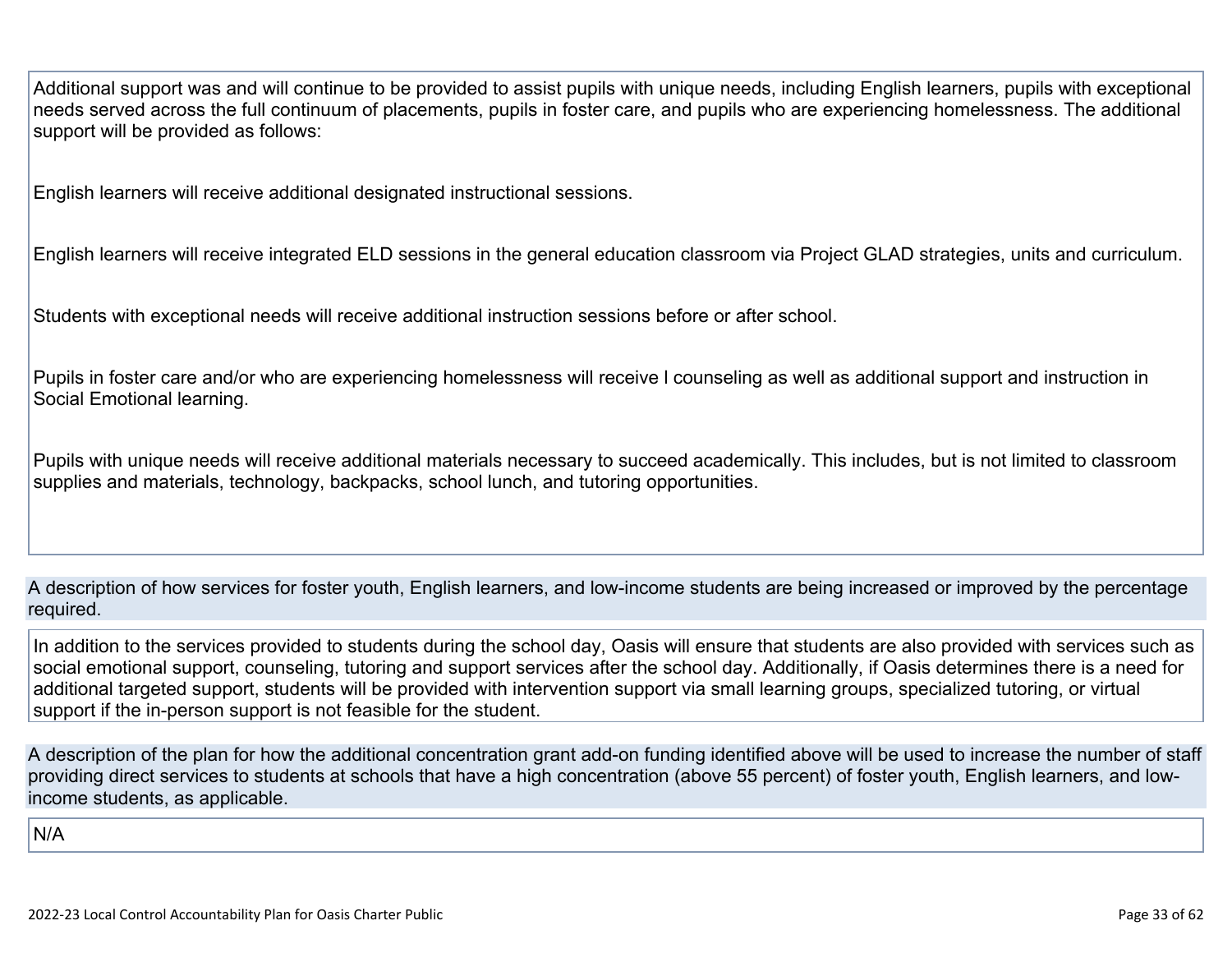| <b>Staff-to-student ratios by</b><br>type of school and<br><b>concentration of</b><br>unduplicated students | Schools with a student concentration of 55 percent or<br>less | Schools with a student concentration of greater than 55<br>percent |
|-------------------------------------------------------------------------------------------------------------|---------------------------------------------------------------|--------------------------------------------------------------------|
| Staff-to-student ratio of<br>classified staff providing<br>direct services to students                      | 1:24                                                          | N/A                                                                |
| Staff-to-student ratio of<br>certificated staff providing<br>direct services to students                    | 1:24, 1:8, 1:1                                                | N/A                                                                |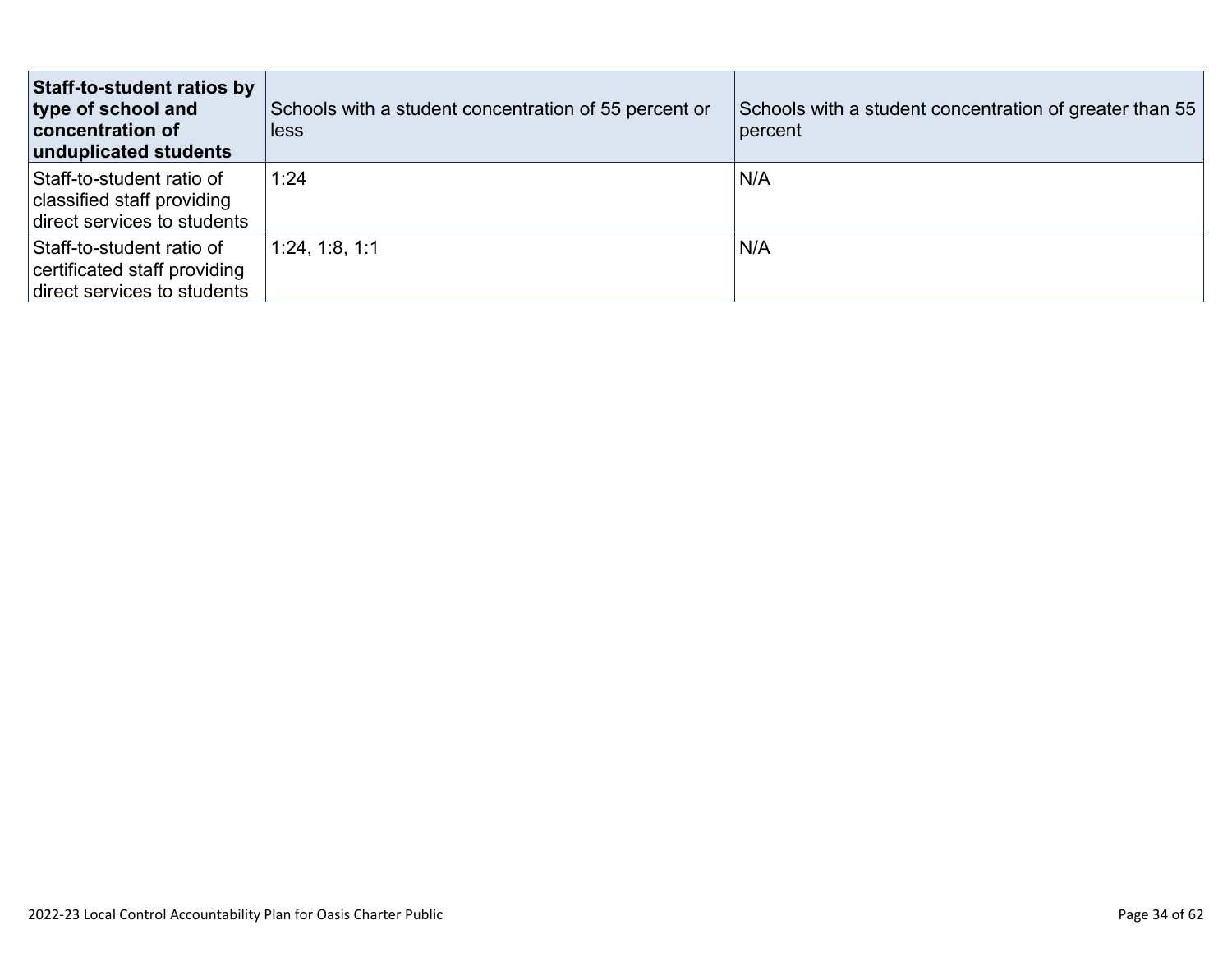#### **2022-23 Total Expenditures Table**

| <b>Totals</b>  |                | <b>LCFF Funds</b>                         | <b>Other State</b><br><b>Funds</b> | <b>Local Funds</b>      | <b>Federal Funds</b> | <b>Total Funds</b>       | <b>Total Personnel</b> | <b>Total Non-</b><br>personnel |                    |
|----------------|----------------|-------------------------------------------|------------------------------------|-------------------------|----------------------|--------------------------|------------------------|--------------------------------|--------------------|
| <b>Totals</b>  |                | \$1,701,090.00                            |                                    |                         |                      | \$1,701,090.00           |                        | \$1,701,090.00                 |                    |
|                |                |                                           |                                    |                         |                      |                          |                        |                                |                    |
| Goal           | <b>Action#</b> | <b>Action Title</b>                       |                                    | <b>Student Group(s)</b> | <b>LCFF Funds</b>    | <b>Other State Funds</b> | <b>Local Funds</b>     | <b>Federal Funds</b>           | <b>Total Funds</b> |
| $\mathbf{1}$   | $1.1$          | HQT's                                     | All                                |                         | \$635,739.00         |                          |                        |                                | \$635,739.00       |
| $\mathbf{1}$   | $1.2$          | Intervention                              | All                                |                         | \$120,779.00         |                          |                        |                                | \$120,779.00       |
| $\mathbf{1}$   | $1.3$          | Classroom aides                           | <b>Foster Youth</b><br>Low Income  | <b>English Learners</b> | \$293,692.00         |                          |                        |                                | \$293,692.00       |
| $\mathbf 1$    | $1.4$          | Academic Coach                            | All                                |                         | \$65,000.00          |                          |                        |                                | \$65,000.00        |
| $\mathbf 1$    | $1.5$          | Professional<br>Development               | All                                |                         | \$40,000.00          |                          |                        |                                | \$40,000.00        |
| $\mathbf{1}$   | 1.6            | <b>Vice Principal</b>                     | All                                |                         | \$68,399.00          |                          |                        |                                | \$68,399.00        |
| $\mathbf{1}$   | $1.7$          | Instructional<br>Coordinator              | All                                |                         | \$107,401.00         |                          |                        |                                | \$107,401.00       |
| $\mathbf{1}$   | 1.8            | <b>ELD</b>                                | <b>Foster Youth</b><br>Low Income  | <b>English Learners</b> | \$78,378.00          |                          |                        |                                | \$78,378.00        |
| $\mathbf{1}$   | 1.9            | Curriculum and<br>Instructional materials | All                                |                         | \$33,740.00          |                          |                        |                                | \$33,740.00        |
| $\mathbf 1$    | 1.10           | <b>NWEA Map Growth</b>                    | All                                |                         | \$2,820.00           |                          |                        |                                | \$2,820.00         |
| $\mathbf 1$    | 1.11           | Specialized support                       | All                                |                         | \$10,000.00          |                          |                        |                                | \$10,000.00        |
| $\mathbf{2}$   | 2.1            | Counselor                                 | All                                |                         | \$34,000.00          |                          |                        |                                | \$34,000.00        |
| $\mathbf 2$    | 2.2            | <b>Social Emotional</b><br>Coordinator    | All                                |                         | \$42,401.00          |                          |                        |                                | \$42,401.00        |
| $\overline{2}$ | 2.3            | <b>SEL Materials</b>                      | All                                |                         | \$2,000.00           |                          |                        |                                | \$2,000.00         |
| $\mathbf{2}$   | 2.4            | <b>Staff Training</b>                     | All                                |                         | \$2,000.00           |                          |                        |                                | \$2,000.00         |

2022-23 Local Control Accountability Plan for Oasis Charter Public Page 35 of 62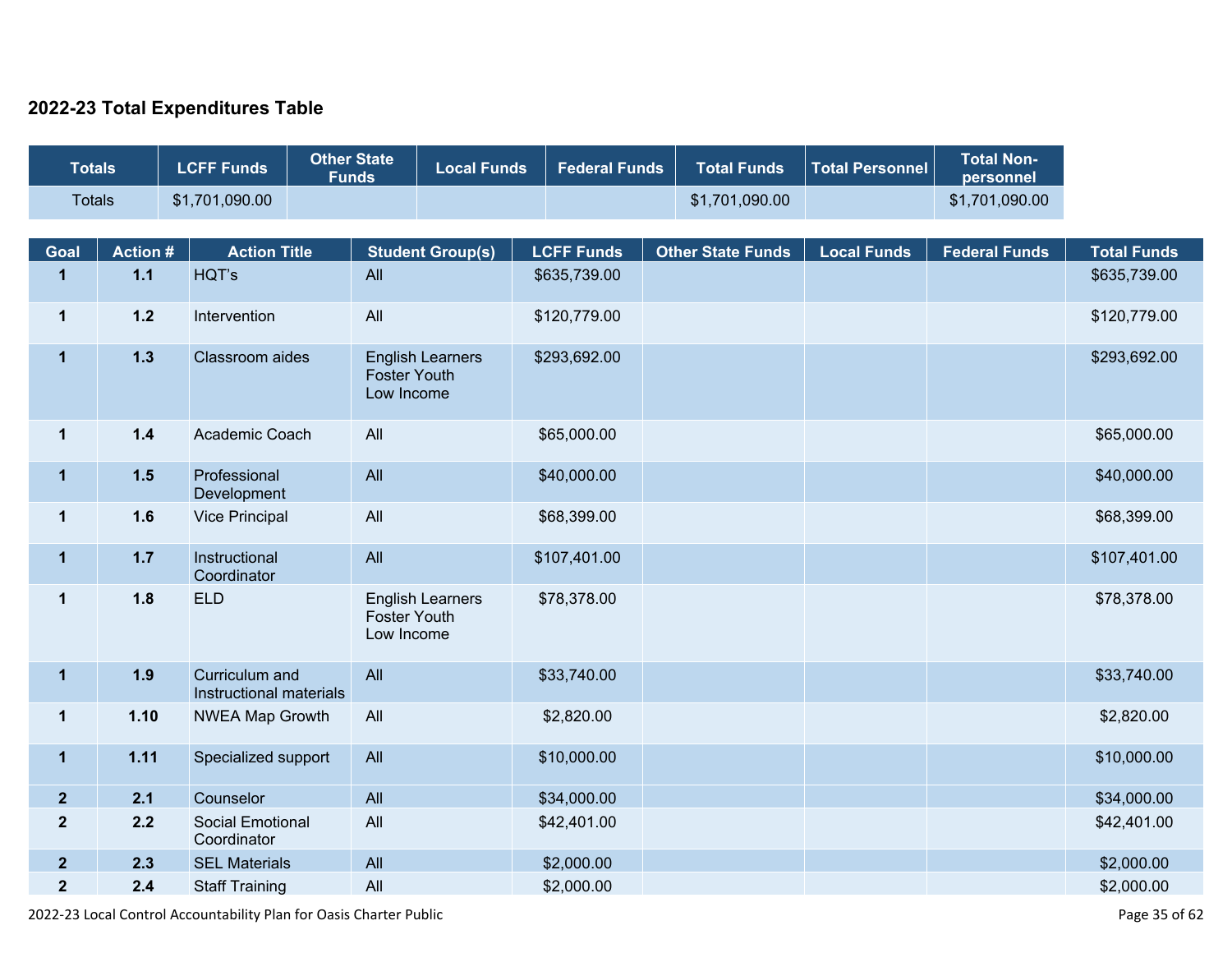| <b>Goal</b>    | Action $#$ | <b>Action Title</b>                   | <b>Student Group(s)</b> | <b>LCFF Funds</b> | <b>Other State Funds</b> | <b>Local Funds</b> | <b>Federal Funds</b> | <b>Total Funds</b> |
|----------------|------------|---------------------------------------|-------------------------|-------------------|--------------------------|--------------------|----------------------|--------------------|
| 2 <sub>1</sub> | 2.5        | <b>Parent Training</b>                | <b>All</b>              | \$1,500.00        |                          |                    |                      | \$1,500.00         |
| $\overline{2}$ | 2.6        | <b>Vice Principal</b>                 | All                     | \$63,899.00       |                          |                    |                      | \$63,899.00        |
| 3              | 3.1        | School and<br><b>Community Events</b> | All                     | \$5,000.00        |                          |                    |                      | \$5,000.00         |
| 3              | 3.2        | Family liaison                        | All                     | \$29,842.00       |                          |                    |                      | \$29,842.00        |
| $\mathbf{3}$   | 3.3        | <b>Parent Workshops</b>               | All                     | \$1,500.00        |                          |                    |                      | \$1,500.00         |
| 3              | 3.4        | Communication                         | All                     | \$1,500.00        |                          |                    |                      | \$1,500.00         |
| 3              | 3.5        | Communication<br>tracking             | All                     |                   |                          |                    |                      | \$0.00             |
| 3              | 3.6        | <b>Translating Services</b>           | All                     |                   |                          |                    |                      | \$0.00             |
| 3              | 3.7        | <b>Community Events</b>               | All                     | \$1,500.00        |                          |                    |                      | \$1,500.00         |
| 3              | 3.8        | <b>Specialty Classes</b>              | All                     | \$60,000.00       |                          |                    |                      | \$60,000.00        |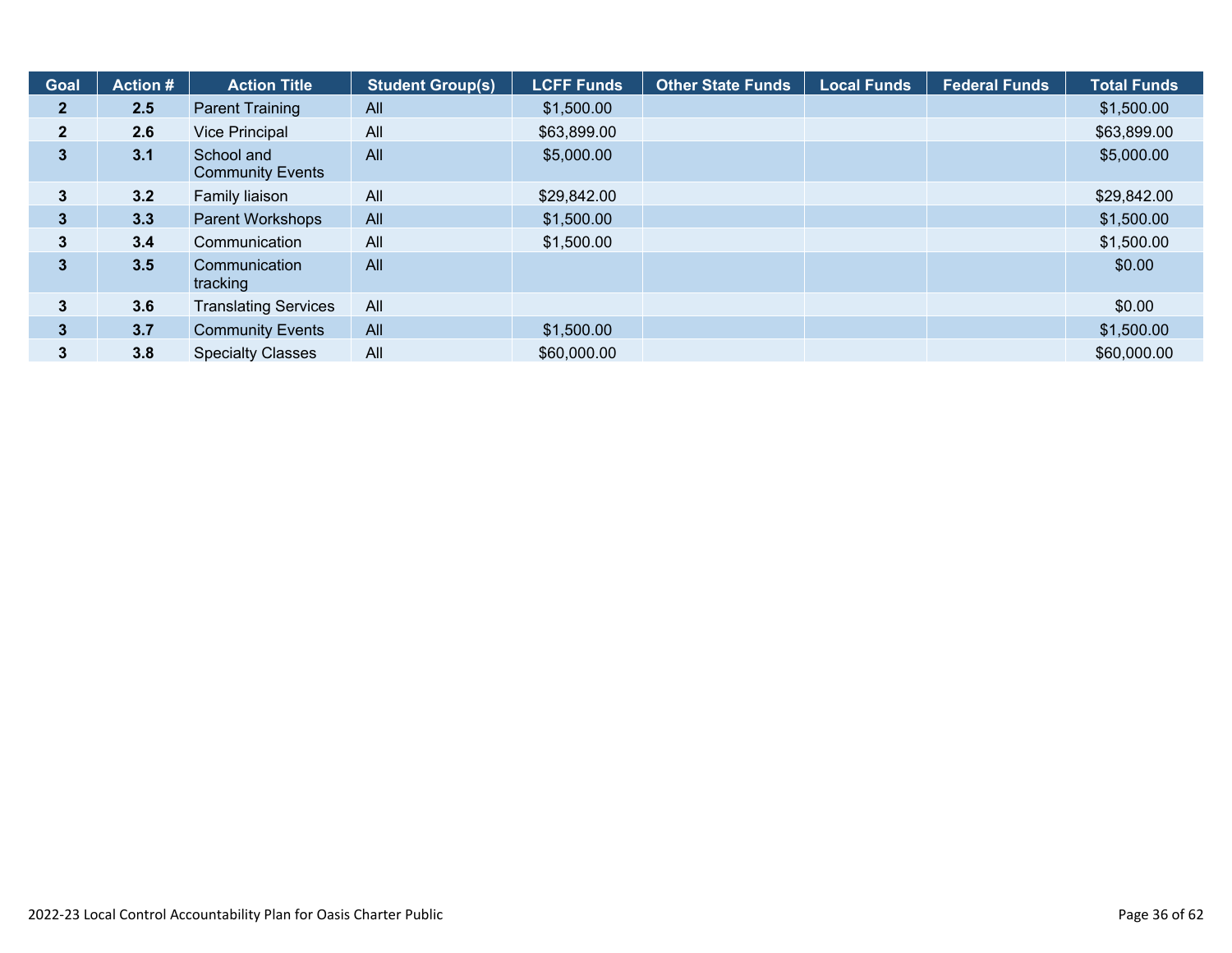#### **2022-23 Contributing Actions Table**

|             | 1. Projected<br><b>LCFF Base</b><br><b>Grant</b> | 2. Projected<br><b>LCFF</b><br><b>Supplemental</b><br>and/or<br><b>Concentration</b><br><b>Grants</b> | 3. Projected<br><b>Percentage to</b><br>Increase or<br><b>Improve</b><br><b>Services for</b><br>the Coming<br><b>School Year</b><br>(2 divided by | <b>LCFF</b><br>Carryover -<br><b>Percentage</b><br>(Percentage<br>from Prior<br>Year) | <b>Total</b><br><b>Percentage to</b><br>Increase or<br><b>Improve</b><br><b>Services for</b><br>the Coming<br><b>School Year</b><br>$(3 + Carrow)$<br>% | 4. Total<br><b>Planned</b><br><b>Contributing</b><br><b>Expenditures</b><br>(LCFF Funds) | 5. Total<br><b>Planned</b><br>Percentage of<br><b>Improved</b><br><b>Services</b><br>(%) | <b>Planned</b><br><b>Percentage to</b><br>Increase or<br><b>Improve</b><br><b>Services for</b><br>the Coming<br><b>School Year</b><br>(4 divided by<br>1, plus 5) | <b>Totals by</b><br><b>Type</b>                                                  | <b>Total LCFF</b><br><b>Funds</b>                                  |
|-------------|--------------------------------------------------|-------------------------------------------------------------------------------------------------------|---------------------------------------------------------------------------------------------------------------------------------------------------|---------------------------------------------------------------------------------------|---------------------------------------------------------------------------------------------------------------------------------------------------------|------------------------------------------------------------------------------------------|------------------------------------------------------------------------------------------|-------------------------------------------------------------------------------------------------------------------------------------------------------------------|----------------------------------------------------------------------------------|--------------------------------------------------------------------|
|             |                                                  | \$233,701.00                                                                                          |                                                                                                                                                   | 0.00%                                                                                 |                                                                                                                                                         | \$372,070.00                                                                             | $0.00\%$                                                                                 | 0.00%                                                                                                                                                             | Total:                                                                           | \$372,070.00                                                       |
|             |                                                  |                                                                                                       |                                                                                                                                                   |                                                                                       |                                                                                                                                                         |                                                                                          |                                                                                          |                                                                                                                                                                   | <b>LEA-wide</b><br>Total:                                                        | \$0.00                                                             |
|             |                                                  |                                                                                                       |                                                                                                                                                   |                                                                                       |                                                                                                                                                         |                                                                                          |                                                                                          |                                                                                                                                                                   | <b>Limited Total:</b>                                                            | \$78,378.00                                                        |
|             |                                                  |                                                                                                       |                                                                                                                                                   |                                                                                       |                                                                                                                                                         |                                                                                          |                                                                                          |                                                                                                                                                                   | <b>Schoolwide</b><br>Total:                                                      | \$293,692.00                                                       |
|             |                                                  |                                                                                                       |                                                                                                                                                   |                                                                                       |                                                                                                                                                         |                                                                                          |                                                                                          |                                                                                                                                                                   | <b>Planned</b>                                                                   |                                                                    |
| Goal        | <b>Action #</b>                                  | <b>Action Title</b>                                                                                   |                                                                                                                                                   | <b>Contributing to</b><br>Increased or<br><b>Improved</b><br><b>Services?</b>         | <b>Scope</b>                                                                                                                                            | <b>Unduplicated</b><br><b>Student Group(s)</b>                                           |                                                                                          | <b>Location</b>                                                                                                                                                   | <b>Expenditures for</b><br><b>Contributing</b><br><b>Actions (LCFF</b><br>Funds) | <b>Planned</b><br>Percentage of<br><b>Improved</b><br>Services (%) |
| $\mathbf 1$ | 1.3                                              | Classroom aides                                                                                       |                                                                                                                                                   | <b>Yes</b>                                                                            | Schoolwide                                                                                                                                              | <b>English Learners</b><br><b>Foster Youth</b><br>Low Income                             |                                                                                          | All Schools                                                                                                                                                       | \$293,692.00                                                                     |                                                                    |

English Learners **Foster Youth** Low Income

Unduplicated Student Group(s)

**1 1.8** ELD **XYES** Limited to

\$78,378.00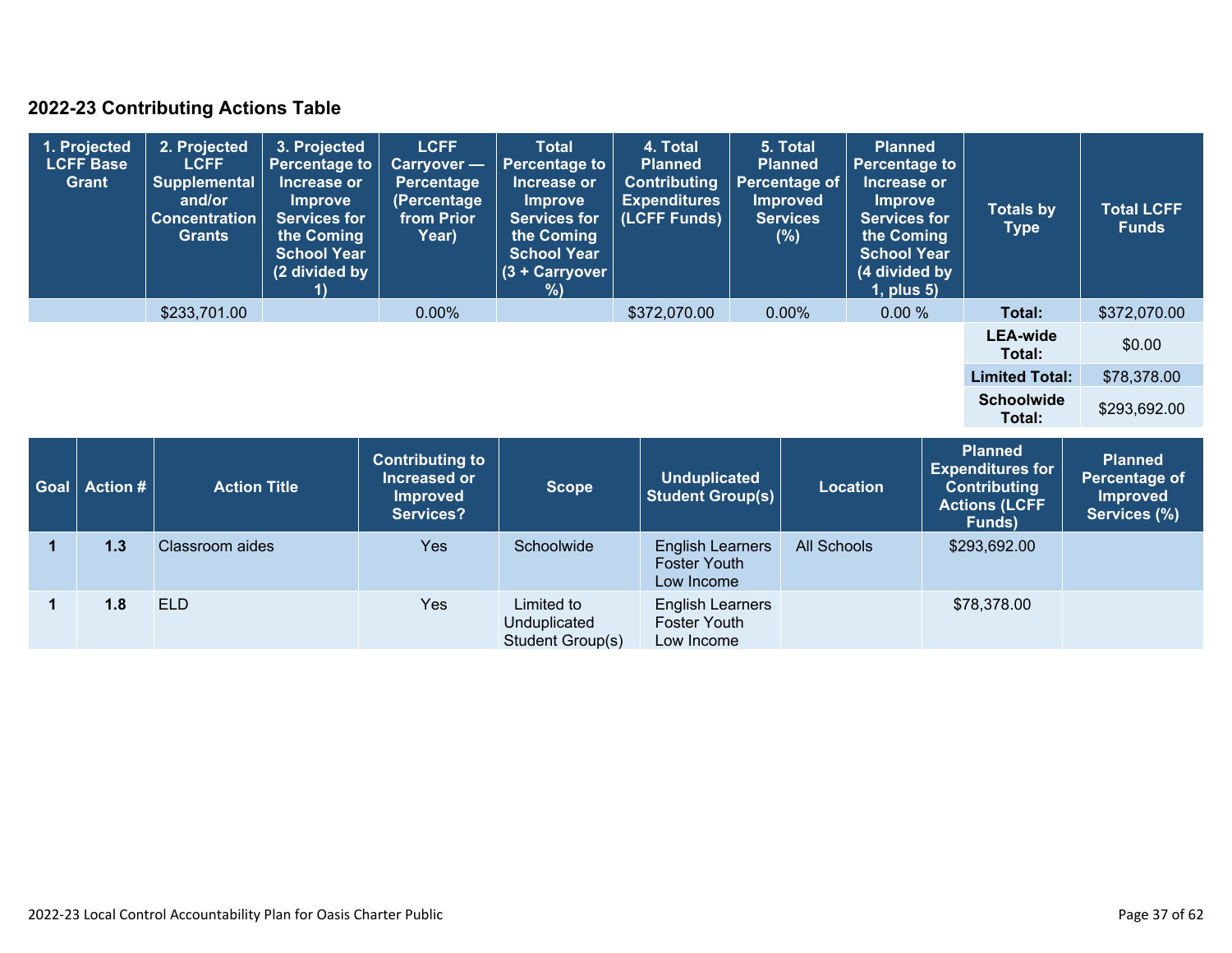#### **2021-22 Annual Update Table**

| <b>Totals</b>                | <b>Last Year's</b><br><b>Total Planned</b><br><b>Expenditures</b><br>(Total Funds) | <b>Total Estimated</b><br><b>Expenditures</b><br>(Total Funds) |                                   |                                                          |                                                                    |                                                                       |
|------------------------------|------------------------------------------------------------------------------------|----------------------------------------------------------------|-----------------------------------|----------------------------------------------------------|--------------------------------------------------------------------|-----------------------------------------------------------------------|
| <b>Totals</b>                | \$0.00                                                                             | \$0.00                                                         |                                   |                                                          |                                                                    |                                                                       |
| <b>Last Year's</b><br>Goal # | Last Year's Action<br>#                                                            |                                                                | <b>Prior Action/Service Title</b> | <b>Contributed to Increased</b><br>or Improved Services? | <b>Last Year's Planned</b><br><b>Expenditures</b><br>(Total Funds) | <b>Estimated Actual</b><br><b>Expenditures</b><br>(Input Total Funds) |

This table was automatically populated from the 2021 LCAP. Existing content should not be changed, but additional actions/funding can be added.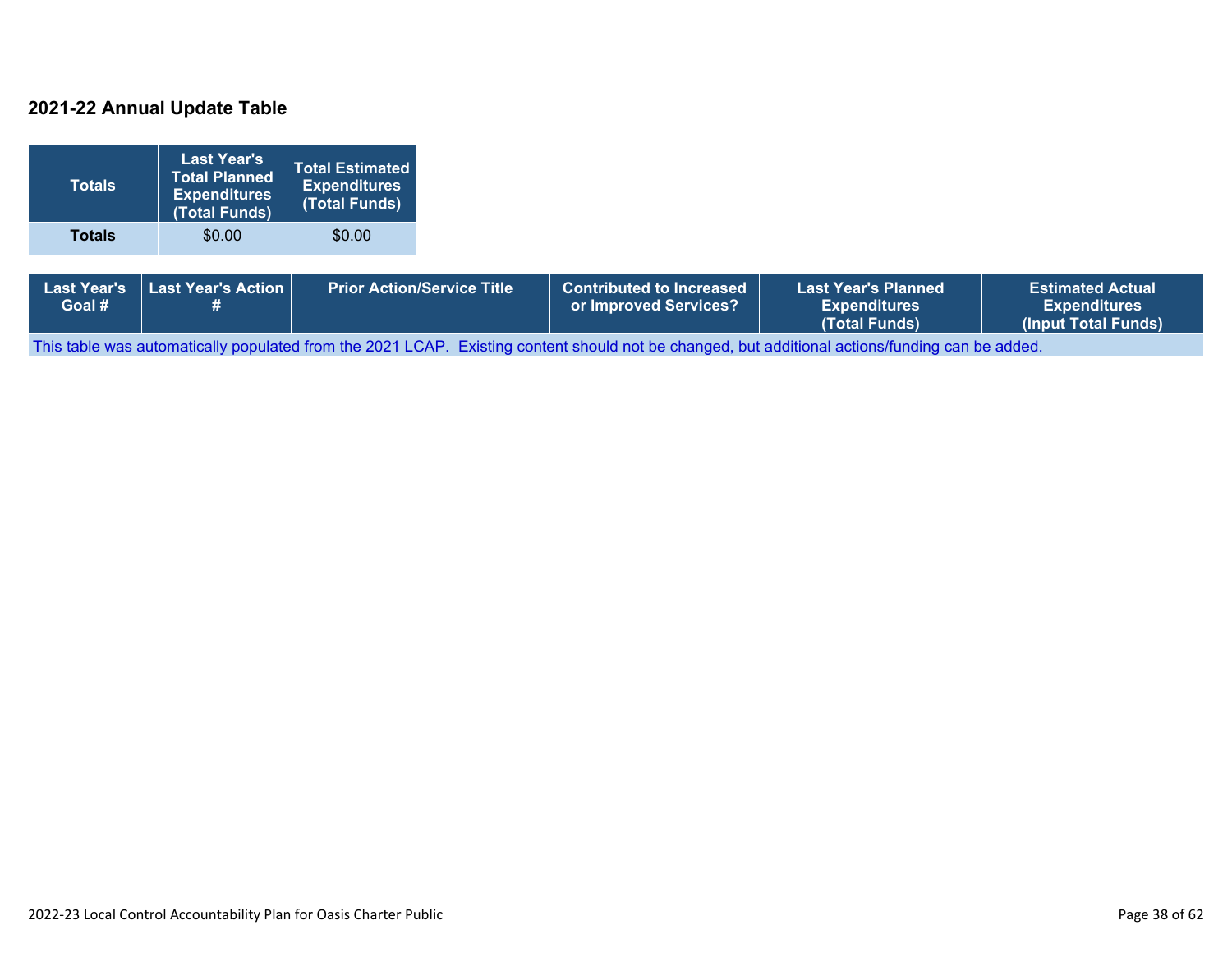#### **2021-22 Contributing Actions Annual Update Table**

|                          | 6. Estimated<br><b>LCFF</b><br><b>Supplemental</b><br>and/or<br><b>Concentration</b><br><b>Grants</b><br>(Input Dollar<br>Amount) | 4. Total Planned<br><b>Contributing</b><br><b>Expenditures</b><br>(LCFF Funds) | 7. Total Estimated<br><b>Expenditures for</b><br><b>Contributing</b><br><b>Actions</b><br>(LCFF Funds) | <b>Difference</b><br><b>Between Planned</b><br>and Estimated<br><b>Expenditures for</b><br><b>Contributing</b><br><b>Actions</b><br>(Subtract 7 from<br>4) |  | <b>5. Total Planned</b><br>Percentage of<br><b>Improved</b><br>Services (%)                                    | <b>8. Total Estimated</b><br>Percentage of<br>Improved<br><b>Services</b><br>(% )                                 | <b>Difference</b><br><b>Between Planned</b><br>and Estimated<br>Percentage of<br><b>Improved</b><br><b>Services</b><br>(Subtract 5 from<br>8) |                                                                                            |
|--------------------------|-----------------------------------------------------------------------------------------------------------------------------------|--------------------------------------------------------------------------------|--------------------------------------------------------------------------------------------------------|------------------------------------------------------------------------------------------------------------------------------------------------------------|--|----------------------------------------------------------------------------------------------------------------|-------------------------------------------------------------------------------------------------------------------|-----------------------------------------------------------------------------------------------------------------------------------------------|--------------------------------------------------------------------------------------------|
|                          |                                                                                                                                   | \$0.00                                                                         | \$0.00                                                                                                 | \$0.00                                                                                                                                                     |  | $0.00\%$                                                                                                       | $0.00\%$                                                                                                          | $0.00\%$                                                                                                                                      |                                                                                            |
| Last<br>Year's<br>Goal # | Last<br>Year's<br><b>Action #</b>                                                                                                 | <b>Prior Action/Service Title</b>                                              |                                                                                                        | <b>Contributing to</b><br>Increased or<br><b>Improved Services?</b>                                                                                        |  | <b>Last Year's Planned</b><br><b>Expenditures for</b><br><b>Contributing</b><br><b>Actions (LCFF</b><br>Funds) | <b>Estimated Actual</b><br><b>Expenditures for</b><br><b>Contributing</b><br><b>Actions</b><br>(Input LCFF Funds) | <b>Planned Percentage</b><br>of Improved<br><b>Services</b>                                                                                   | <b>Estimated Actual</b><br>Percentage of<br><b>Improved Services</b><br>(Input Percentage) |

This table was automatically populated from the 2021 LCAP. Existing content should not be changed, but additional actions/funding can be added.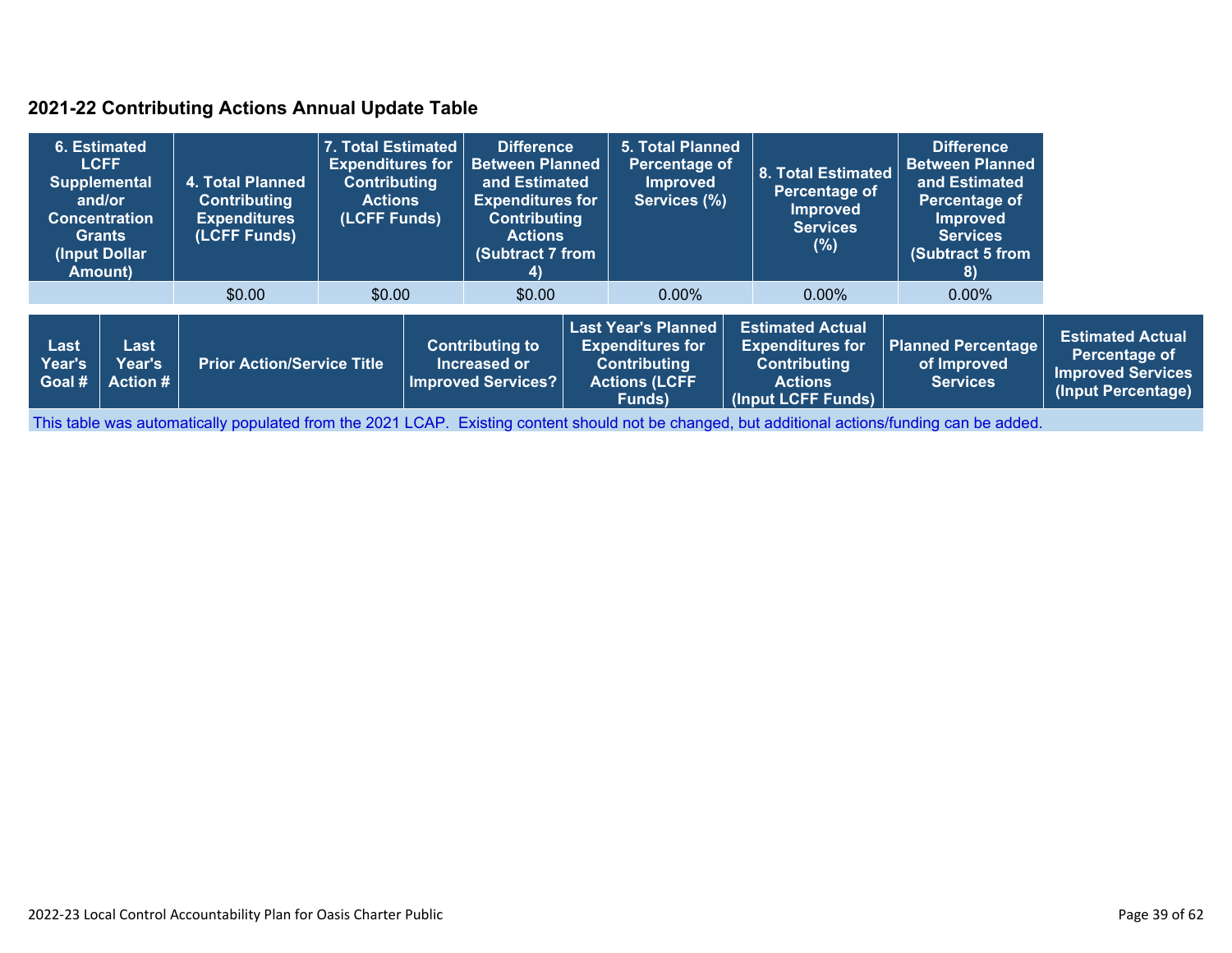### **2021-22 LCFF Carryover Table**

| 9. Estimated<br><b>Actual LCFF</b><br><b>Base Grant</b><br>(Input Dollar<br>Amount) | 6. Estimated<br><b>Actual LCFF</b><br><b>Supplemental</b><br>and/or<br><b>Concentration</b><br><b>Grants</b> | <b>LCFF</b><br>$Carryover -$<br><b>Percentage</b><br>(Percentage<br>from Prior<br>Year) | 10. Total<br><b>Percentage to</b><br>Increase or<br><b>Improve</b><br><b>Services for</b><br>the Current<br><b>School Year</b><br>(6 divided by $9$ $ $<br>+ Carryover<br>%) | 7. Total<br><b>Estimated</b><br><b>Actual</b><br><b>Expenditures</b><br>for <b>i</b><br><b>Contributing</b><br><b>Actions</b><br>(LCFF Funds) | 8. Total<br><b>Estimated</b><br><b>Actual</b><br>Percentage of<br><b>Improved</b><br><b>Services</b><br>$(\%)$ | 11. Estimated<br><b>Actual</b><br>Percentage of<br>Increased or<br><b>Improved</b><br><b>Services</b><br>(7 divided by<br><b>9, plus 8)</b> | <b>12. LCFF</b><br>$Carryover -$<br><b>Dollar Amount</b><br>(Subtract 11)<br>from 10 and<br>multiply by 9) | <b>13. LCFF</b><br>Carryover -<br><b>Percentage</b><br>(12 divided by<br>9) |
|-------------------------------------------------------------------------------------|--------------------------------------------------------------------------------------------------------------|-----------------------------------------------------------------------------------------|------------------------------------------------------------------------------------------------------------------------------------------------------------------------------|-----------------------------------------------------------------------------------------------------------------------------------------------|----------------------------------------------------------------------------------------------------------------|---------------------------------------------------------------------------------------------------------------------------------------------|------------------------------------------------------------------------------------------------------------|-----------------------------------------------------------------------------|
|                                                                                     |                                                                                                              |                                                                                         | $0.00\%$                                                                                                                                                                     | \$0.00                                                                                                                                        | $0.00\%$                                                                                                       | $0.00\%$                                                                                                                                    | \$0.00                                                                                                     | $0.00\%$                                                                    |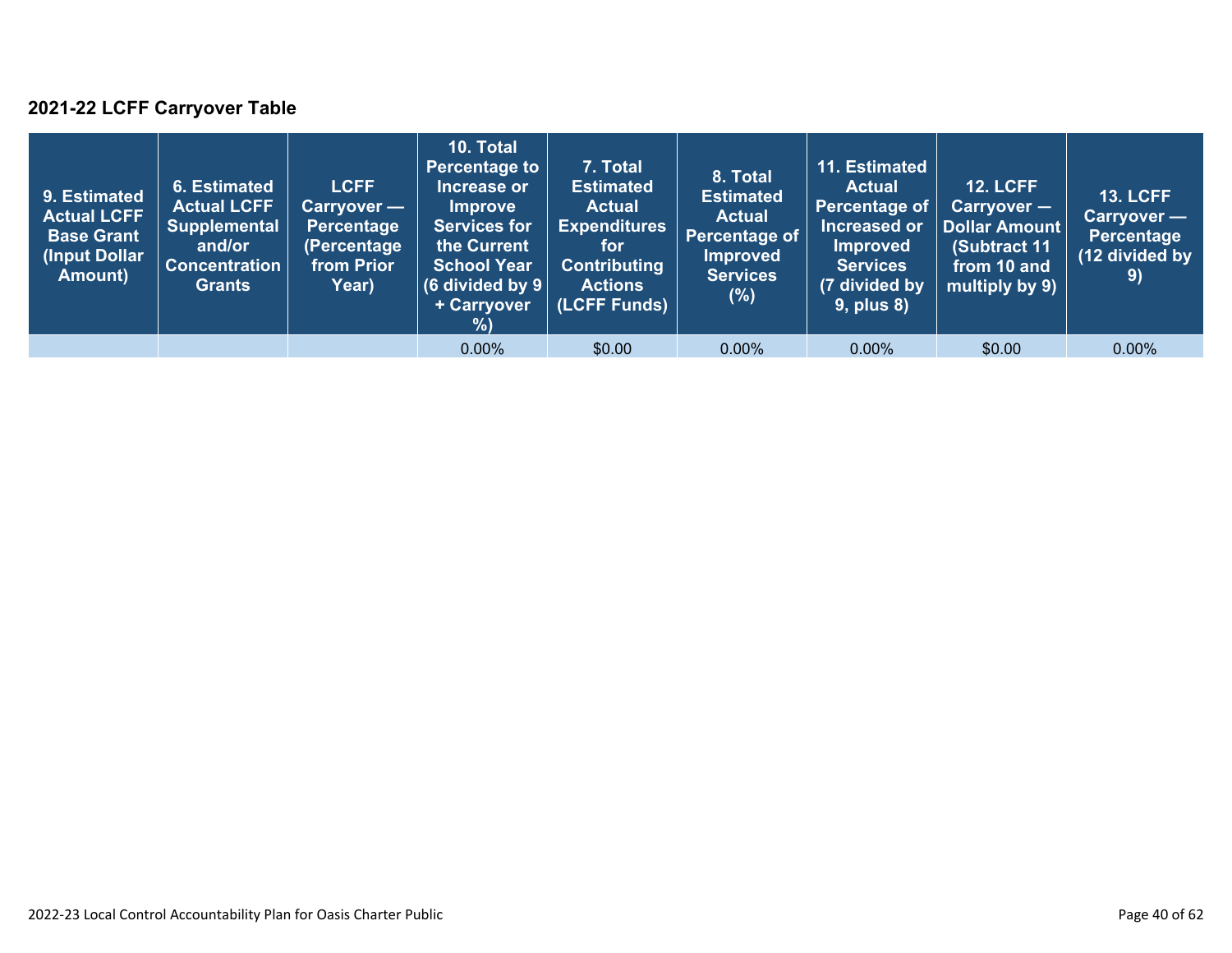# **Instructions**

Plan Summary

Engaging Educational Partners

Goals and Actions

Increased or Improved Services for Foster Youth, English Learners, and Low-Income Students

*For additional questions or technical assistance related to the completion of the Local Control and Accountability Plan (LCAP) template, please contact the local county office of education (COE), or the California Department of Education's (CDE's) Local Agency Systems Support Office, by phone at 916-319-0809 or by email at [lcff@cde.ca.gov](mailto:lcff@cde.ca.gov).*

# **Introduction and Instructions**

The Local Control Funding Formula (LCFF) requires local educational agencies (LEAs) to engage their local educational partners in an annual planning process to evaluate their progress within eight state priority areas encompassing all statutory metrics (COEs have 10 state priorities). LEAs document the results of this planning process in the LCAP using the template adopted by the State Board of Education.

The LCAP development process serves three distinct, but related functions:

- **Comprehensive Strategic Planning:** The process of developing and annually updating the LCAP supports comprehensive strategic planning (California *Education Code* [*EC*] Section 52064[e][1]). Strategic planning that is comprehensive connects budgetary decisions to teaching and learning performance data. LEAs should continually evaluate the hard choices they make about the use of limited resources to meet student and community needs to ensure opportunities and outcomes are improved for all students.
- **Meaningful Engagement of Educational Partners:** The LCAP development process should result in an LCAP that reflects decisions made through meaningful engagement (*EC* Section 52064[e][1]). Local educational partners possess valuable perspectives and insights about an LEA's programs and services. Effective strategic planning will incorporate these perspectives and insights in order to identify potential goals and actions to be included in the LCAP.
- **Accountability and Compliance:** The LCAP serves an important accountability function because aspects of the LCAP template require LEAs to show that they have complied with various requirements specified in the LCFF statutes and regulations, most notably:
	- o Demonstrating that LEAs are increasing or improving services for foster youth, English learners, and low-income students in proportion to the amount of additional funding those students generate under LCFF (*EC* Section 52064[b][4-6]).
	- o Establishing goals, supported by actions and related expenditures, that address the statutory priority areas and statutory metrics (*EC* sections 52064[b][1] and [2]).
	- o Annually reviewing and updating the LCAP to reflect progress toward the goals (*EC* Section 52064[b][7]).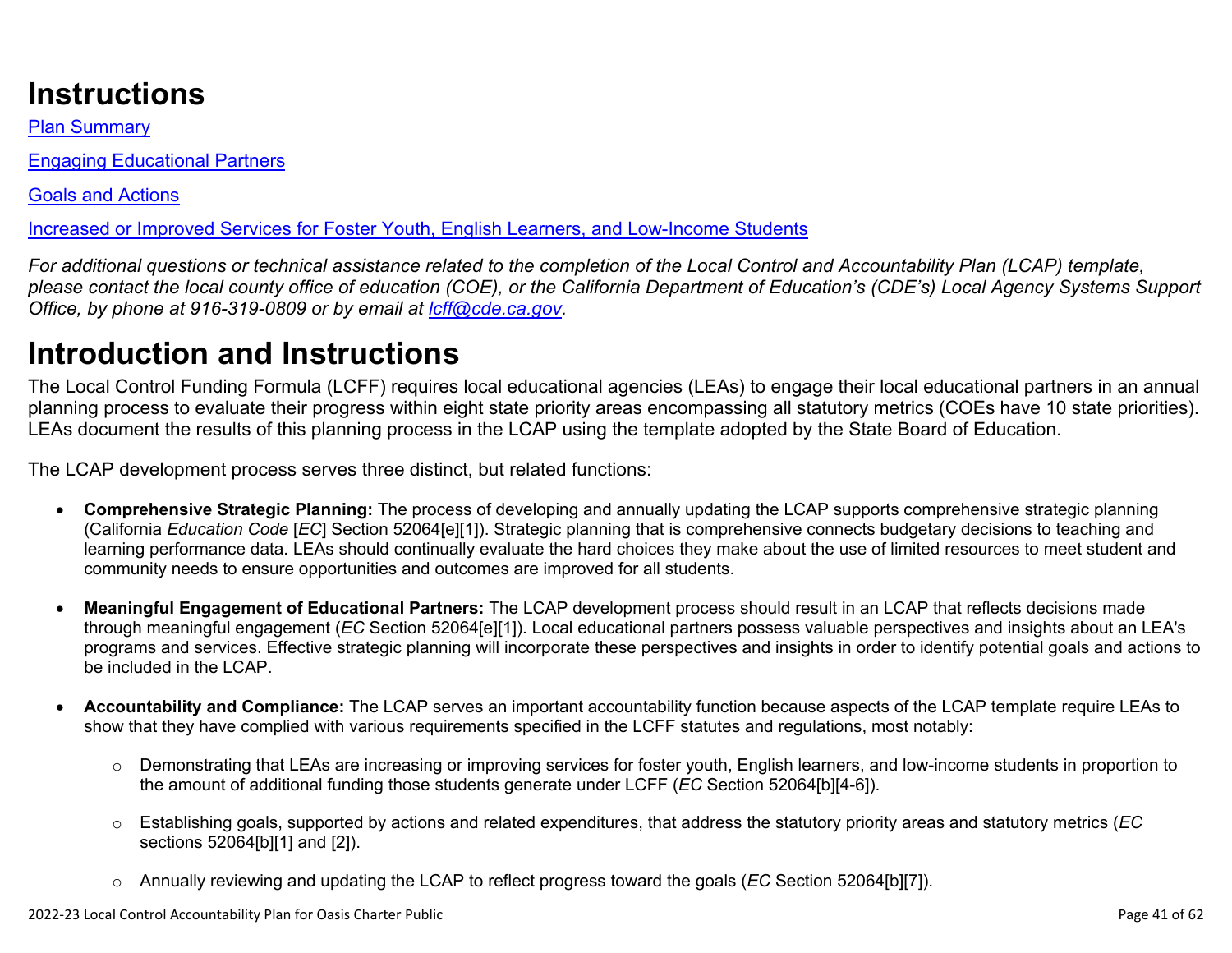The LCAP template, like each LEA's final adopted LCAP, is a document, not a process. LEAs must use the template to memorialize the outcome of their LCAP development process, which should: (a) reflect comprehensive strategic planning (b) through meaningful engagement with educational partners that (c) meets legal requirements, as reflected in the final adopted LCAP. The sections included within the LCAP template do not and cannot reflect the full development process, just as the LCAP template itself is not intended as a tool for engaging educational partners.

If a county superintendent of schools has jurisdiction over a single school district, the county board of education and the governing board of the school district may adopt and file for review and approval a single LCAP consistent with the requirements in *EC* sections 52060, 52062, 52066, 52068, and 52070. The LCAP must clearly articulate to which entity's budget (school district or county superintendent of schools) all budgeted and actual expenditures are aligned.

The revised LCAP template for the 2021–22, 2022–23, and 2023–24 school years reflects statutory changes made through Assembly Bill 1840 (Committee on Budget), Chapter 243, Statutes of 2018. These statutory changes enhance transparency regarding expenditures on actions included in the LCAP, including actions that contribute to meeting the requirement to increase or improve services for foster youth, English learners, and low-income students, and to streamline the information presented within the LCAP to make adopted LCAPs more accessible for educational partners and the public.

At its most basic, the adopted LCAP should attempt to distill not just what the LEA is doing for students in transitional kindergarten through grade twelve (TK–12), but also allow educational partners to understand why, and whether those strategies are leading to improved opportunities and outcomes for students. LEAs are strongly encouraged to use language and a level of detail in their adopted LCAPs intended to be meaningful and accessible for the LEA's diverse educational partners and the broader public.

In developing and finalizing the LCAP for adoption, LEAs are encouraged to keep the following overarching frame at the forefront of the strategic planning and educational partner engagement functions:

Given present performance across the state priorities and on indicators in the California School Dashboard (Dashboard), how is the LEA using its budgetary resources to respond to TK–12 student and community needs, and address any performance gaps, including by meeting its obligation to increase or improve services for foster youth, English learners, and low-income students?

LEAs are encouraged to focus on a set of metrics and actions that the LEA believes, based on input gathered from educational partners, research, and experience, will have the biggest impact on behalf of its TK–12 students.

These instructions address the requirements for each section of the LCAP, but may include information about effective practices when developing the LCAP and completing the LCAP itself. Additionally, information is included at the beginning of each section emphasizing the purpose that each section serves.

# **Plan Summary Purpose**

2022-23 Local Control Accountability Plan for Oasis Charter Public Page 42 of 62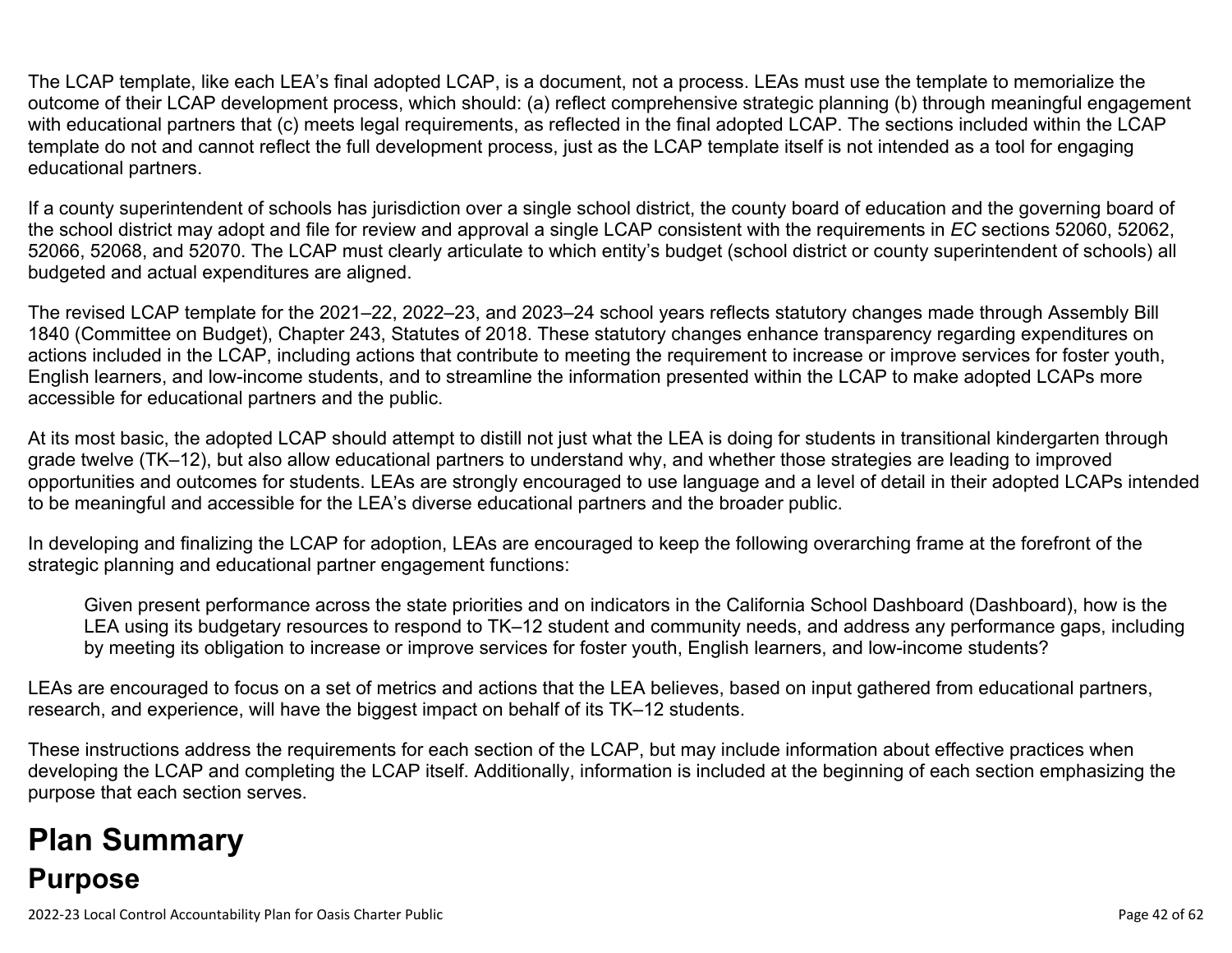A well-developed Plan Summary section provides a meaningful context for the LCAP. This section provides information about an LEA's community as well as relevant information about student needs and performance. In order to provide a meaningful context for the rest of the LCAP, the content of this section should be clearly and meaningfully related to the content included in the subsequent sections of the LCAP.

## **Requirements and Instructions**

*General Information* – Briefly describe the LEA, its schools, and its students in grades TK–12, as applicable to the LEA. For example, information about an LEA in terms of geography, enrollment, or employment, the number and size of specific schools, recent community challenges, and other such information as an LEA wishes to include can enable a reader to more fully understand an LEA's LCAP.

*Reflections: Successes* – Based on a review of performance on the state indicators and local performance indicators included in the Dashboard, progress toward LCAP goals, local self-assessment tools, input from educational partners, and any other information, what progress is the LEA most proud of and how does the LEA plan to maintain or build upon that success? This may include identifying specific examples of how past increases or improvements in services for foster youth, English learners, and low-income students have led to improved performance for these students.

*Reflections: Identified Need* – Referring to the Dashboard, identify: (a) any state indicator for which overall performance was in the "Red" or "Orange" performance category or any local indicator where the LEA received a "Not Met" or "Not Met for Two or More Years" rating AND (b) any state indicator for which performance for any student group was two or more performance levels below the "all student*"* performance. What steps is the LEA planning to take to address these areas of low performance and performance gaps? An LEA that is required to include a goal to address one or more consistently low-performing student groups or low-performing schools must identify that it is required to include this goal and must also identify the applicable student group(s) and/or school(s). Other needs may be identified using locally collected data including data collected to inform the self-reflection tools and reporting local indicators on the Dashboard.

*LCAP Highlights* – Identify and briefly summarize the key features of this year's LCAP.

*Comprehensive Support and Improvement* – An LEA with a school or schools identified for comprehensive support and improvement (CSI) under the Every Student Succeeds Act must respond to the following prompts:

- **Schools Identified**: Identify the schools within the LEA that have been identified for CSI.
- **Support for Identified Schools**: Describe how the LEA has or will support the identified schools in developing CSI plans that included a school-level needs assessment, evidence-based interventions, and the identification of any resource inequities to be addressed through the implementation of the CSI plan.
- **Monitoring and Evaluating Effectiveness**: Describe how the LEA will monitor and evaluate the implementation and effectiveness of the CSI plan to support student and school improvement.

# **Engaging Educational Partners**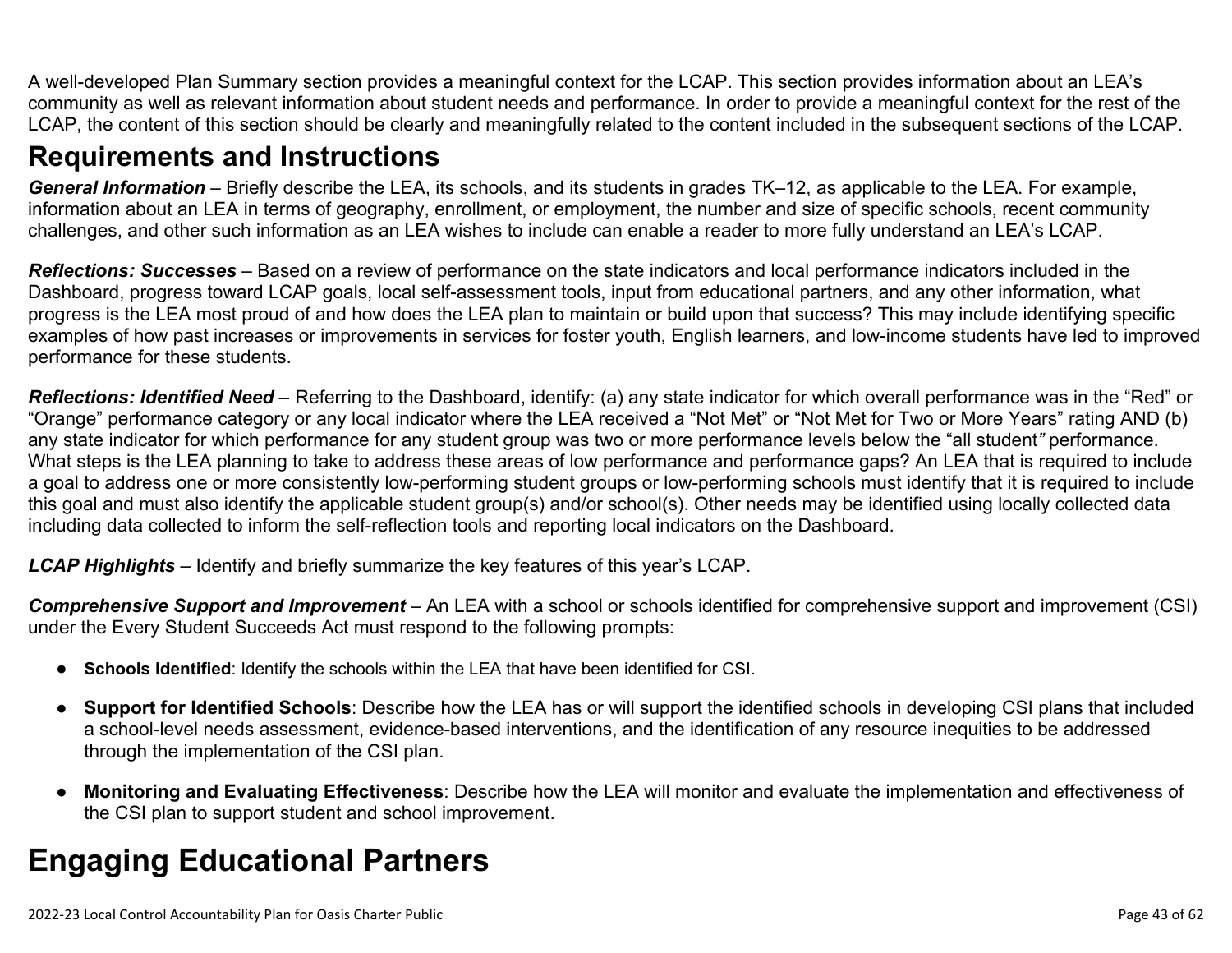## **Purpose**

Significant and purposeful engagement of parents, students, educators, and other educational partners, including those representing the student groups identified by LCFF, is critical to the development of the LCAP and the budget process. Consistent with statute, such engagement should support comprehensive strategic planning, accountability, and improvement across the state priorities and locally identified priorities (*EC* Section 52064[e][1]). Engagement of educational partners is an ongoing, annual process.

This section is designed to reflect how the engagement of educational partners influenced the decisions reflected in the adopted LCAP. The goal is to allow educational partners that participated in the LCAP development process and the broader public understand how the LEA engaged educational partners and the impact of that engagement. LEAs are encouraged to keep this goal in the forefront when completing this section.

Statute and regulations specify the educational partners that school districts and COEs must consult when developing the LCAP: teachers, principals, administrators, other school personnel, local bargaining units of the LEA, parents, and students. Before adopting the LCAP, school districts and COEs must share it with the Parent Advisory Committee and, if applicable, to its English Learner Parent Advisory Committee. The superintendent is required by statute to respond in writing to the comments received from these committees. School districts and COEs must also consult with the special education local plan area administrator(s) when developing the LCAP.

Statute requires charter schools to consult with teachers, principals, administrators, other school personnel, parents, and students in developing the LCAP. The LCAP should also be shared with, and LEAs should request input from, schoolsite-level advisory groups, as applicable (e.g., schoolsite councils, English Learner Advisory Councils, student advisory groups, etc.), to facilitate alignment between schoolsite and district-level goals and actions.

Information and resources that support effective engagement, define student consultation, and provide the requirements for advisory group composition, can be found under Resources on the following web page of the CDE's website: <https://www.cde.ca.gov/re/lc/>.

### **Requirements and Instructions**

Below is an excerpt from the 2018–19 *Guide for Annual Audits of K–12 Local Education Agencies and State Compliance Reporting*, which is provided to highlight the legal requirements for engagement of educational partners in the LCAP development process:

#### **Local Control and Accountability Plan:**

For county offices of education and school districts only, verify the LEA:

- a) Presented the local control and accountability plan to the parent advisory committee in accordance with Education Code section 52062(a)(1) or 52068(a)(1), as appropriate.
- b) If applicable, presented the local control and accountability plan to the English learner parent advisory committee, in accordance with Education Code section 52062(a)(2) or 52068(a)(2), as appropriate.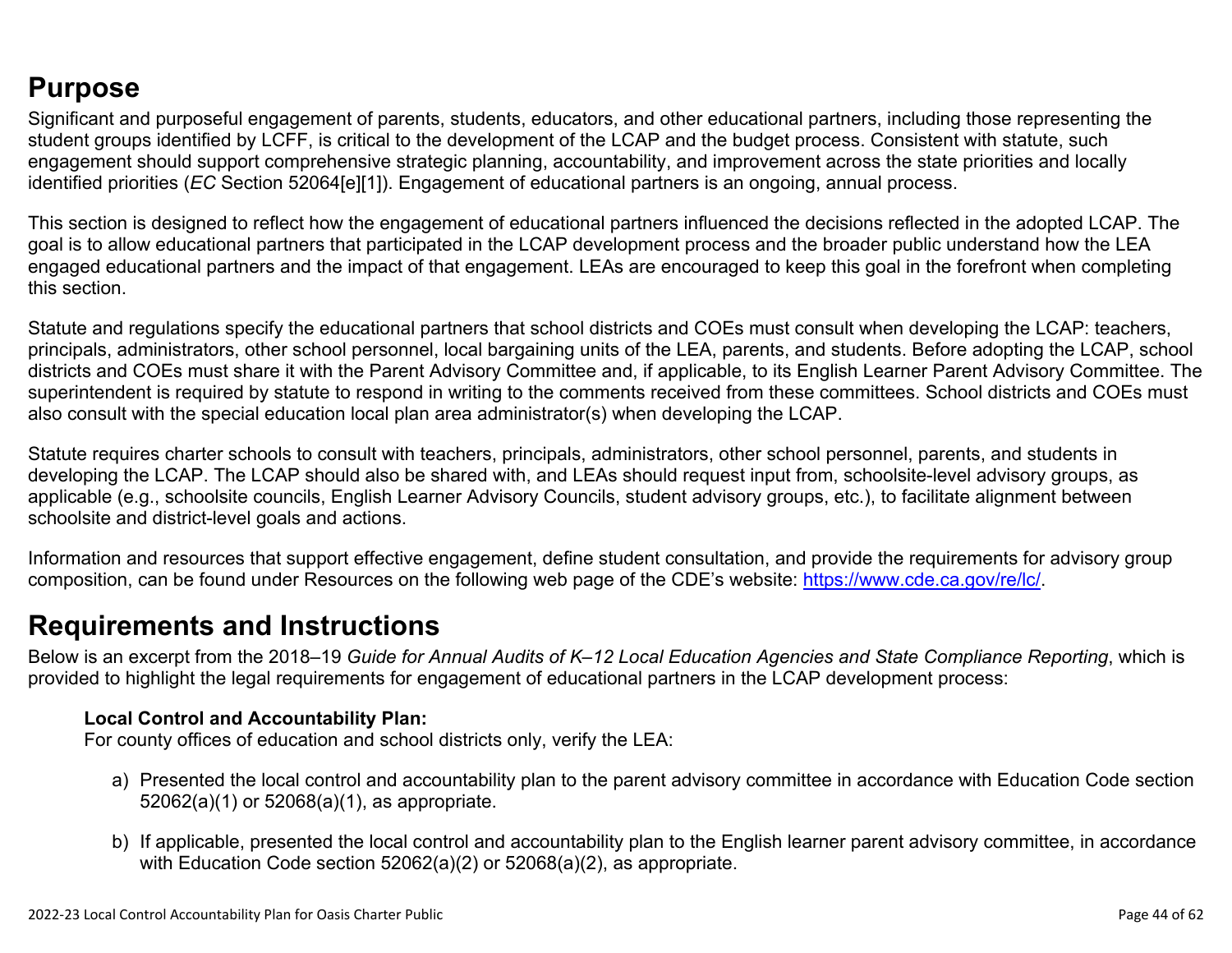- c) Notified members of the public of the opportunity to submit comments regarding specific actions and expenditures proposed to be included in the local control and accountability plan in accordance with Education Code section 52062(a)(3) or 52068(a)(3), as appropriate.
- d) Held at least one public hearing in accordance with Education Code section 52062(b)(1) or 52068(b)(1), as appropriate.
- e) Adopted the local control and accountability plan in a public meeting in accordance with Education Code section 52062(b)(2) or 52068(b)(2), as appropriate.

**Prompt 1**: "A summary of the process used to engage educational partners and how this engagement was considered before finalizing the LCAP."

Describe the engagement process used by the LEA to involve educational partners in the development of the LCAP, including, at a minimum, describing how the LEA met its obligation to consult with all statutorily required educational partners as applicable to the type of LEA. A sufficient response to this prompt must include general information about the timeline of the process and meetings or other engagement strategies with educational partners. A response may also include information about an LEA's philosophical approach to engaging its educational partners.

**Prompt 2:** "A summary of the feedback provided by specific educational partners."

Describe and summarize the feedback provided by specific educational partners. A sufficient response to this prompt will indicate ideas, trends, or inputs that emerged from an analysis of the feedback received from educational partners.

**Prompt 3**: "A description of the aspects of the LCAP that were influenced by specific input from educational partners."

A sufficient response to this prompt will provide educational partners and the public with clear, specific information about how the engagement process influenced the development of the LCAP. The response must describe aspects of the LCAP that were influenced by or developed in response to the educational partner feedback described in response to Prompt 2. This may include a description of how the LEA prioritized requests of educational partners within the context of the budgetary resources available or otherwise prioritized areas of focus within the LCAP. For the purposes of this prompt, "aspects" of an LCAP that may have been influenced by educational partner input can include, but are not necessarily limited to:

- Inclusion of a goal or decision to pursue a Focus Goal (as described below)
- Inclusion of metrics other than the statutorily required metrics
- Determination of the desired outcome on one or more metrics
- Inclusion of performance by one or more student groups in the Measuring and Reporting Results subsection
- Inclusion of action(s) or a group of actions
- Elimination of action(s) or group of actions
- Changes to the level of proposed expenditures for one or more actions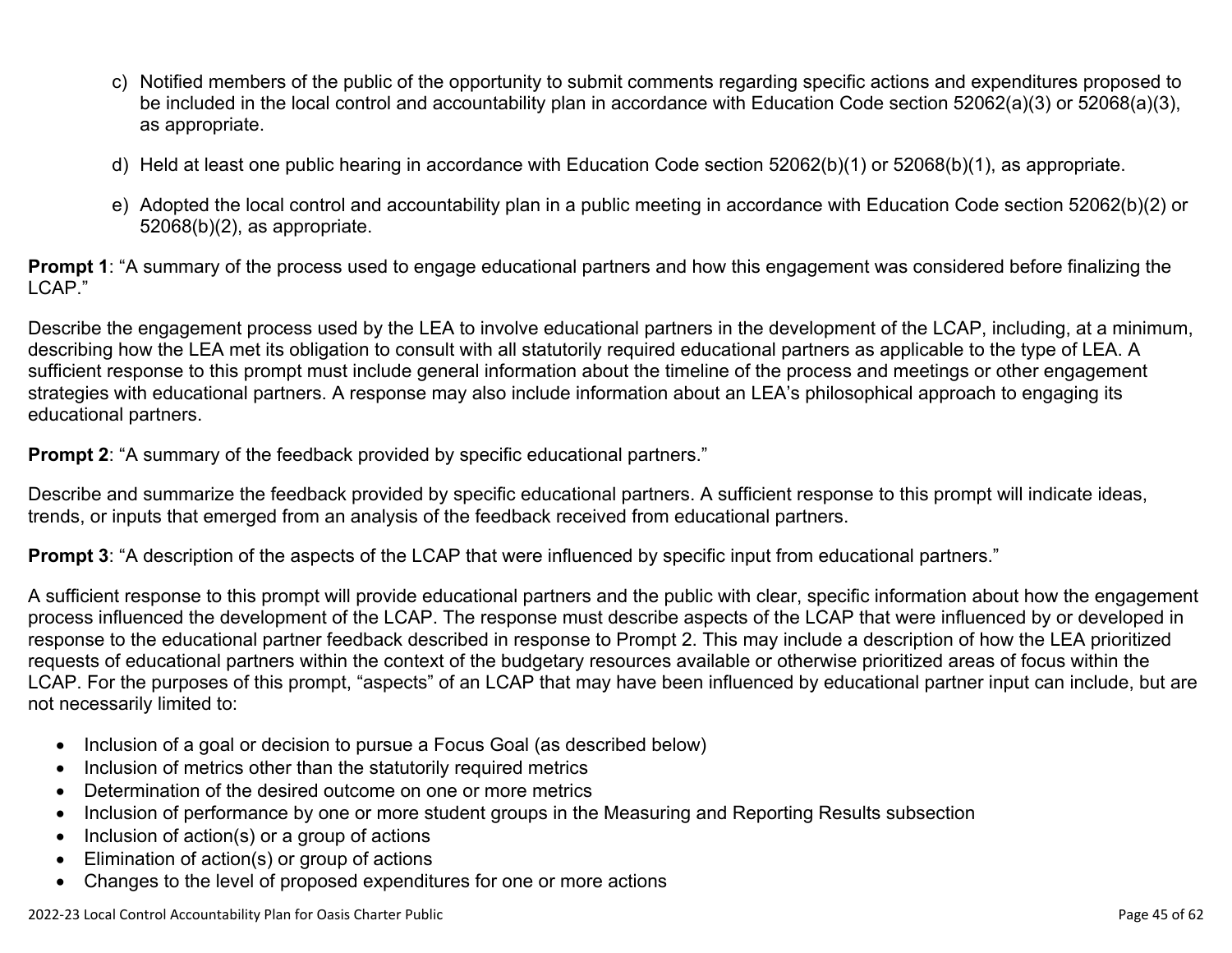- Inclusion of action(s) as contributing to increased or improved services for unduplicated services
- Determination of effectiveness of the specific actions to achieve the goal
- Determination of material differences in expenditures
- Determination of changes made to a goal for the ensuing LCAP year based on the annual update process
- Determination of challenges or successes in the implementation of actions

# **Goals and Actions**

## **Purpose**

Well-developed goals will clearly communicate to educational partners what the LEA plans to accomplish, what the LEA plans to do in order to accomplish the goal, and how the LEA will know when it has accomplished the goal. A goal statement, associated metrics and expected outcomes, and the actions included in the goal should be in alignment. The explanation for why the LEA included a goal is an opportunity for LEAs to clearly communicate to educational partners and the public why, among the various strengths and areas for improvement highlighted by performance data and strategies and actions that could be pursued, the LEA decided to pursue this goal, and the related metrics, expected outcomes, actions, and expenditures.

A well-developed goal can be focused on the performance relative to a metric or metrics for all students, a specific student group(s), narrowing performance gaps, or implementing programs or strategies expected to impact outcomes. LEAs should assess the performance of their student groups when developing goals and the related actions to achieve such goals.

## **Requirements and Instructions**

LEAs should prioritize the goals, specific actions, and related expenditures included within the LCAP within one or more state priorities. LEAs should consider performance on the state and local indicators, including their locally collected and reported data for the local indicators that are included in the Dashboard in determining whether and how to prioritize its goals within the LCAP.

In order to support prioritization of goals, the LCAP template provides LEAs with the option of developing three different kinds of goals:

- Focus Goal: A Focus Goal is relatively more concentrated in scope and may focus on a fewer number of metrics to measure improvement. A Focus Goal statement will be time bound and make clear how the goal is to be measured.
- Broad Goal: A Broad Goal is relatively less concentrated in its scope and may focus on improving performance across a wide range of metrics.
- Maintenance of Progress Goal: A Maintenance of Progress Goal includes actions that may be ongoing without significant changes and allows an LEA to track performance on any metrics not addressed in the other goals of the LCAP.

At a minimum, the LCAP must address all LCFF priorities and associated metrics.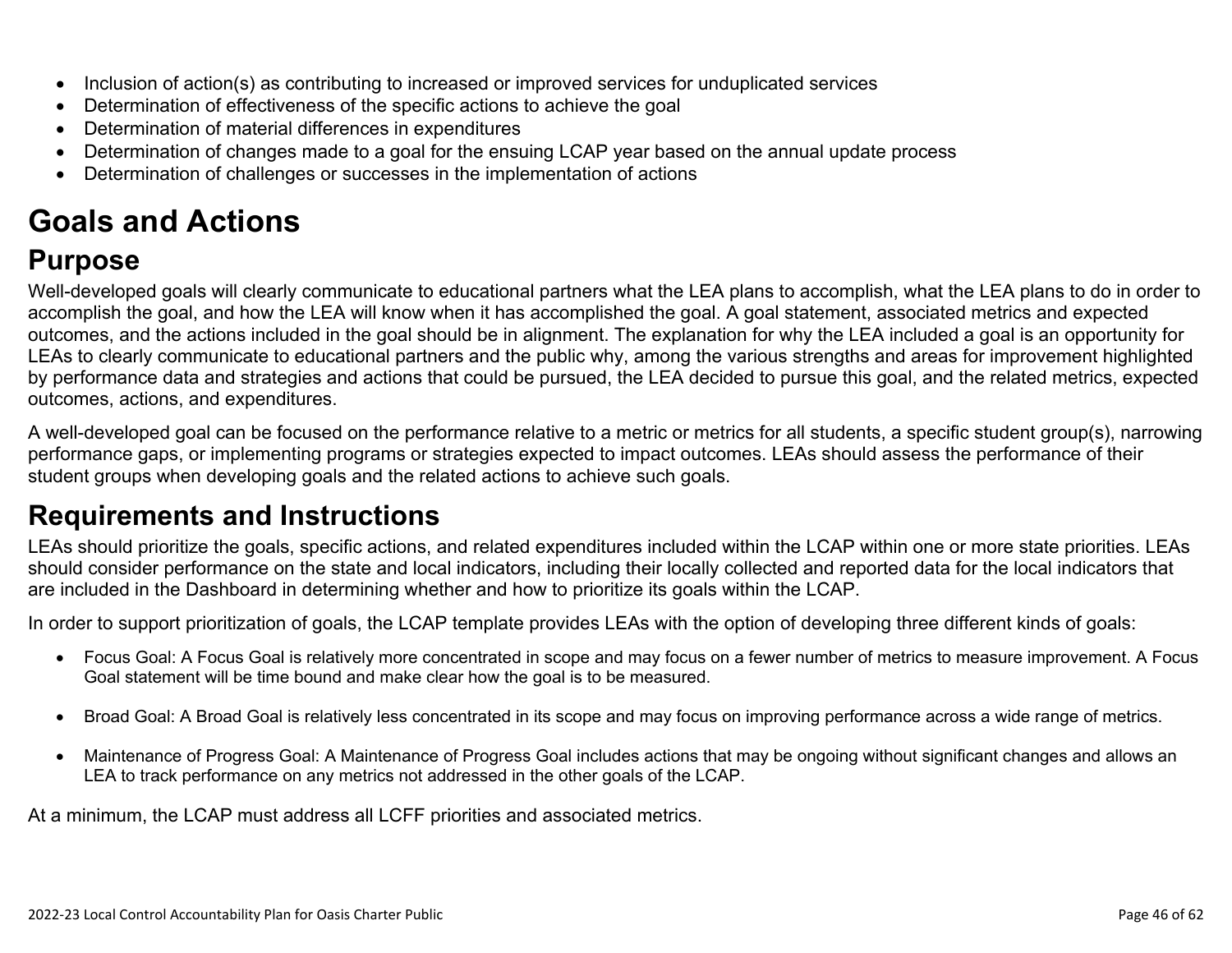#### **Focus Goal(s)**

**Goal Description:** The description provided for a Focus Goal must be specific, measurable, and time bound. An LEA develops a Focus Goal to address areas of need that may require or benefit from a more specific and data intensive approach. The Focus Goal can explicitly reference the metric(s) by which achievement of the goal will be measured and the time frame according to which the LEA expects to achieve the goal.

**Explanation of why the LEA has developed this goal:** Explain why the LEA has chosen to prioritize this goal. An explanation must be based on Dashboard data or other locally collected data. LEAs must describe how the LEA identified this goal for focused attention, including relevant consultation with educational partners. LEAs are encouraged to promote transparency and understanding around the decision to pursue a focus goal.

#### **Broad Goal**

Goal Description: Describe what the LEA plans to achieve through the actions included in the goal. The description of a broad goal will be clearly aligned with the expected measurable outcomes included for the goal. The goal description organizes the actions and expected outcomes in a cohesive and consistent manner. A goal description is specific enough to be measurable in either quantitative or qualitative terms. A broad goal is not as specific as a focus goal. While it is specific enough to be measurable, there are many different metrics for measuring progress toward the goal.

**Explanation of why the LEA has developed this goal:** Explain why the LEA developed this goal and how the actions and metrics grouped together will help achieve the goal.

#### **Maintenance of Progress Goal**

**Goal Description:** Describe how the LEA intends to maintain the progress made in the LCFF State Priorities not addressed by the other goals in the LCAP. Use this type of goal to address the state priorities and applicable metrics not addressed within the other goals in the LCAP. The state priorities and metrics to be addressed in this section are those for which the LEA, in consultation with educational partners, has determined to maintain actions and monitor progress while focusing implementation efforts on the actions covered by other goals in the LCAP.

**Explanation of why the LEA has developed this goal**: Explain how the actions will sustain the progress exemplified by the related metrics.

#### **Required Goals**

In general, LEAs have flexibility in determining what goals to include in the LCAP and what those goals will address; however, beginning with the development of the 2022–23 LCAP, LEAs that meet certain criteria are required to include a specific goal in their LCAP.

**Consistently low-performing student group(s) criteria:** An LEA is eligible for Differentiated Assistance for three or more consecutive years based on the performance of the same student group or groups in the Dashboard. A list of the LEAs required to include a goal in the LCAP based on student group performance, and the student group(s) that lead to identification, may be found on the CDE's Local Control Funding Formula web page at [https://www.cde.ca.gov/fg/aa/lc/.](https://www.cde.ca.gov/fg/aa/lc/)

2022-23 Local Control Accountability Plan for Oasis Charter Public Page 47 of 62 • **Consistently low-performing student group(s) goal requirement:** An LEA meeting the consistently low-performing student group(s) criteria must include a goal in its LCAP focused on improving the performance of the student group or groups that led to the LEA's eligibility for Differentiated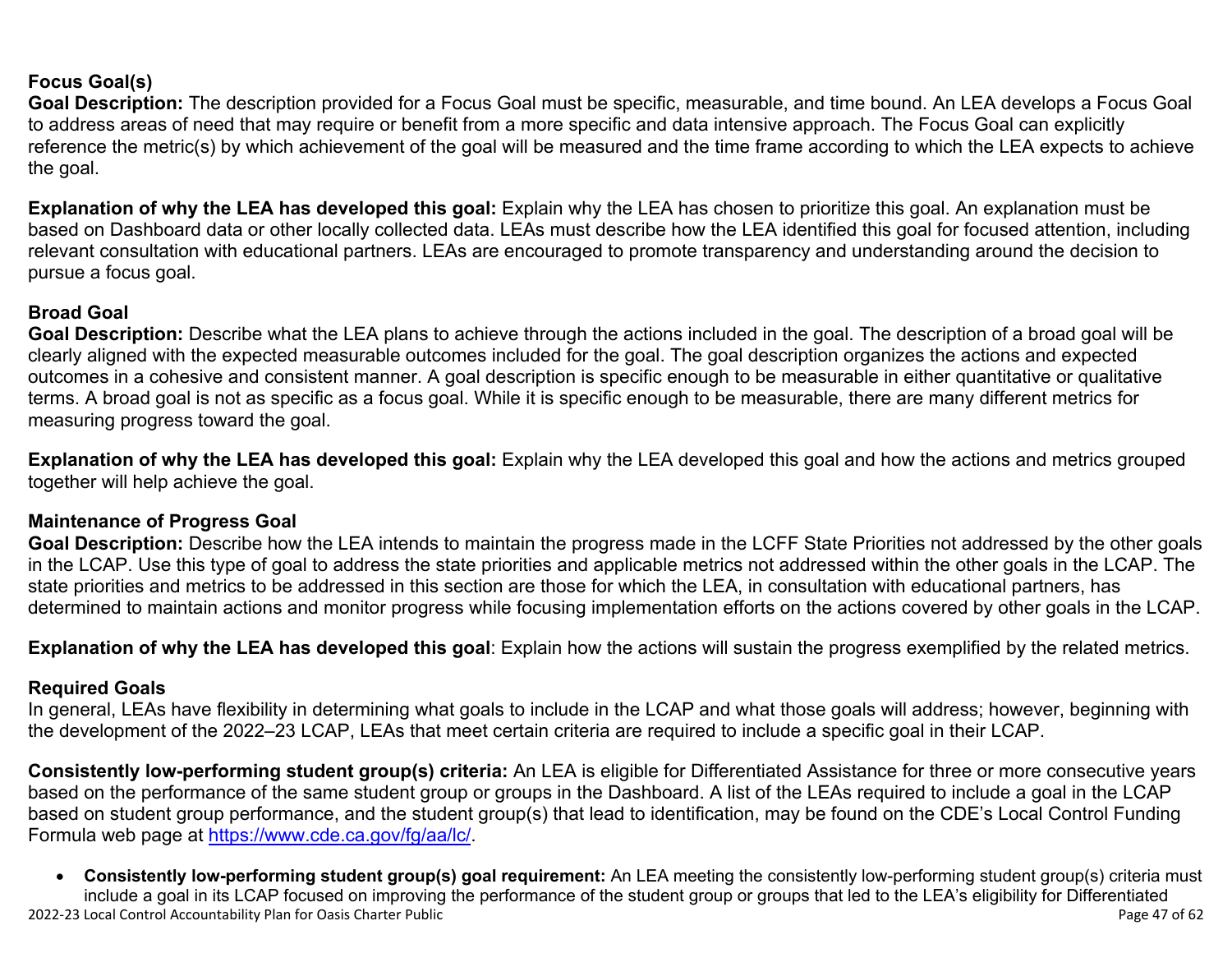Assistance. This goal must include metrics, outcomes, actions, and expenditures specific to addressing the needs of, and improving outcomes for, this student group or groups. An LEA required to address multiple student groups is not required to have a goal to address each student group; however, each student group must be specifically addressed in the goal. This requirement may not be met by combining this required goal with another goal.

- **Goal Description:** Describe the outcomes the LEA plans to achieve to address the needs of, and improve outcomes for, the student group or groups that led to the LEA's eligibility for Differentiated Assistance.
- **Explanation of why the LEA has developed this goal**: Explain why the LEA is required to develop this goal, including identifying the student group(s) that lead to the LEA being required to develop this goal, how the actions and associated metrics included in this goal differ from previous efforts to improve outcomes for the student group(s), and why the LEA believes the actions, metrics, and expenditures included in this goal will help achieve the outcomes identified in the goal description.

**Low-performing school(s) criteria:** The following criteria only applies to a school district or COE with two or more schools; it does not apply to a single-school district. A school district or COE has one or more schools that, for two consecutive years, received the two lowest performance levels on all but one of the state indicators for which the school(s) receive performance levels in the Dashboard and the performance of the "All Students" student group for the LEA is at least one performance level higher in all of those indicators. A list of the LEAs required to include a goal in the LCAP based on school performance, and the school(s) that lead to identification, may be found on the CDE's Local Control Funding Formula web page at [https://www.cde.ca.gov/fg/aa/lc/.](https://www.cde.ca.gov/fg/aa/lc/)

- **Low-performing school(s) goal requirement:** A school district or COE meeting the low-performing school(s) criteria must include a goal in its LCAP focusing on addressing the disparities in performance between the school(s) and the LEA as a whole. This goal must include metrics, outcomes, actions, and expenditures specific to addressing the needs of, and improving outcomes for, the students enrolled at the low-performing school or schools. An LEA required to address multiple schools is not required to have a goal to address each school; however, each school must be specifically addressed in the goal. This requirement may not be met by combining this goal with another goal.
- **Goal Description:** Describe what outcomes the LEA plans to achieve to address the disparities in performance between the students enrolled at the low-performing school(s) and the students enrolled at the LEA as a whole.
- **Explanation of why the LEA has developed this goal**: Explain why the LEA is required to develop this goal, including identifying the schools(s) that lead to the LEA being required to develop this goal; how the actions and associated metrics included in this goal differ from previous efforts to improve outcomes for the school(s); and why the LEA believes the actions, metrics, and expenditures included in this goal will help achieve the outcomes for students enrolled at the low-performing school or schools identified in the goal description.

#### **Measuring and Reporting Results:**

For each LCAP year, identify the metric(s) that the LEA will use to track progress toward the expected outcomes. LEAs are encouraged to identify metrics for specific student groups, as appropriate, including expected outcomes that would reflect narrowing of any existing performance gaps.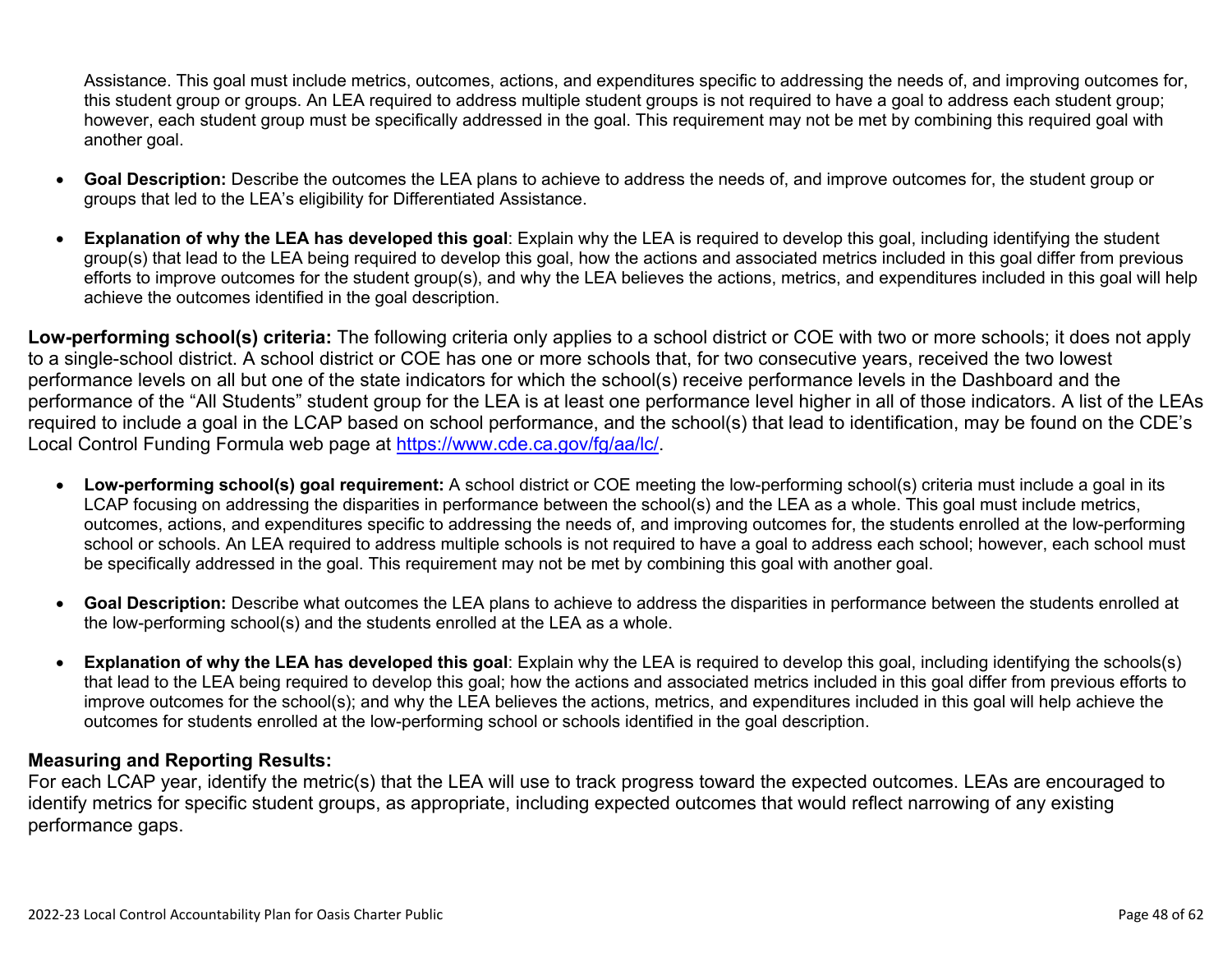Include in the baseline column the most recent data associated with this metric available at the time of adoption of the LCAP for the first year of the three-year plan. LEAs may use data as reported on the 2019 Dashboard for the baseline of a metric only if that data represents the most recent available (e.g., high school graduation rate).

Using the most recent data available may involve reviewing data the LEA is preparing for submission to the California Longitudinal Pupil Achievement Data System (CALPADS) or data that the LEA has recently submitted to CALPADS. Because final 2020–21 outcomes on some metrics may not be computable at the time the 2021–24 LCAP is adopted (e.g., graduation rate, suspension rate), the most recent data available may include a point in time calculation taken each year on the same date for comparability purposes.

The baseline data shall remain unchanged throughout the three-year LCAP.

Complete the table as follows:

- **Metric**: Indicate how progress is being measured using a metric.
- **Baseline**: Enter the baseline when completing the LCAP for 2021–22. As described above, the baseline is the most recent data associated with a metric. Indicate the school year to which the data applies, consistent with the instructions above.
- **Year 1 Outcome**: When completing the LCAP for 2022–23, enter the most recent data available. Indicate the school year to which the data applies, consistent with the instructions above.
- **Year 2 Outcome**: When completing the LCAP for 2023–24, enter the most recent data available. Indicate the school year to which the data applies, consistent with the instructions above.
- **Year 3 Outcome**: When completing the LCAP for 2024–25, enter the most recent data available. Indicate the school year to which the data applies, consistent with the instructions above. The 2024–25 LCAP will be the first year in the next three-year cycle. Completing this column will be part of the Annual Update for that year.
- **Desired Outcome for 2023**–**24**: When completing the first year of the LCAP, enter the desired outcome for the relevant metric the LEA expects to achieve by the end of the 2023–24 LCAP year.

Timeline for completing the "**Measuring and Reporting Results**" part of the Goal.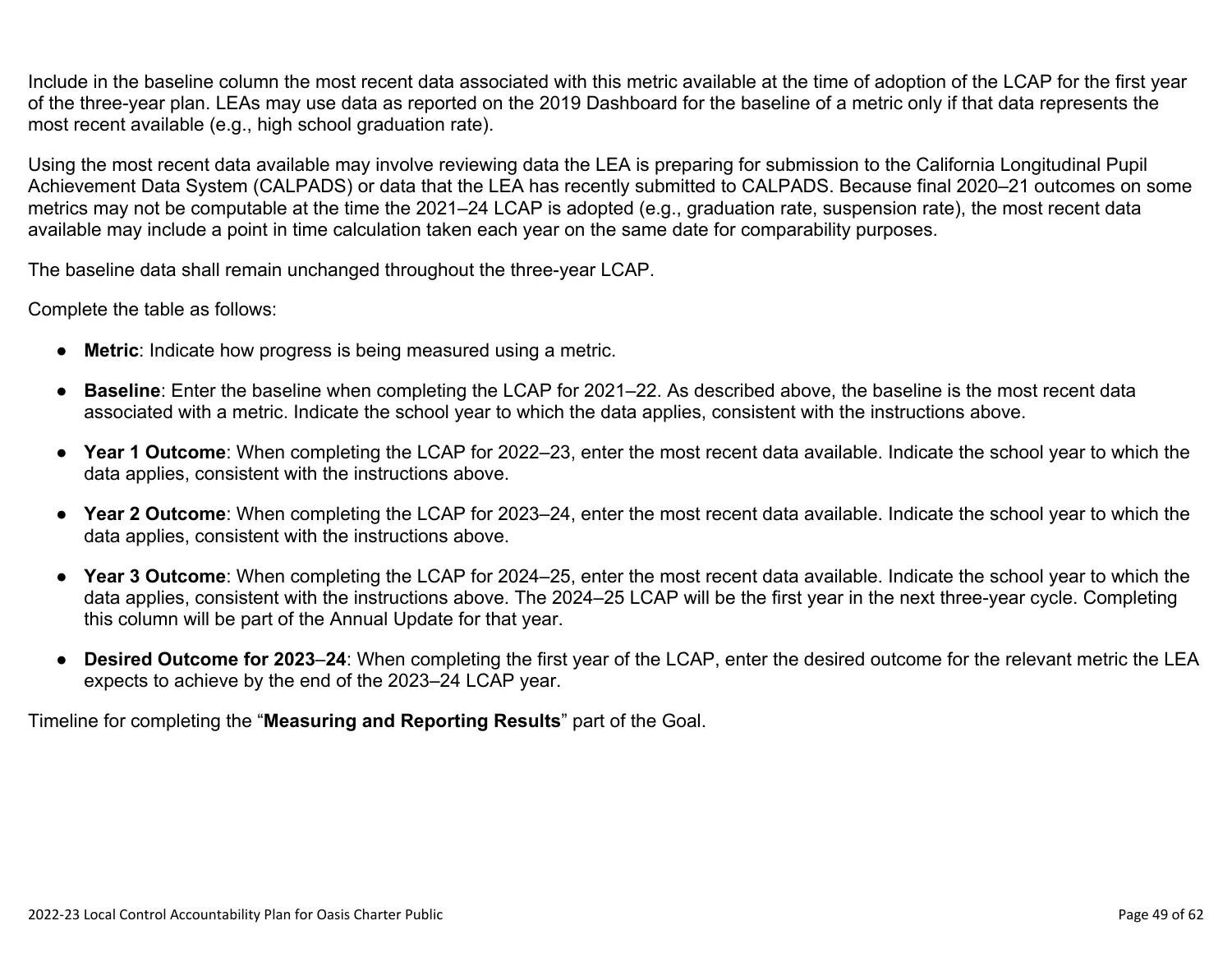| <b>Metric</b>                                                                    | <b>Baseline</b>                                                                  | Year 1 Outcome                                                                                              | Year 2 Outcome                                                                                              | Year 3 Outcome                                                                                              | <b>Desired Outcome</b><br>for Year 3<br>$(2023 - 24)$                                                              |
|----------------------------------------------------------------------------------|----------------------------------------------------------------------------------|-------------------------------------------------------------------------------------------------------------|-------------------------------------------------------------------------------------------------------------|-------------------------------------------------------------------------------------------------------------|--------------------------------------------------------------------------------------------------------------------|
| Enter information<br>in this box when<br>completing the<br>LCAP for 2021-<br>22. | Enter information<br>in this box when<br>completing the<br>LCAP for 2021-<br>22. | Enter information<br>in this box when<br>completing the<br>LCAP for 2022-<br>23. Leave blank<br>until then. | Enter information<br>in this box when<br>completing the<br>LCAP for 2023-<br>24. Leave blank<br>until then. | Enter information<br>in this box when<br>completing the<br>LCAP for 2024-<br>25. Leave blank<br>until then. | Enter information<br>in this box when<br>completing the<br>LCAP for 2021-<br>22 or when<br>adding a new<br>metric. |

The metrics may be quantitative or qualitative; but at minimum, an LEA's LCAP must include goals that are measured using all of the applicable metrics for the related state priorities, in each LCAP year as applicable to the type of LEA. To the extent a state priority does not specify one or more metrics (e.g., implementation of state academic content and performance standards), the LEA must identify a metric to use within the LCAP. For these state priorities, LEAs are encouraged to use metrics based on or reported through the relevant self-reflection tool for local indicators within the Dashboard.

*Actions*: Enter the action number. Provide a short title for the action. This title will also appear in the action tables. Provide a description of the action. Enter the total amount of expenditures associated with this action. Budgeted expenditures from specific fund sources will be provided in the summary tables. Indicate whether the action contributes to meeting the increase or improved services requirement as described in the Increased or Improved Services section using a "Y" for Yes or an "N" for No. (**Note:** for each such action offered on an LEA-wide or schoolwide basis, the LEA will need to provide additional information in the Increased or Improved Summary Section to address the requirements in *California Code of Regulations*, Title 5 [5 *CCR*] Section 15496(b) in the Increased or Improved Services Section of the LCAP).

*Actions for English Learners:* School districts, COEs, and charter schools that have a numerically significant English learner student subgroup must include specific actions in the LCAP related to, at a minimum, the language acquisition programs, as defined in *EC* Section 306, provided to students and professional development activities specific to English learners.

*Actions for Foster Youth*: School districts, COEs, and charter schools that have a numerically significant Foster Youth student subgroup are encouraged to include specific actions in the LCAP designed to meet needs specific to Foster Youth students.

#### **Goal Analysis:**

Enter the LCAP Year.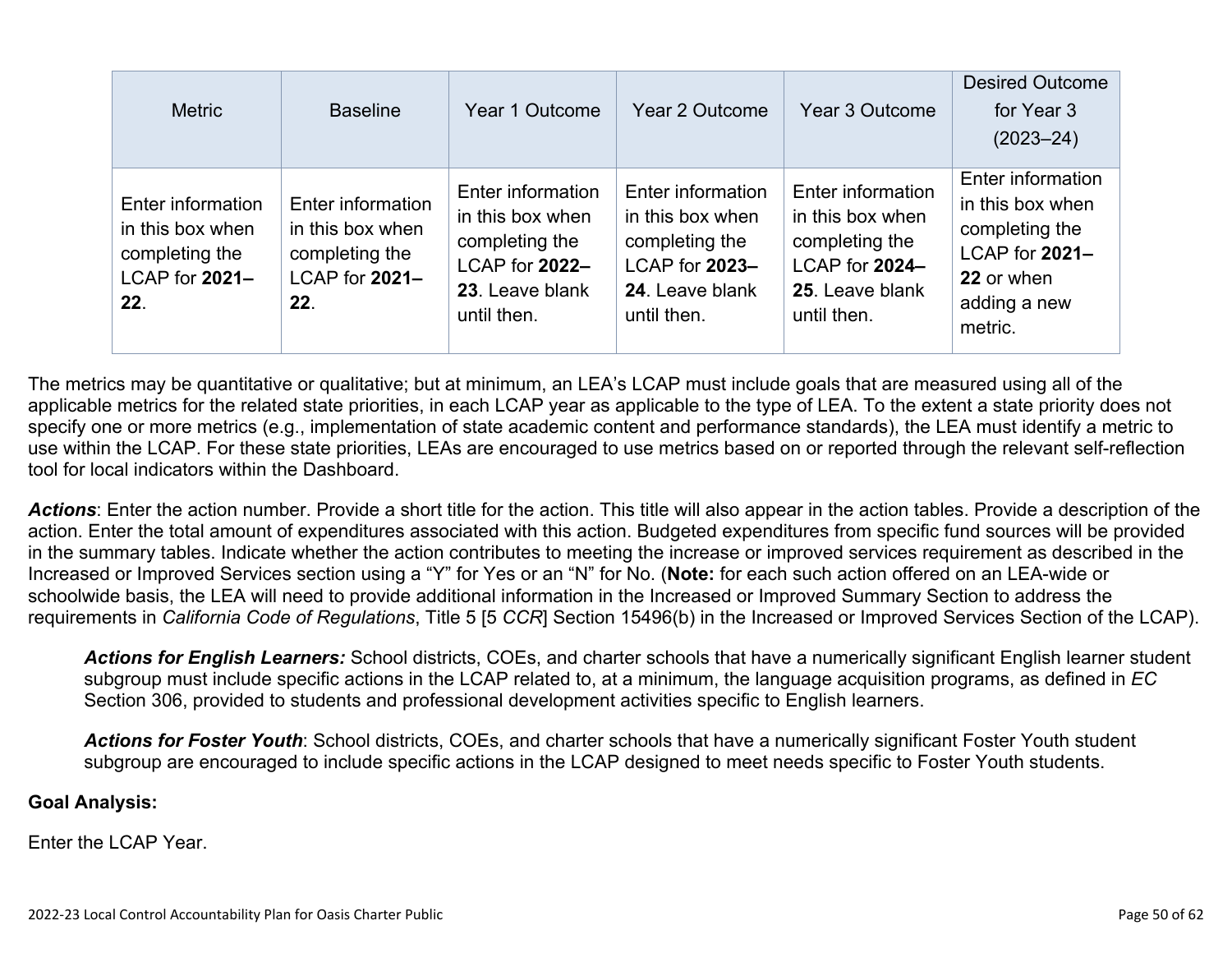Using actual annual measurable outcome data, including data from the Dashboard, analyze whether the planned actions were effective in achieving the goal. Respond to the prompts as instructed.

- Describe the overall implementation of the actions to achieve the articulated goal. Include a discussion of relevant challenges and successes experienced with the implementation process. This must include any instance where the LEA did not implement a planned action or implemented a planned action in a manner that differs substantively from how it was described in the adopted LCAP.
- Explain material differences between Budgeted Expenditures and Estimated Actual Expenditures and between the Planned Percentages of Improved Services and Estimated Actual Percentages of Improved Services, as applicable. Minor variances in expenditures or percentages do not need to be addressed, and a dollar-for-dollar accounting is not required.
- Describe the effectiveness of the specific actions to achieve the articulated goal as measured by the LEA. In some cases, not all actions in a goal will be intended to improve performance on all of the metrics associated with the goal. When responding to this prompt, LEAs may assess the effectiveness of a single action or group of actions within the goal in the context of performance on a single metric or group of specific metrics within the goal that are applicable to the action(s). Grouping actions with metrics will allow for more robust analysis of whether the strategy the LEA is using to impact a specified set of metrics is working and increase transparency for educational partners. LEAs are encouraged to use such an approach when goals include multiple actions and metrics that are not closely associated.
- Describe any changes made to this goal, expected outcomes, metrics, or actions to achieve this goal as a result of this analysis and analysis of the data provided in the Dashboard or other local data, as applicable.

# **Increased or Improved Services for Foster Youth, English Learners, and Low-Income Students**

# **Purpose**

A well-written Increased or Improved Services section provides educational partners with a comprehensive description, within a single dedicated section, of how an LEA plans to increase or improve services for its unduplicated students in grades TK–12 as compared to all students in grades TK–12, as applicable, and how LEA-wide or schoolwide actions identified for this purpose meet regulatory requirements. Descriptions provided should include sufficient detail yet be sufficiently succinct to promote a broader understanding of educational partners to facilitate their ability to provide input. An LEA's description in this section must align with the actions included in the Goals and Actions section as contributing.

## **Requirements and Instructions**

*Projected LCFF Supplemental and/or Concentration Grants*: Specify the amount of LCFF supplemental and concentration grant funds the LEA estimates it will receive in the coming year based on the number and concentration of low income, foster youth, and English learner students.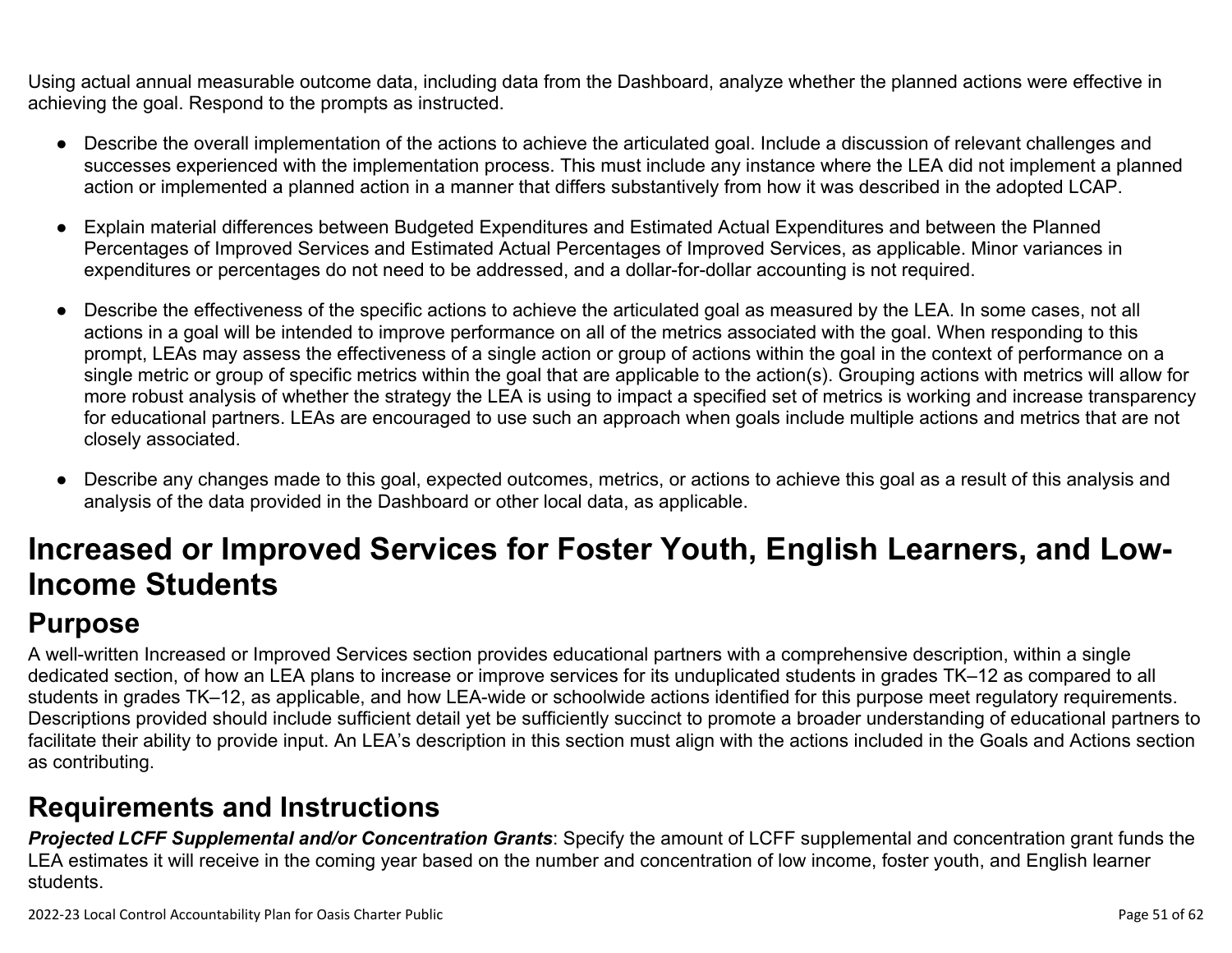**Projected Additional LCFF Concentration Grant (15 percent):** Specify the amount of additional LCFF concentration grant add-on funding, as described in *EC* Section 42238.02, that the LEA estimates it will receive in the coming year.

*Projected Percentage to Increase or Improve Services for the Coming School Year***:** Specify the estimated percentage by which services for unduplicated pupils must be increased or improved as compared to the services provided to all students in the LCAP year as calculated pursuant to 5 *CCR* Section 15496(a)(7).

*LCFF Carryover — Percentage:* Specify the LCFF Carryover — Percentage identified in the LCFF Carryover Table. If a carryover percentage is not identified in the LCFF Carryover Table, specify a percentage of zero (0.00%).

*LCFF Carryover — Dollar:* Specify the LCFF Carryover — Dollar amount identified in the LCFF Carryover Table. If a carryover amount is not identified in the LCFF Carryover Table, specify an amount of zero (\$0).

**Total Percentage to Increase or Improve Services for the Coming School Year:** Add the Projected Percentage to Increase or Improve Services for the Coming School Year and the Proportional LCFF Required Carryover Percentage and specify the percentage. This is the LEAs percentage by which services for unduplicated pupils must be increased or improved as compared to the services provided to all students in the LCAP year, as calculated pursuant to 5 *CCR* Section 15496(a)(7).

#### *Required Descriptions:*

**For each action being provided to an entire school, or across the entire school district or COE, an explanation of (1) how the needs of foster youth, English learners, and low-income students were considered first, and (2) how these actions are effective in meeting the goals for these students.**

For each action included in the Goals and Actions section as contributing to the increased or improved services requirement for unduplicated pupils and provided on an LEA-wide or schoolwide basis, the LEA must include an explanation consistent with 5 *CCR* Section 15496(b). For any such actions continued into the 2021–24 LCAP from the 2017–2020 LCAP, the LEA must determine whether or not the action was effective as expected, and this determination must reflect evidence of outcome data or actual implementation to date.

**Principally Directed and Effective:** An LEA demonstrates how an action is principally directed towards and effective in meeting the LEA's goals for unduplicated students when the LEA explains how:

- It considers the needs, conditions, or circumstances of its unduplicated pupils;
- The action, or aspect(s) of the action (including, for example, its design, content, methods, or location), is based on these considerations; and
- The action is intended to help achieve an expected measurable outcome of the associated goal.

As such, the response provided in this section may rely on a needs assessment of unduplicated students.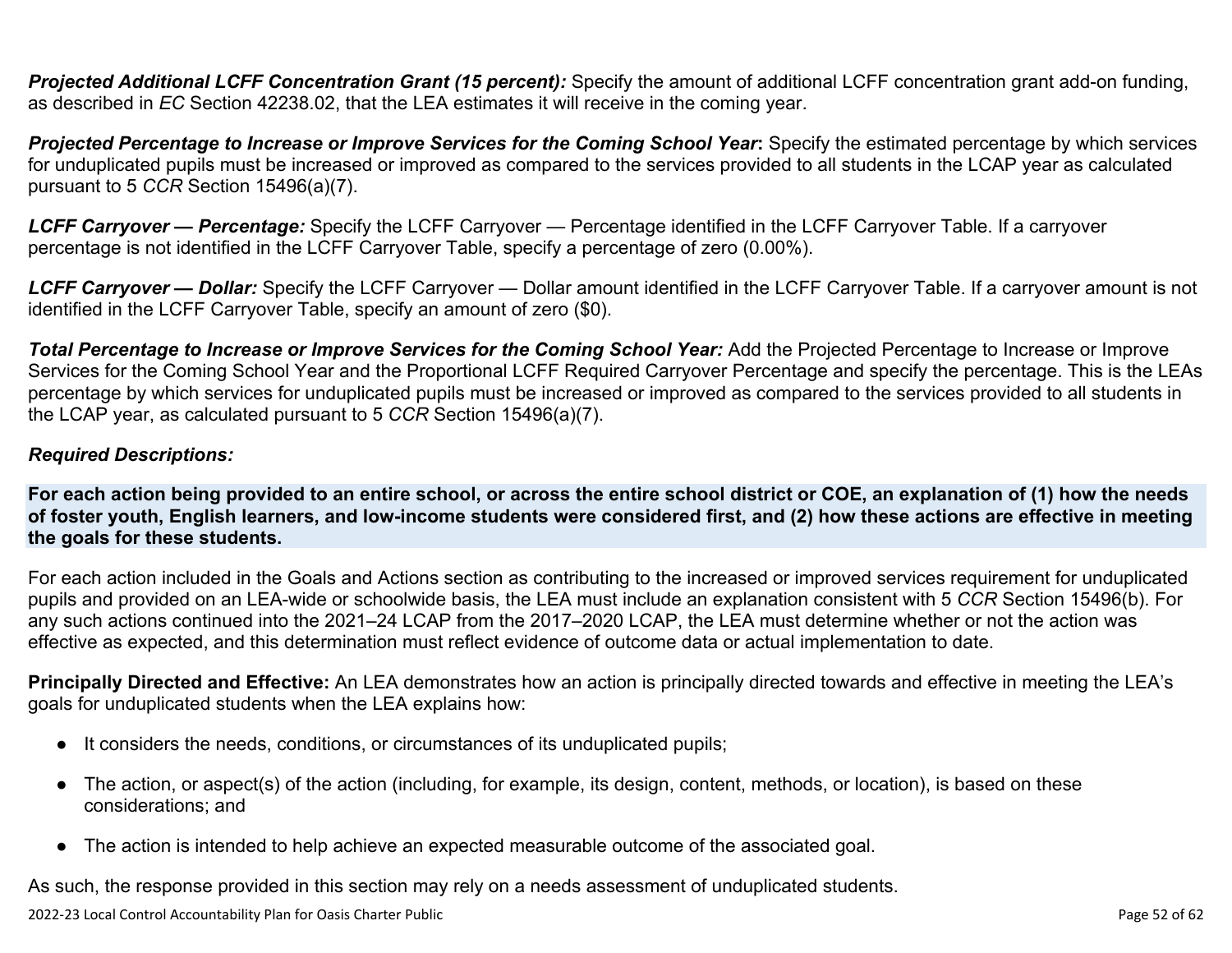Conclusory statements that a service will help achieve an expected outcome for the goal, without an explicit connection or further explanation as to how, are not sufficient. Further, simply stating that an LEA has a high enrollment percentage of a specific student group or groups does not meet the increase or improve services standard because enrolling students is not the same as serving students.

For example, if an LEA determines that low-income students have a significantly lower attendance rate than the attendance rate for all students, it might justify LEA-wide or schoolwide actions to address this area of need in the following way:

After assessing the needs, conditions, and circumstances of our low-income students, we learned that the attendance rate of our lowincome students is 7 percent lower than the attendance rate for all students. (Needs, Conditions, Circumstances [Principally Directed])

In order to address this condition of our low-income students, we will develop and implement a new attendance program that is designed to address some of the major causes of absenteeism, including lack of reliable transportation and food, as well as a school climate that does not emphasize the importance of attendance. Goal N, Actions X, Y, and Z provide additional transportation and nutritional resources as well as a districtwide educational campaign on the benefits of high attendance rates. (Contributing Action[s])

These actions are being provided on an LEA-wide basis and we expect/hope that all students with less than a 100 percent attendance rate will benefit. However, because of the significantly lower attendance rate of low-income students, and because the actions meet needs most associated with the chronic stresses and experiences of a socio-economically disadvantaged status, we expect that the attendance rate for our low-income students will increase significantly more than the average attendance rate of all other students. (Measurable Outcomes [Effective In])

**COEs and Charter Schools**: Describe how actions included as contributing to meeting the increased or improved services requirement on an LEA-wide basis are principally directed to and effective in meeting its goals for unduplicated pupils in the state and any local priorities as described above. In the case of COEs and charter schools, schoolwide and LEA-wide are considered to be synonymous.

#### **For School Districts Only:**

#### **Actions Provided on an LEA-Wide Basis:**

*Unduplicated Percentage > 55 percent:* For school districts with an unduplicated pupil percentage of 55 percent or more, describe how these actions are principally directed to and effective in meeting its goals for unduplicated pupils in the state and any local priorities as described above.

*Unduplicated Percentage < 55 percent:* For school districts with an unduplicated pupil percentage of less than 55 percent, describe how these actions are principally directed to and effective in meeting its goals for unduplicated pupils in the state and any local priorities. Also describe how the actions **are the most effective use of the funds** to meet these goals for its unduplicated pupils. Provide the basis for this determination, including any alternatives considered, supporting research, experience, or educational theory.

#### **Actions Provided on a Schoolwide Basis:**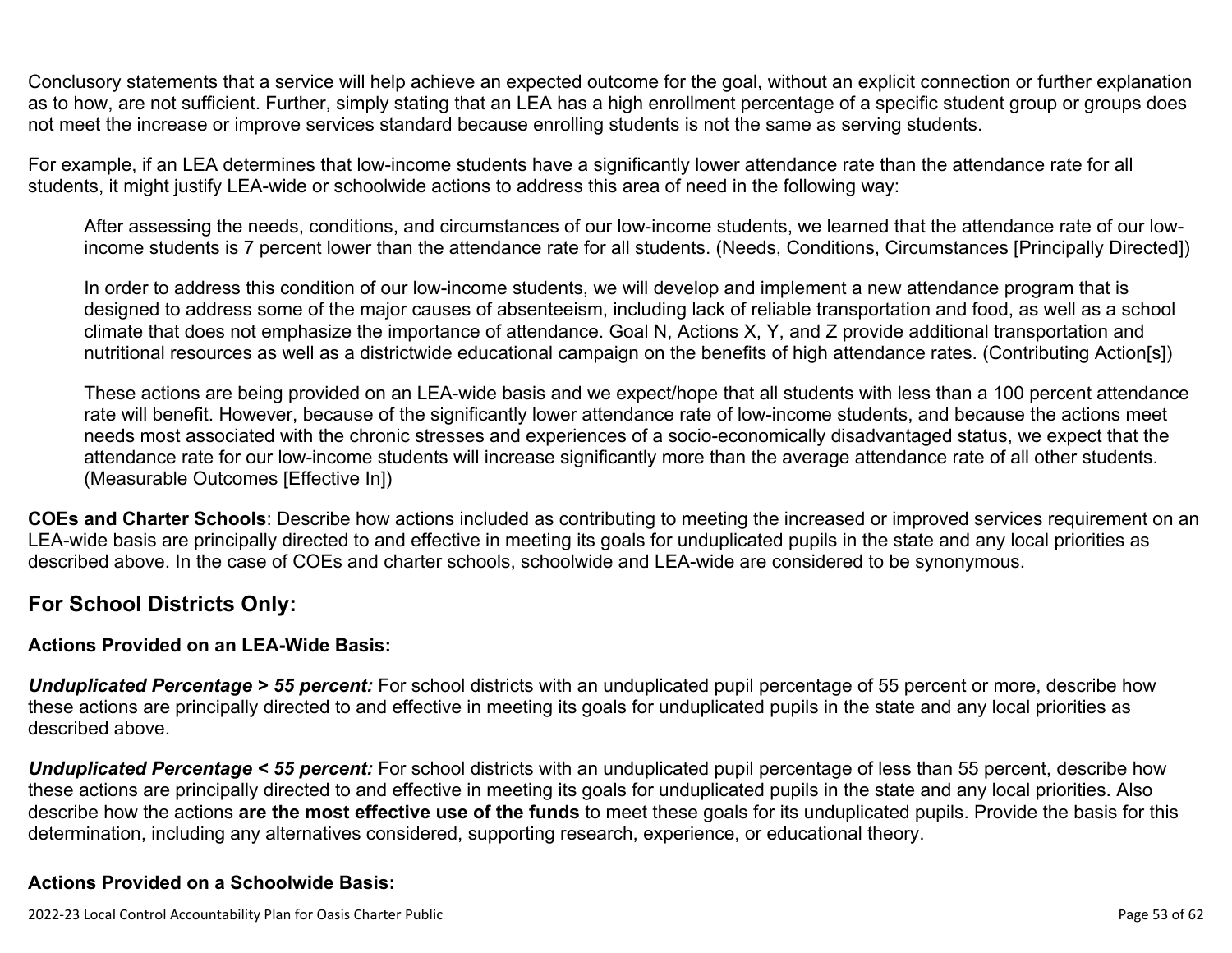School Districts must identify in the description those actions being funded and provided on a schoolwide basis, and include the required description supporting the use of the funds on a schoolwide basis.

**For schools with 40 percent or more enrollment of unduplicated pupils:** Describe how these actions are principally directed to and effective in meeting its goals for its unduplicated pupils in the state and any local priorities.

**For school districts expending funds on a schoolwide basis at a school with less than 40 percent enrollment of unduplicated pupils:** Describe how these actions are principally directed to and how the actions are the most effective use of the funds to meet its goals for foster youth, English learners, and low-income students in the state and any local priorities.

#### **A description of how services for foster youth, English learners, and low-income students are being increased or improved by the percentage required.**

Consistent with the requirements of 5 *CCR* Section 15496, describe how services provided for unduplicated pupils are increased or improved by at least the percentage calculated as compared to the services provided for all students in the LCAP year. To improve services means to grow services in quality and to increase services means to grow services in quantity. Services are increased or improved by those actions in the LCAP that are included in the Goals and Actions section as contributing to the increased or improved services requirement, whether they are provided on an LEA-wide or schoolwide basis or provided on a limited basis to unduplicated students. A limited action is an action that only serves foster youth, English learners, and/or low-income students. This description must address how these action(s) are expected to result in the required proportional increase or improvement in services for unduplicated pupils as compared to the services the LEA provides to all students for the relevant LCAP year.

For any action contributing to meeting the increased or improved services requirement that is associated with a Planned Percentage of Improved Services in the Contributing Summary Table rather than an expenditure of LCFF funds, describe the methodology that was used to determine the contribution of the action towards the proportional percentage. See the instructions for determining the Planned Percentage of Improved Services for information on calculating the Percentage of Improved Services.

#### **A description of the plan for how the additional concentration grant add-on funding identified above will be used to increase the number of staff providing direct services to students at schools that have a high concentration (above 55 percent) of foster youth, English learners, and low-income students, as applicable.**

An LEA that receives the additional concentration grant add-on described in *EC* Section 42238.02 is required to demonstrate how it is using these funds to increase the number of staff who provide direct services to students at schools with an enrollment of unduplicated students that is greater than 55 percent as compared to the number of staff who provide direct services to students at schools with an enrollment of unduplicated students that is equal to or less than 55 percent. The staff who provide direct services to students must be certificated staff and/or classified staff employed by the LEA; classified staff includes custodial staff.

Provide the following descriptions, as applicable to the LEA: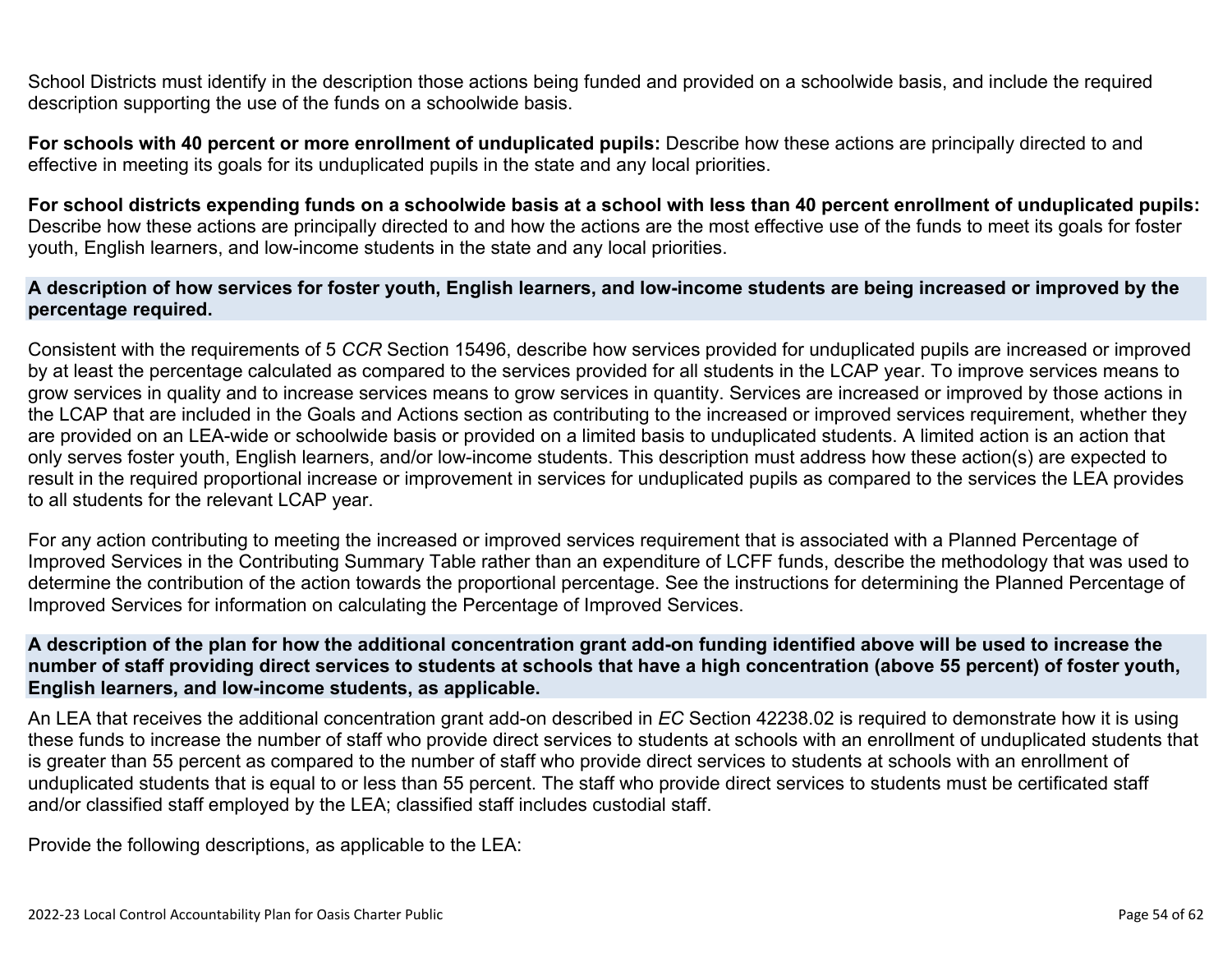An LEA that does not receive a concentration grant or the concentration grant add-on must indicate that a response to this prompt is not applicable.

Identify the goal and action numbers of the actions in the LCAP that the LEA is implementing to meet the requirement to increase the number of staff who provide direct services to students at schools with an enrollment of unduplicated students that is greater than 55 percent.

An LEA that does not have comparison schools from which to describe how it is using the concentration grant add-on funds, such as an LEA that only has schools with an enrollment of unduplicated students that is greater than 55 percent, must describe how it is using the funds to increase the number of credentialed staff, classified staff, or both, including custodial staff, who provide direct services to students at selected schools and the criteria used to determine which schools require additional staffing support.

In the event that an additional concentration grant add-on is not sufficient to increase staff providing direct services to students at a school with an enrollment of unduplicated students that is greater than 55 percent, the LEA must describe how it is using the funds to retain staff providing direct services to students at a school with an enrollment of unduplicated students that is greater than 55 percent.

Complete the table as follows:

- Provide the staff-to-student ratio of classified staff providing direct services to students with a concentration of unduplicated students that is 55 percent or less and the staff-to-student ratio of classified staff providing direct services to students at schools with a concentration of unduplicated students that is greater than 55 percent, as applicable to the LEA. The LEA may group its schools by grade span (Elementary, Middle/Junior High, and High Schools), as applicable to the LEA. The staff-to-student ratio must be based on the number of full time equivalent (FTE) staff and the number of enrolled students as counted on the first Wednesday in October of each year.
- Provide the staff-to-student ratio of certificated staff providing direct services to students at schools with a concentration of unduplicated students that is 55 percent or less and the staff-to-student ratio of certificated staff providing direct services to students at schools with a concentration of unduplicated students that is greater than 55 percent, as applicable to the LEA. The LEA may group its schools by grade span (Elementary, Middle/Junior High, and High Schools), as applicable to the LEA. The staff-to-student ratio must be based on the number of FTE staff and the number of enrolled students as counted on the first Wednesday in October of each year.

# **Action Tables**

Complete the Data Entry Table for each action in the LCAP. The information entered into this table will automatically populate the other Action Tables. Information is only entered into the Data Entry Table, the Annual Update Table, the Contributing Actions Annual Update Table, and the LCFF Carryover Table. With the exception of the Data Entry Table, the word "input" has been added to column headers to aid in identifying the column(s) where information will be entered. Information is not entered on the remaining Action tables.

The following tables are required to be included as part of the LCAP adopted by the local governing board or governing body:

• Table 1: Total Planned Expenditures Table (for the coming LCAP Year)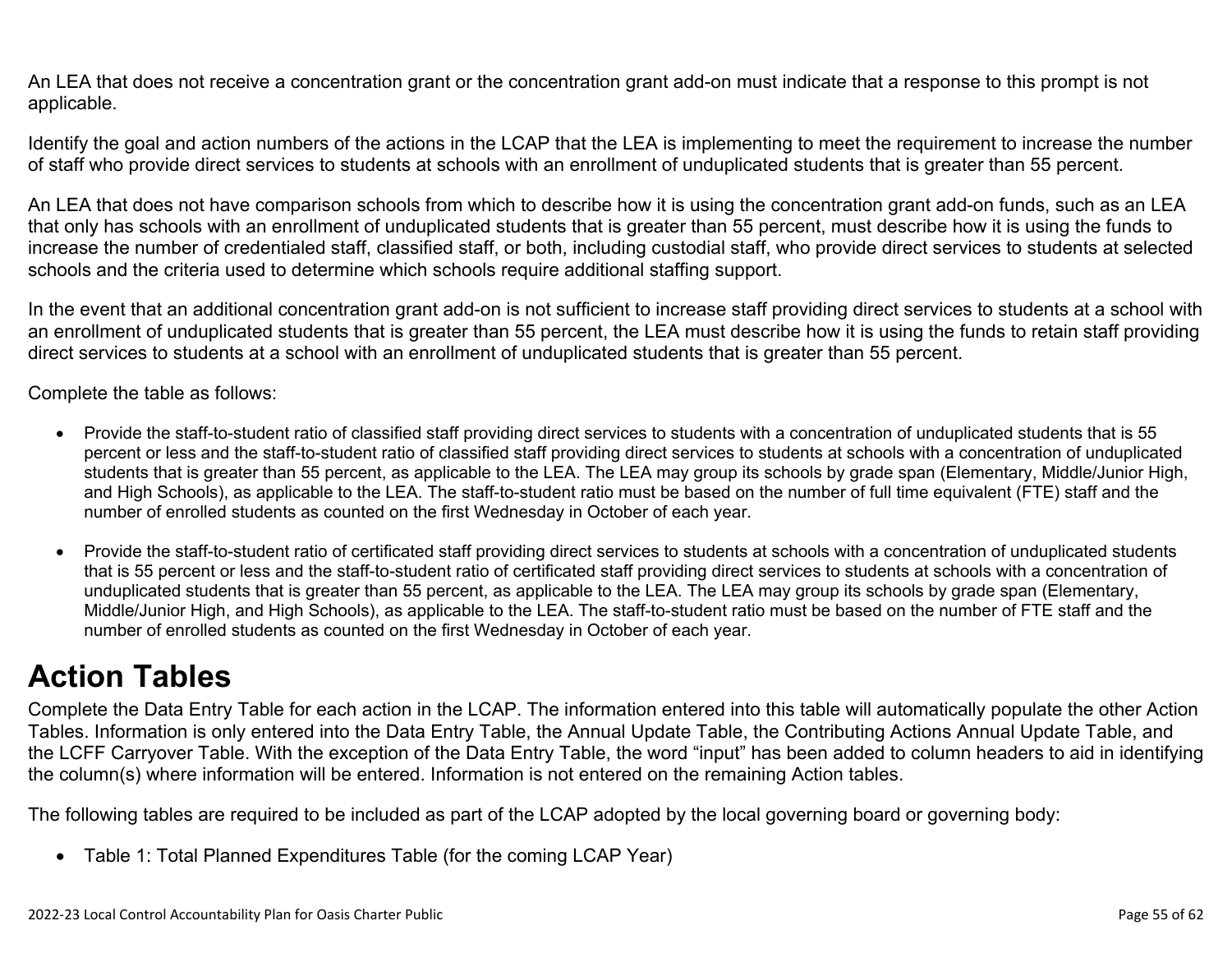- Table 2: Contributing Actions Table (for the coming LCAP Year)
- Table 3: Annual Update Table (for the current LCAP Year)
- Table 4: Contributing Actions Annual Update Table (for the current LCAP Year)
- Table 5: LCFF Carryover Table (for the current LCAP Year)

Note: The coming LCAP Year is the year that is being planned for, while the current LCAP year is the current year of implementation. For example, when developing the 2022–23 LCAP, 2022–23 will be the coming LCAP Year and 2021–22 will be the current LCAP Year.

# **Data Entry Table**

The Data Entry Table may be included in the LCAP as adopted by the local governing board or governing body, but is not required to be included. In the Data Entry Table, input the following information for each action in the LCAP for that applicable LCAP year:

- **LCAP Year**: Identify the applicable LCAP Year.
- **1. Projected LCFF Base Grant**: Provide the total amount of LCFF funding the LEA estimates it will receive for the coming school year, excluding the supplemental and concentration grants and the add-ons for the Targeted Instructional Improvement Grant Program and the Home to School Transportation Program, pursuant to 5 *CCR* Section 15496(a)(8).

See *EC* sections 2574 (for COEs) and 42238.02 (for school districts and charter schools), as applicable, for LCFF apportionment calculations.

- **2. Projected LCFF Supplemental and/or Concentration Grants:** Provide the total amount of LCFF supplemental and concentration grants the LEA estimates it will receive on the basis of the number and concentration of unduplicated students for the coming school year.
- **3. Projected Percentage to Increase or Improve Services for the Coming School Year:** This percentage will not be entered; it is calculated based on the Projected LCFF Base Grant and the Projected LCFF Supplemental and/or Concentration Grants, pursuant to 5 *CCR* Section 15496(a)(8). This is the percentage by which services for unduplicated pupils must be increased or improved as compared to the services provided to all students in the coming LCAP year.
- **LCFF Carryover Percentage:** Specify the LCFF Carryover Percentage identified in the LCFF Carryover Table from the prior LCAP year. If a carryover percentage is not identified in the LCFF Carryover Table, specify a percentage of zero (0.00%).
- **Total Percentage to Increase or Improve Services for the Coming School Year:** This percentage will not be entered; it is calculated based on the Projected Percentage to Increase or Improve Services for the Coming School Year and the LCFF Carryover —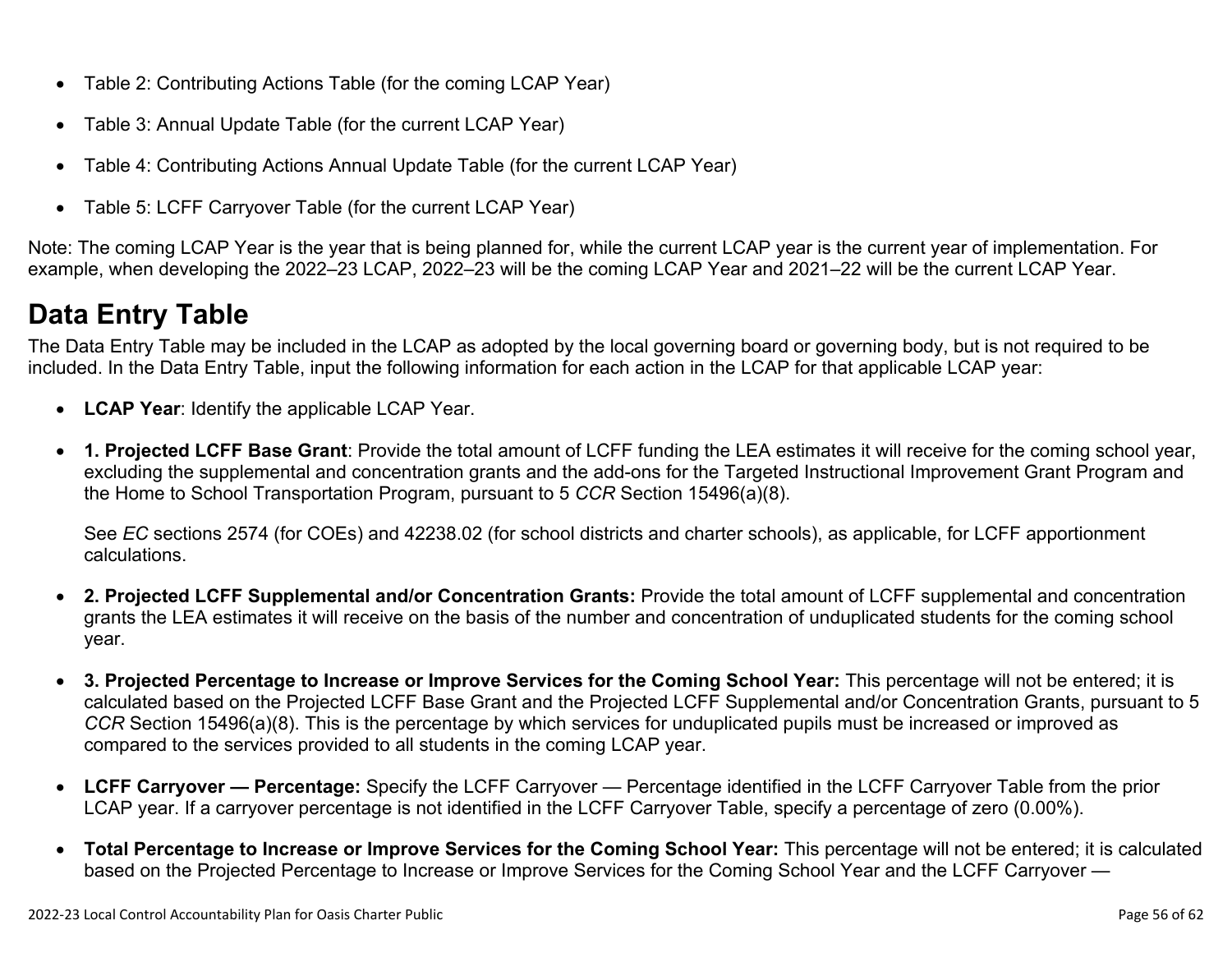Percentage. This is the percentage by which the LEA must increase or improve services for unduplicated pupils as compared to the services provided to all students in the coming LCAP year.

- **Goal #**: Enter the LCAP Goal number for the action.
- **Action #**: Enter the action's number as indicated in the LCAP Goal.
- **Action Title**: Provide a title of the action.
- **Student Group(s)**: Indicate the student group or groups who will be the primary beneficiary of the action by entering "All," or by entering a specific student group or groups.
- **Contributing to Increased or Improved Services?:** Type "Yes" if the action **is** included as contributing to meeting the increased or improved services; OR, type "No" if the action is **not** included as contributing to meeting the increased or improved services.
- If "Yes" is entered into the Contributing column, then complete the following columns:
	- o **Scope**: The scope of an action may be LEA-wide (i.e., districtwide, countywide, or charterwide), schoolwide, or limited. An action that is LEA-wide in scope upgrades the entire educational program of the LEA. An action that is schoolwide in scope upgrades the entire educational program of a single school. An action that is limited in its scope is an action that serves only one or more unduplicated student groups.
	- o **Unduplicated Student Group(s)**: Regardless of scope, contributing actions serve one or more unduplicated student groups. Indicate one or more unduplicated student groups for whom services are being increased or improved as compared to what all students receive.
	- o **Location**: Identify the location where the action will be provided. If the action is provided to all schools within the LEA, the LEA must indicate "All Schools." If the action is provided to specific schools within the LEA or specific grade spans only, the LEA must enter "Specific Schools" or "Specific Grade Spans." Identify the individual school or a subset of schools or grade spans (e.g., all high schools or grades transitional kindergarten through grade five), as appropriate.
- **Time Span**: Enter "ongoing" if the action will be implemented for an indeterminate period of time. Otherwise, indicate the span of time for which the action will be implemented. For example, an LEA might enter "1 Year," or "2 Years," or "6 Months."
- **Total Personnel**: Enter the total amount of personnel expenditures utilized to implement this action.
- **Total Non-Personnel**: This amount will be automatically calculated based on information provided in the Total Personnel column and the Total Funds column.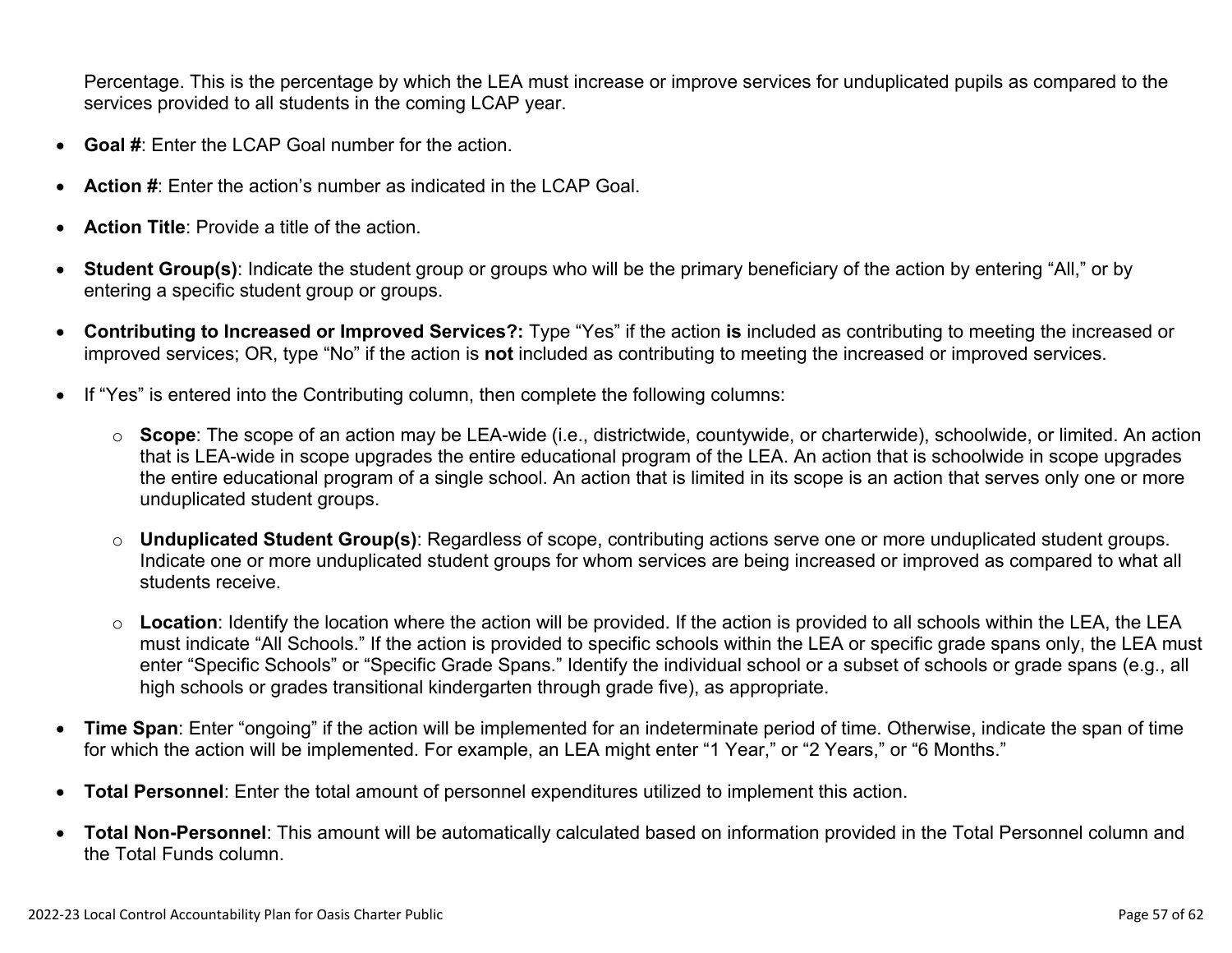- **LCFF Funds**: Enter the total amount of LCFF funds utilized to implement this action, if any. LCFF funds include all funds that make up an LEA's total LCFF target (i.e., base grant, grade span adjustment, supplemental grant, concentration grant, Targeted Instructional Improvement Block Grant, and Home-To-School Transportation).
	- o **Note:** For an action to contribute towards meeting the increased or improved services requirement it must include some measure of LCFF funding. The action may also include funding from other sources, however the extent to which an action contributes to meeting the increased or improved services requirement is based on the LCFF funding being used to implement the action.
- **Other State Funds**: Enter the total amount of Other State Funds utilized to implement this action, if any.
- **Local Funds**: Enter the total amount of Local Funds utilized to implement this action, if any.
- **Federal Funds**: Enter the total amount of Federal Funds utilized to implement this action, if any.
- **Total Funds**: This amount is automatically calculated based on amounts entered in the previous four columns.
- **Planned Percentage of Improved Services**: For any action identified as contributing, being provided on a Limited basis to unduplicated students, and that does not have funding associated with the action, enter the planned quality improvement anticipated for the action as a percentage rounded to the nearest hundredth (0.00%). A limited action is an action that only serves foster youth, English learners, and/or low-income students.
	- o As noted in the instructions for the Increased or Improved Services section, when identifying a Planned Percentage of Improved Services, the LEA must describe the methodology that it used to determine the contribution of the action towards the proportional percentage. The percentage of improved services for an action corresponds to the amount of LCFF funding that the LEA estimates it would expend to implement the action if it were funded.

For example, an LEA determines that there is a need to analyze data to ensure that instructional aides and expanded learning providers know what targeted supports to provide to students who are foster youth. The LEA could implement this action by hiring additional staff to collect and analyze data and to coordinate supports for students, which the LEA estimates would cost \$165,000. Instead, the LEA chooses to utilize a portion of existing staff time to analyze data relating to students who are foster youth. This analysis will then be shared with site principals who will use the data to coordinate services provided by instructional assistants and expanded learning providers to target support to students. In this example, the LEA would divide the estimated cost of \$165,000 by the amount of LCFF Funding identified in the Data Entry Table and then convert the quotient to a percentage. This percentage is the Planned Percentage of Improved Service for the action.

## **Contributing Actions Table**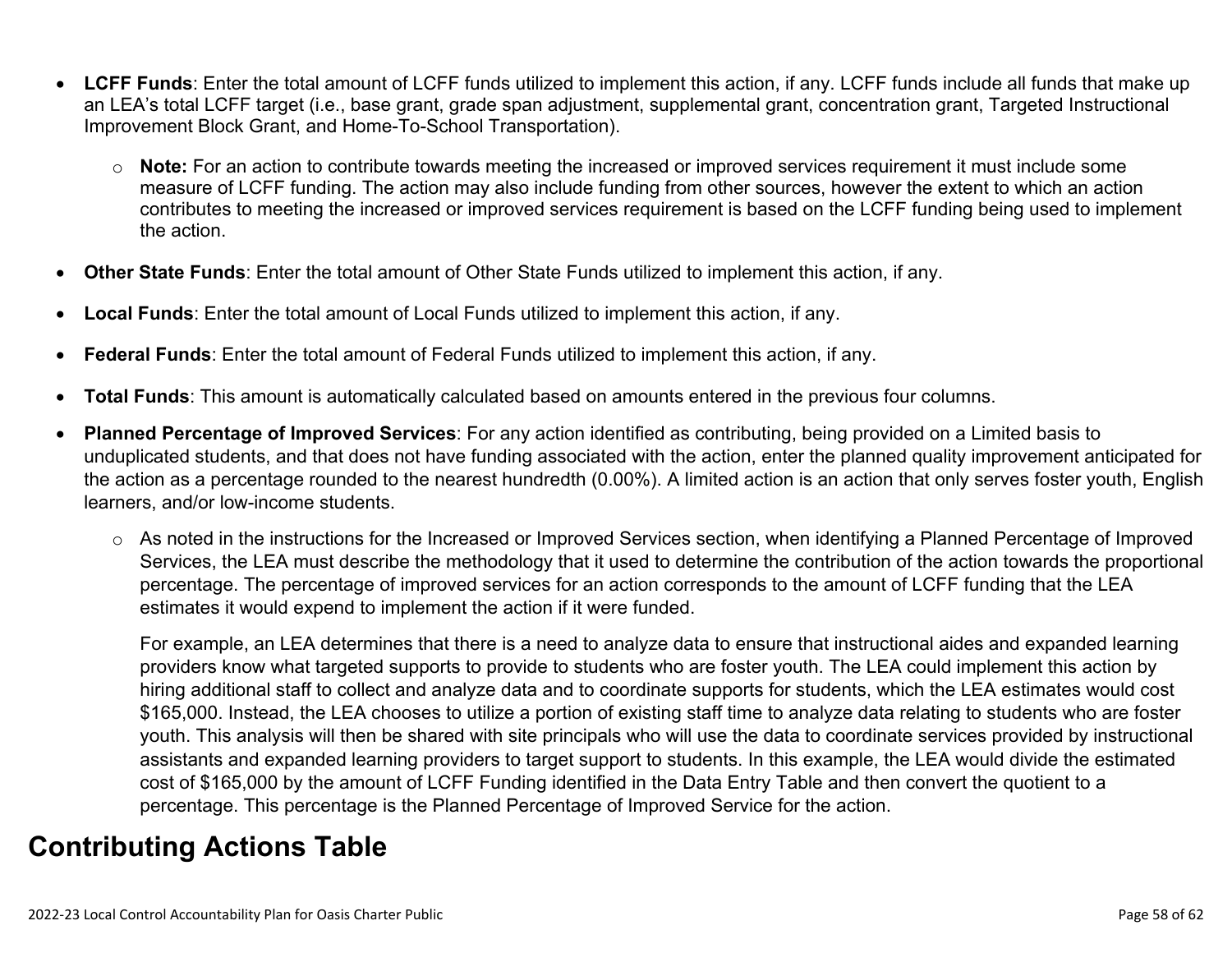As noted above, information will not be entered in the Contributing Actions Table; however, the 'Contributing to Increased or Improved Services?' column will need to be checked to ensure that only actions with a "Yes" are displaying. If actions with a "No" are displayed or if actions that are contributing are not displaying in the column, use the drop-down menu in the column header to filter only the "Yes" responses.

# **Annual Update Table**

In the Annual Update Table, provide the following information for each action in the LCAP for the relevant LCAP year:

• **Estimated Actual Expenditures**: Enter the total estimated actual expenditures to implement this action, if any.

# **Contributing Actions Annual Update Table**

In the Contributing Actions Annual Update Table, check the 'Contributing to Increased or Improved Services?' column to ensure that only actions with a "Yes" are displaying. If actions with a "No" are displayed or if actions that are contributing are not displaying in the column, use the drop-down menu in the column header to filter only the "Yes" responses. Provide the following information for each contributing action in the LCAP for the relevant LCAP year:

- **6. Estimated Actual LCFF Supplemental and/or Concentration Grants:** Provide the total amount of LCFF supplemental and concentration grants the LEA estimates it will actually receive based on of the number and concentration of unduplicated students in the current school year.
- **Estimated Actual Expenditures for Contributing Actions**: Enter the total estimated actual expenditure of LCFF funds used to implement this action, if any.
- **Estimated Actual Percentage of Improved Services:** For any action identified as contributing, being provided on a Limited basis only to unduplicated students, and that does not have funding associated with the action, enter the total estimated actual quality improvement anticipated for the action as a percentage rounded to the nearest hundredth (0.00%).
	- o Building on the example provided above for calculating the Planned Percentage of Improved Services, the LEA in the example implements the action. As part of the annual update process, the LEA reviews implementation and student outcome data and determines that the action was implemented with fidelity and that outcomes for foster youth students improved. The LEA reviews the original estimated cost for the action and determines that had it hired additional staff to collect and analyze data and to coordinate supports for students that estimated actual cost would have been \$169,500 due to a cost of living adjustment. The LEA would divide the estimated actual cost of \$169,500 by the amount of LCFF Funding identified in the Data Entry Table and then convert the quotient to a percentage. This percentage is the Estimated Actual Percentage of Improved Services for the action.

# **LCFF Carryover Table**

• **9. Estimated Actual LCFF Base Grant**: Provide the total amount of LCFF funding the LEA estimates it will receive for the current school year, excluding the supplemental and concentration grants and the add-ons for the Targeted Instructional Improvement Grant Program and the Home to School Transportation Program, pursuant to 5 *CCR* Section 15496(a)(8).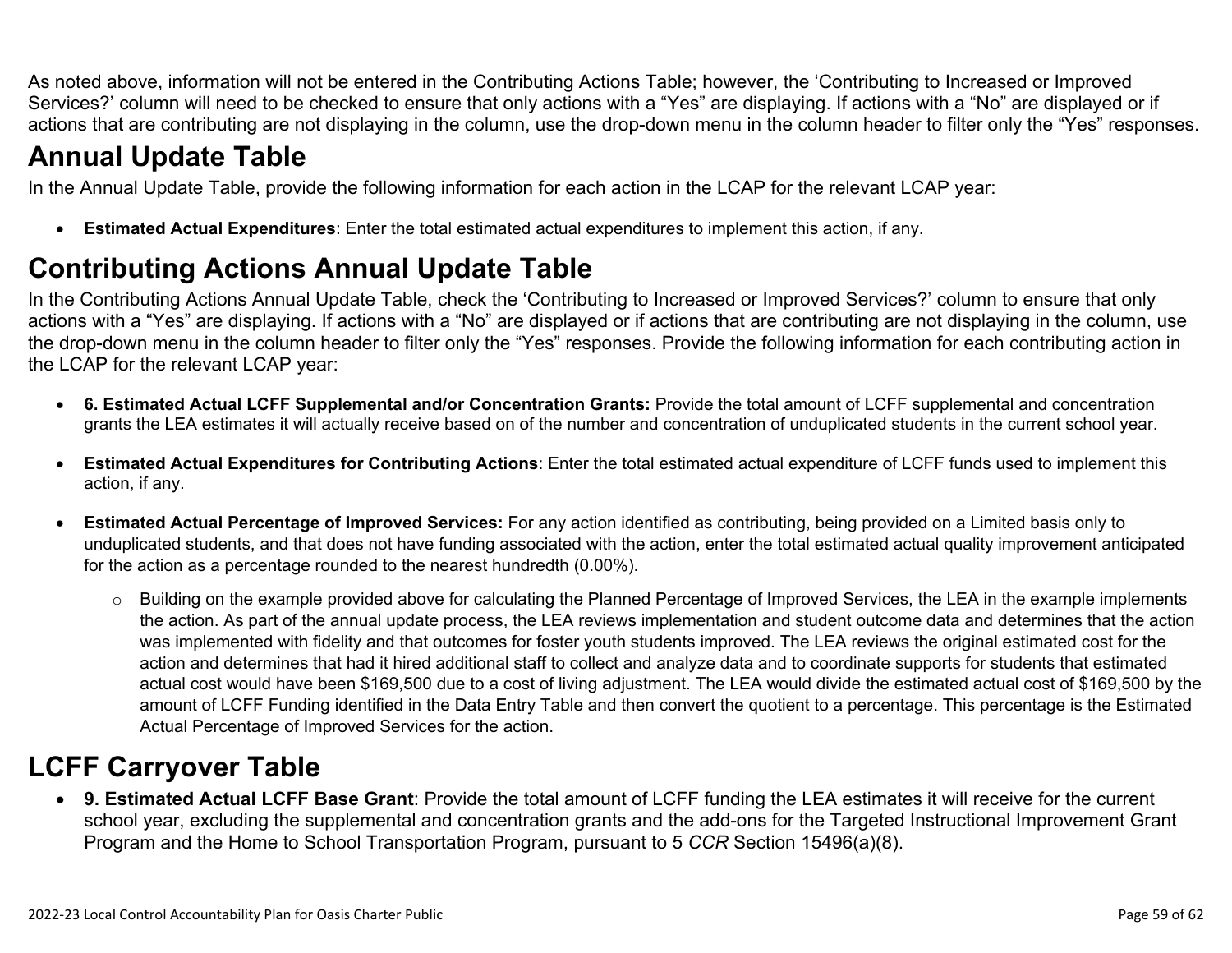• **10. Total Percentage to Increase or Improve Services for the Current School Year:** This percentage will not be entered. The percentage is calculated based on the amounts of the Estimated Actual LCFF Base Grant (9) and the Estimated Actual LCFF Supplemental and/or Concentration Grants (6), pursuant to 5 *CCR* Section 15496(a)(8), plus the LCFF Carryover – Percentage from the prior year. This is the percentage by which services for unduplicated pupils must be increased or improved as compared to the services provided to all students in the current LCAP year.

## **Calculations in the Action Tables**

To reduce the duplication of effort of LEAs, the Action Tables include functionality such as pre-population of fields and cells based on the information provided in the Data Entry Table, the Annual Update Summary Table, and the Contributing Actions Table. For transparency, the functionality and calculations used are provided below.

#### **Contributing Actions Table**

- 4. Total Planned Contributing Expenditures (LCFF Funds)
	- $\circ$  This amount is the total of the Planned Expenditures for Contributing Actions (LCFF Funds) column
- 5. Total Planned Percentage of Improved Services
	- $\circ$  This percentage is the total of the Planned Percentage of Improved Services column
- Planned Percentage to Increase or Improve Services for the coming school year (4 divided by 1, plus 5)
	- o This percentage is calculated by dividing the Total Planned Contributing Expenditures (4) by the Projected LCFF Base Grant (1), converting the quotient to a percentage, and adding it to the Total Planned Percentage of Improved Services (5).

#### **Contributing Actions Annual Update Table**

Pursuant to *EC* Section 42238.07(c)(2), if the Total Planned Contributing Expenditures (4) is less than the Estimated Actual LCFF Supplemental and Concentration Grants (6), the LEA is required to calculate the difference between the Total Planned Percentage of Improved Services (5) and the Total Estimated Actual Percentage of Improved Services (7). If the Total Planned Contributing Expenditures (4) is equal to or greater than the Estimated Actual LCFF Supplemental and Concentration Grants (6), the Difference Between Planned and Estimated Actual Percentage of Improved Services will display "Not Required."

- 6. Estimated Actual LCFF Supplemental and Concentration Grants
	- o This is the total amount of LCFF supplemental and concentration grants the LEA estimates it will actually receive based on of the number and concentration of unduplicated students in the current school year.
- 4. Total Planned Contributing Expenditures (LCFF Funds)
	- $\circ$  This amount is the total of the Last Year's Planned Expenditures for Contributing Actions (LCFF Funds)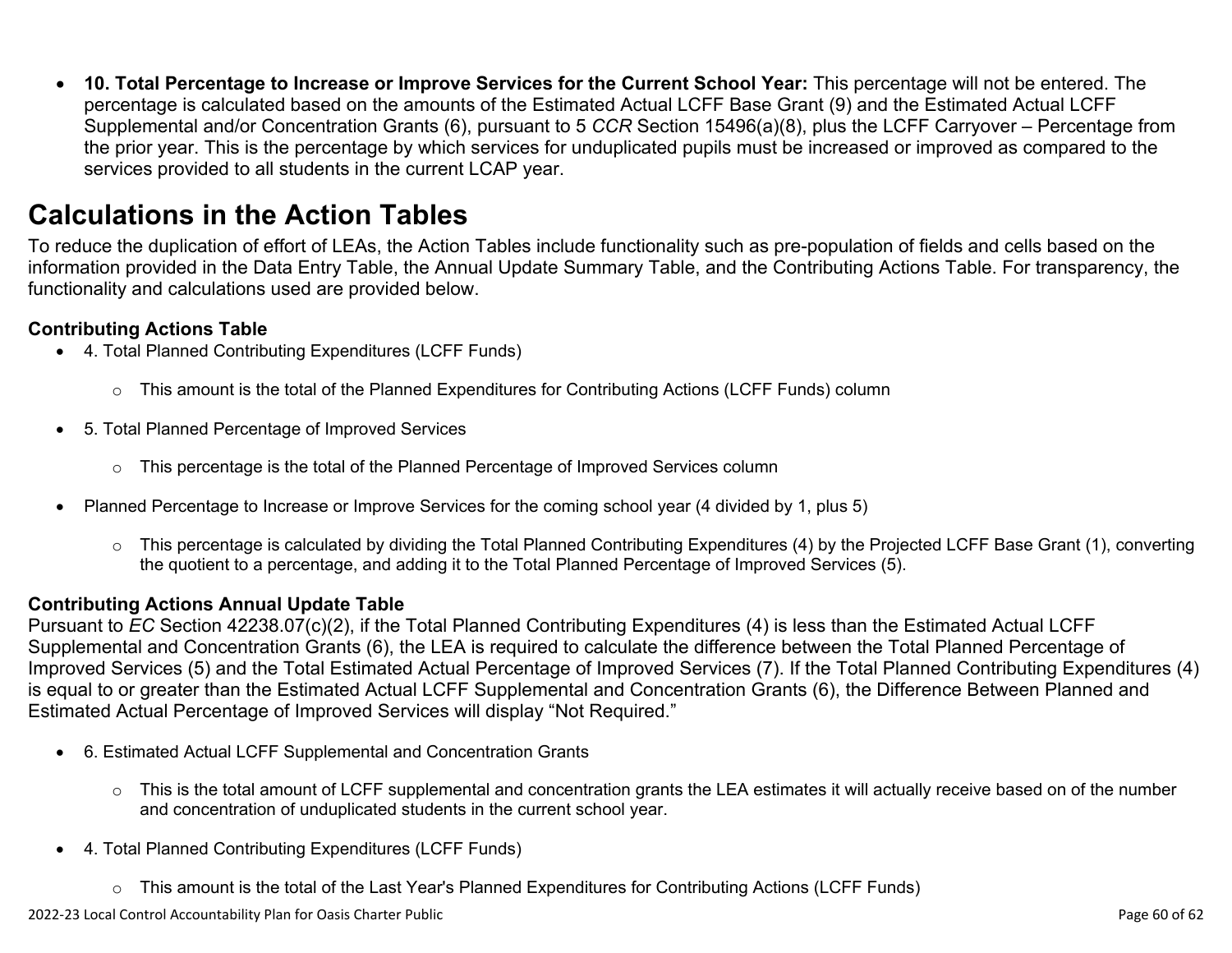- 7. Total Estimated Actual Expenditures for Contributing Actions
	- o This amount is the total of the Estimated Actual Expenditures for Contributing Actions (LCFF Funds)
- Difference Between Planned and Estimated Actual Expenditures for Contributing Actions (Subtract 7 from 4)
	- $\circ$  This amount is the Total Estimated Actual Expenditures for Contributing Actions (7) subtracted from the Total Planned Contributing Expenditures (4)
- 5. Total Planned Percentage of Improved Services (%)
	- $\circ$  This amount is the total of the Planned Percentage of Improved Services column
- 8. Total Estimated Actual Percentage of Improved Services (%)
	- o This amount is the total of the Estimated Actual Percentage of Improved Services column
- Difference Between Planned and Estimated Actual Percentage of Improved Services (Subtract 5 from 8)
	- o This amount is the Total Planned Percentage of Improved Services (5) subtracted from the Total Estimated Actual Percentage of Improved Services (8)

#### **LCFF Carryover Table**

- 10. Total Percentage to Increase or Improve Services for the Current School Year (6 divided by 9 + Carryover %)
	- $\circ$  This percentage is the Estimated Actual LCFF Supplemental and/or Concentration Grants (6) divided by the Estimated Actual LCFF Base Grant (9) plus the LCFF Carryover – Percentage from the prior year.
- 11. Estimated Actual Percentage of Increased or Improved Services (7 divided by 9, plus 8)
	- o This percentage is the Total Estimated Actual Expenditures for Contributing Actions (7) divided by the LCFF Funding (9), then converting the quotient to a percentage and adding the Total Estimated Actual Percentage of Improved Services (8).
- 12. LCFF Carryover Dollar Amount LCFF Carryover (Subtract 11 from 10 and multiply by 9)
	- $\circ$  If the Estimated Actual Percentage of Increased or Improved Services (11) is less than the Estimated Actual Percentage to Increase or Improve Services (10), the LEA is required to carry over LCFF funds.

The amount of LCFF funds is calculated by subtracting the Estimated Actual Percentage to Increase or Improve Services (11) from the Estimated Actual Percentage of Increased or Improved Services (10) and then multiplying by the Estimated Actual LCFF Base Grant (9). This amount is the amount of LCFF funds that is required to be carried over to the coming year.